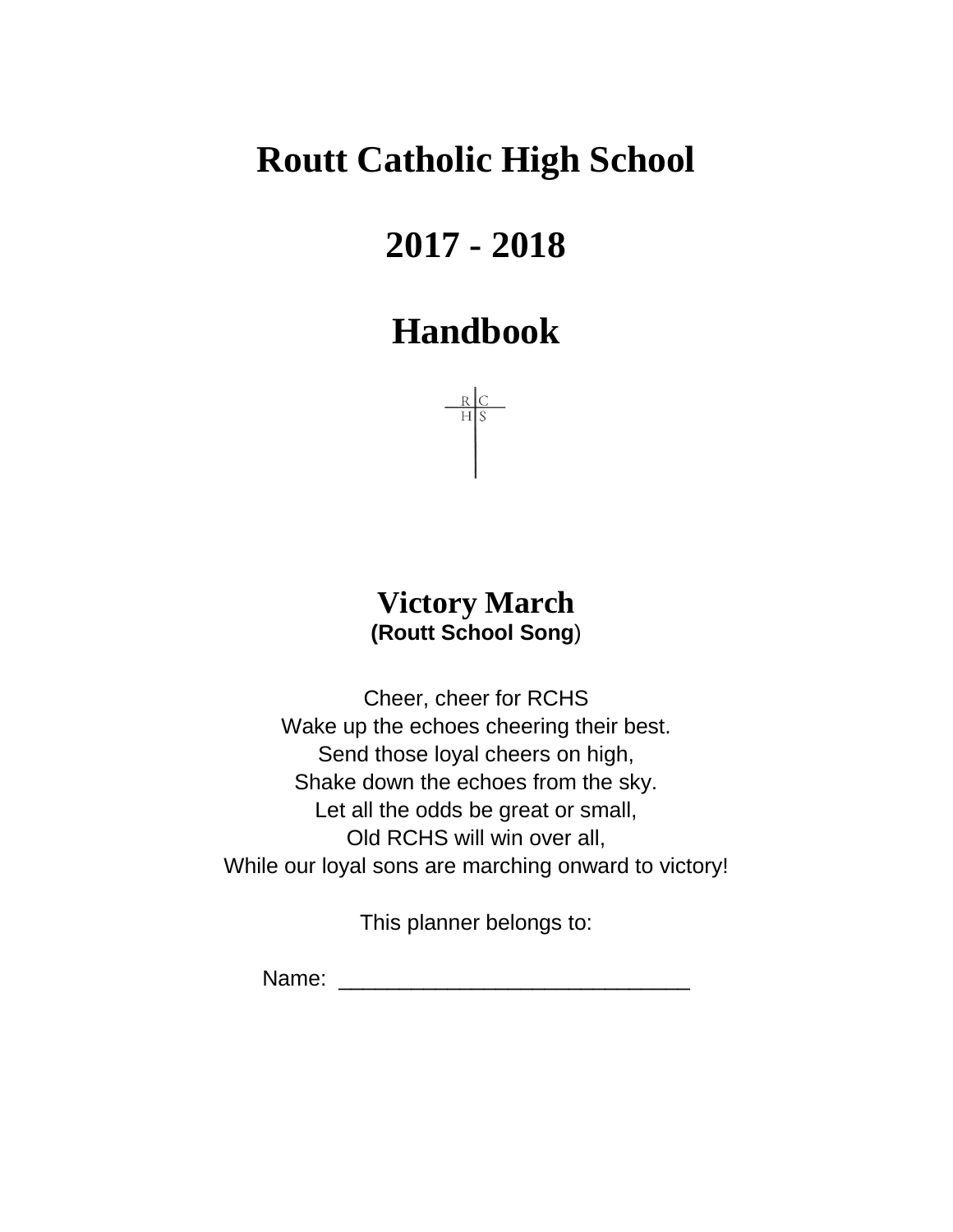## **TABLE OF CONTENTS**

| SCHOOL POLICIES & REGULATIONS6-20                  |  |
|----------------------------------------------------|--|
|                                                    |  |
|                                                    |  |
|                                                    |  |
|                                                    |  |
|                                                    |  |
|                                                    |  |
|                                                    |  |
|                                                    |  |
|                                                    |  |
|                                                    |  |
|                                                    |  |
|                                                    |  |
|                                                    |  |
|                                                    |  |
|                                                    |  |
|                                                    |  |
|                                                    |  |
|                                                    |  |
|                                                    |  |
|                                                    |  |
|                                                    |  |
|                                                    |  |
|                                                    |  |
| Bullying, Intimidation, and Harassment Policy43-44 |  |
|                                                    |  |
|                                                    |  |
|                                                    |  |
|                                                    |  |
|                                                    |  |
|                                                    |  |
|                                                    |  |
|                                                    |  |
| College Days & School-Sponsored Activities22       |  |
| Correspondence and Summer Courses 15               |  |
|                                                    |  |
|                                                    |  |
|                                                    |  |
|                                                    |  |
|                                                    |  |
|                                                    |  |
| Discipline Philosophy/Policy Statement25           |  |
|                                                    |  |
|                                                    |  |
|                                                    |  |
|                                                    |  |
|                                                    |  |
|                                                    |  |
|                                                    |  |
| Extracurricular Activity Transportation 10         |  |
|                                                    |  |
|                                                    |  |
|                                                    |  |
|                                                    |  |
|                                                    |  |
|                                                    |  |
|                                                    |  |
|                                                    |  |
|                                                    |  |
|                                                    |  |
|                                                    |  |
|                                                    |  |
|                                                    |  |
|                                                    |  |
|                                                    |  |
|                                                    |  |
|                                                    |  |
|                                                    |  |

| Infectious & Chronic Communicable Diseases  21           |  |
|----------------------------------------------------------|--|
| nternet Use (see Technology/Internet Policy)  19         |  |
|                                                          |  |
|                                                          |  |
|                                                          |  |
|                                                          |  |
|                                                          |  |
|                                                          |  |
|                                                          |  |
|                                                          |  |
|                                                          |  |
|                                                          |  |
|                                                          |  |
|                                                          |  |
|                                                          |  |
| Off-Campus Courses (high school & college level) 15      |  |
|                                                          |  |
|                                                          |  |
|                                                          |  |
|                                                          |  |
|                                                          |  |
|                                                          |  |
|                                                          |  |
|                                                          |  |
|                                                          |  |
|                                                          |  |
|                                                          |  |
|                                                          |  |
|                                                          |  |
|                                                          |  |
|                                                          |  |
|                                                          |  |
|                                                          |  |
|                                                          |  |
|                                                          |  |
|                                                          |  |
|                                                          |  |
| Sexual Harassment/Violence Policy30-31                   |  |
| Sportsmanship - Athletic & Extracurricular Activity31-22 |  |
|                                                          |  |
|                                                          |  |
|                                                          |  |
|                                                          |  |
|                                                          |  |
|                                                          |  |
|                                                          |  |
|                                                          |  |
|                                                          |  |
|                                                          |  |
|                                                          |  |
|                                                          |  |
|                                                          |  |
|                                                          |  |
|                                                          |  |
|                                                          |  |
| Tuition & Fees, Tuition Assistance, etc. 41-42           |  |
|                                                          |  |
|                                                          |  |
|                                                          |  |
|                                                          |  |
|                                                          |  |
|                                                          |  |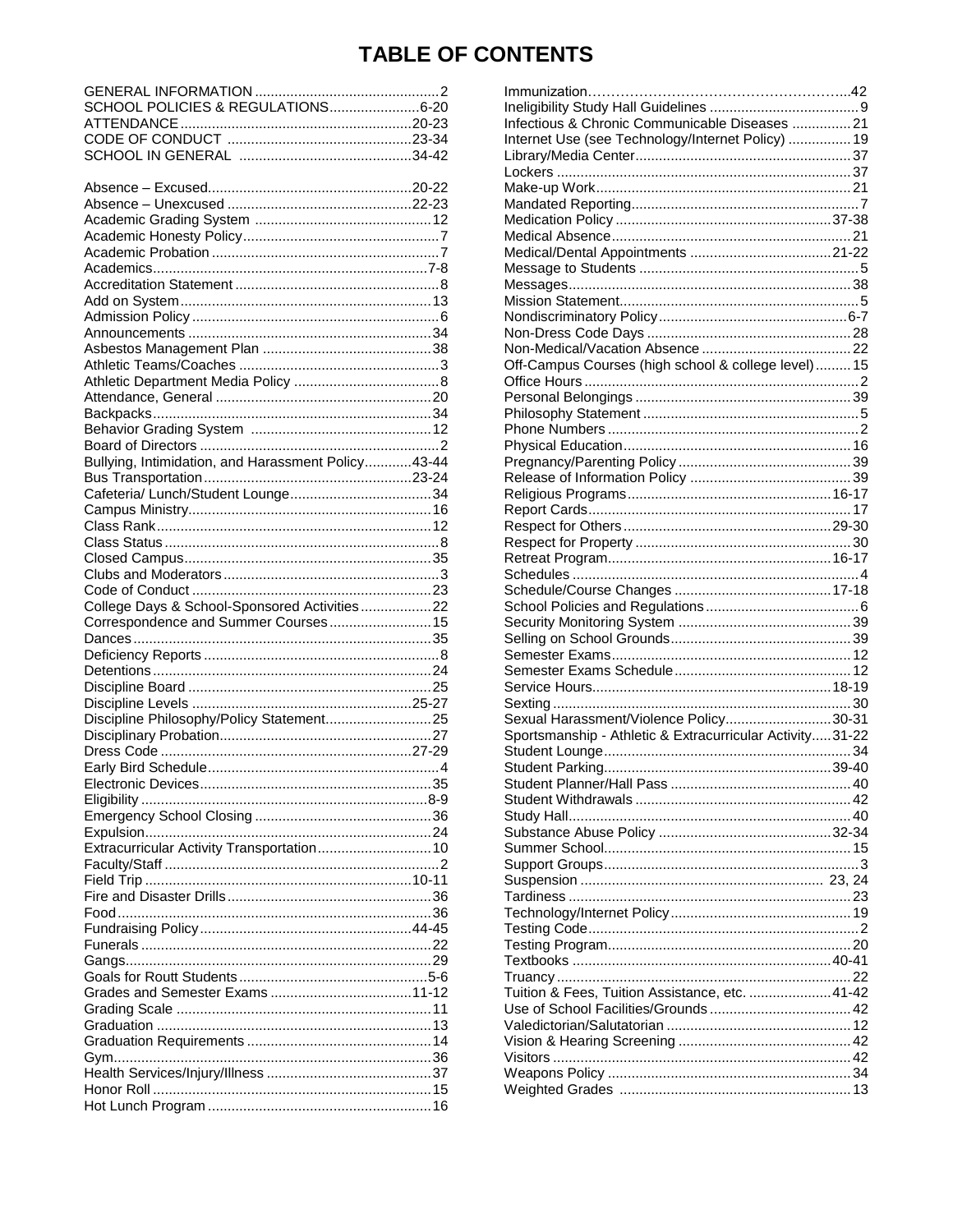## GENERAL INFORMATION

| <b>SCHOOL TESTING CODE  142 355</b>        |  |
|--------------------------------------------|--|
| <b>OFFICE HOURS</b> 7:30 a.m. to 4:30 p.m. |  |

## **PHONE NUMBERS**

| Guidance Counselor  Ext. 4 |  |
|----------------------------|--|
|                            |  |
| Development Office  Ext. 6 |  |
|                            |  |

## **BOARD OF DIRECTORS**

Mrs. Sandy Bordenkircher Mr. Jim Burke, Vice-President Mrs. JoAnn Chumley Mr. Andy Coop, President Ms. Katie Doyle, Secretary Ms. Sue Hall Mr. Michael Hollahan Mr. Robb Mudd Ms. Joyce Nelson Ms. Maggie Peterson Mrs. Lana Shea Mr. Richard Whalen III, Treasurer Mr. Cory Winters Rev. Tom Meyer Ms. Brandi Borries, Bishop's Rep. **FACULTY/STAFF**

Mr. Nick Roscetti - *Principal* Mrs. Dana Bergschneider - *Admin Assistant* Mrs. Holly Dawson - *Admin Assistant* Mrs. Amy Nickel - *Bookkeeper* Mr. Eugene Link - *Guidance Counselor* Mrs. Bridget English - *Development Director* Mr. Matthew Martin - *Technology Director* Mrs. Michelle Hoots - *Food Service Director* Mr. Karl McGlasson – *Custodian* Mr. Larry Crabtree – Custodian Mr. Kevin Aldrich - English, Theology Mrs. Dee Arendt - *P.E., Health, & Study Skills* Mr. Merle Beddingfield - *Mathematics* TBA – *Science, Math* Mrs. Janet Chipman - *English*  Mrs. Leslie Denny - *Spanish* Mrs. Linda Dunseth - *Art* Mrs. Lisa Hall - *Social Studies* Mr. Paul Herring – Math & *Tutor* Mrs. Betsy Kennedy - *Librarian & Tutor* Mr. Scott Maruna - *Science, Math, & Drama/Theatre* Mr. Adam Power - *Chorus* Mrs.Tracy Ptacek - *Business, Yearbook, & School Website* Mr. Mark Rood - *Theology & Director of Campus Ministry* Mr. Dave Shaffer - Band Mrs. Cleta TerHark - *English, Spanish*  Mr. Heath Wilson - *Dean, Athletic Director, Transportation Director, & P.E.*

See Routt Website for E-mail Addresses

Routt Web Address = www.routtcatholic.com Like us on Facebook at: www.facebook.com/RouttCatholicHighSchool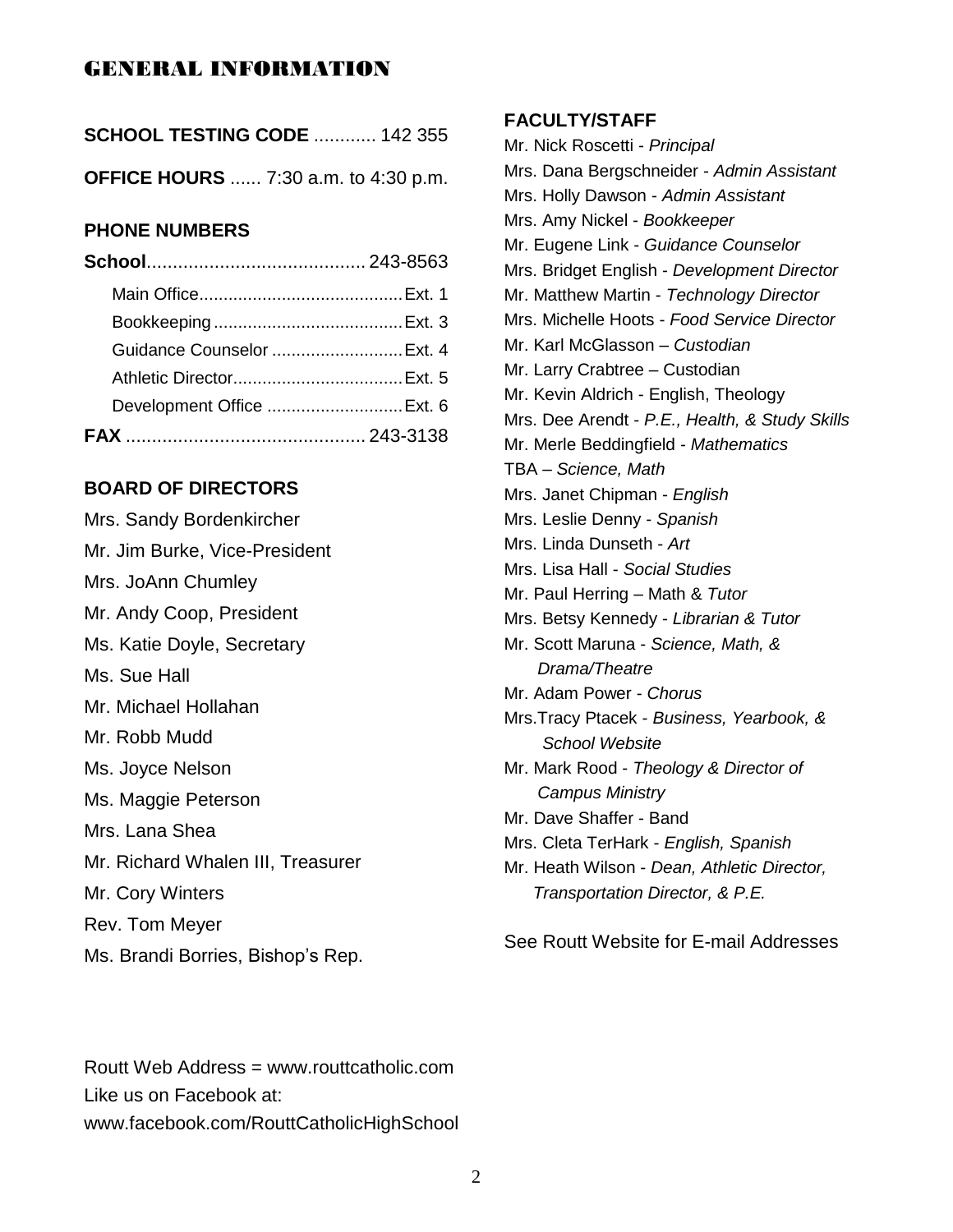## **SUPPORT GROUPS**

Athletic Boosters Alumni Association Fine Arts Boosters Routt Education Foundation

Please contact Routt Catholic High School for more information about these groups.

## **CLUBS AND MODERATORS**

| Art ClubMrs. Linda Dunseth                     |  |
|------------------------------------------------|--|
|                                                |  |
| Campus Ministry Club  Mr. Mark Rood            |  |
| Catholic Athletes for ChristMr. Trevor Huffman |  |
|                                                |  |
| National English Honor Society                 |  |
|                                                |  |
| Student Ambassadors  Ms. Bridget English       |  |
| Student Government  Mr. Scott Maruna           |  |
|                                                |  |

## **TEAMS AND COACHES**

| Cross Country Mrs. Michelle Hoots     |
|---------------------------------------|
| Boys' Basketball  Mr. Will Whalen     |
| Swimming Mrs. Dee Arendt              |
| Baseball Mr. Bobby Lonergan           |
| Boys' Track Mrs. Dee Arendt           |
| Scholastic BowlMr. Merle Beddingfield |

| CheerleadingMs. Christy Buhlig      |                                |
|-------------------------------------|--------------------------------|
| Girls' Basketball  Mr. Joe Eilering |                                |
|                                     | Girls' Bowling  Mr. Pat Gibson |
|                                     |                                |
|                                     | Girls' TrackMrs. Dee Arendt    |
|                                     | Chess Mr. Merle Beddingfield   |
|                                     |                                |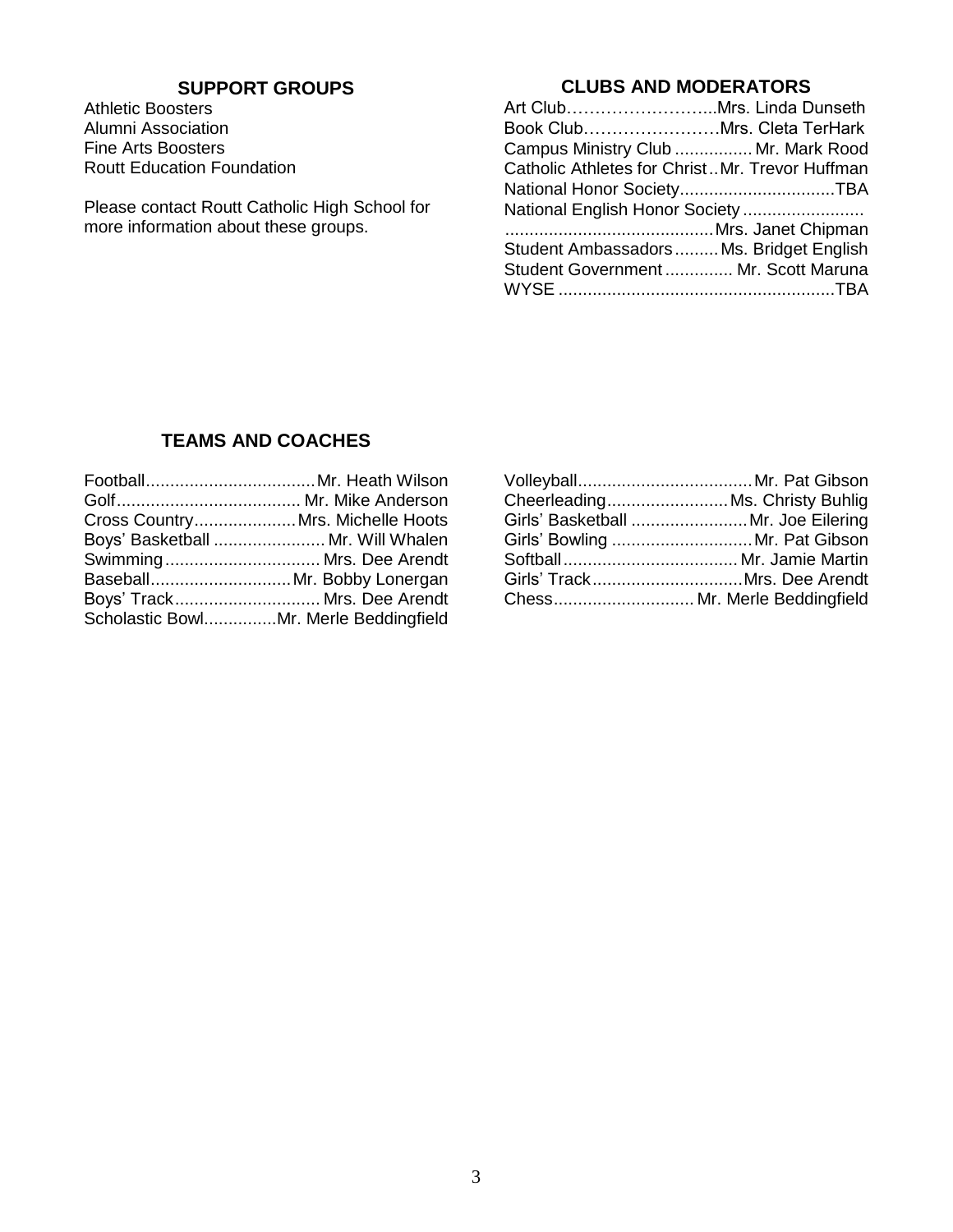|                  | <b>SCHEDULES</b>   |                 |                          |  |  |  |
|------------------|--------------------|-----------------|--------------------------|--|--|--|
| <b>Period</b>    | <b>Regular Day</b> | <b>Half-Day</b> | 8:17-9:05 Mass Day       |  |  |  |
| 1                | 8:12-8:56          | 8:12-8:38       | $9:10 - 9:46$            |  |  |  |
| $\overline{2}$   | 8:59-9:42          | 8:41-9:07       | $9:49 - 10:25$           |  |  |  |
| $\mathbf{3}$     | $9:45-10:29$       | $9:10 - 9:36$   | 10:28 - 11:04            |  |  |  |
| $\boldsymbol{4}$ | 10:32-11:15        | 9:39-10:05      | $11:07 - 11:43$          |  |  |  |
| 5                | 11:18-12:01        | 10:08-10:34     | 11:43 - 12:08 Lunch      |  |  |  |
| Lunch            | 12:01-12:26        | <b>None</b>     | 12:11 - 12:47 5th period |  |  |  |
| 6                | 12:30-1:13         | 10:37-11:03     | $12:50 - 1:26$           |  |  |  |
| $\overline{7}$   | $1:16 - 1:59$      | 11:06-11:32     | $1:29 - 2:05$            |  |  |  |
| 8                | $2:02 - 2:45$      | 11:35-12:01     | $2:08 - 2:45$            |  |  |  |

| <b>Period</b>           | 2:00 Dismissal | <b>Activity Day</b>    | <b>Late Start</b>      |
|-------------------------|----------------|------------------------|------------------------|
| 1                       | 8:12-8:49      | 8:12-8:51              | 10:12-10:41            |
| $\overline{2}$          | 8:52-9:29      | 8:54-9:33              | 10:44-11:13            |
| $\mathbf{3}$            | 9:32-10:09     | 9:36-10:15             | 11:16-11:44            |
| $\overline{\mathbf{4}}$ | 10:12-10:49    | 10:18-10:58            | 11:44-12:13            |
|                         |                |                        | Lunch                  |
| $5\phantom{.0}$         | 10:52-11:29    | 11:01-11:41            | 12:13-12:41            |
|                         |                |                        | 4 <sup>th</sup> period |
| 6                       | 11:32-12:09    | 11:41-12:06 Lunch      | $12:44-1:12$           |
|                         |                |                        | 5 <sup>th</sup> period |
| Lunch                   | 12:09-12:34    | 12:09-12:49            | $1:15 - 1:43$          |
|                         |                | 6 <sup>th</sup> period | $6th$ period           |
| $\overline{7}$          | 12:37-1:17     | 12:52-1:32             | $1:46-2:14$            |
| 8                       | 1:20-2:00      | $1:35 - 2:15$          | $2:17 - 2:45$          |

## **EARLY-BIRD SCHEDULE:**

Early-bird classes begin at 7:15 a.m. and end at 7:58 a.m. 11<sup>th</sup> and 12<sup>th</sup> grade students taking early bird classes may be dismissed from school following  $7<sup>th</sup>$  period at 1:59 p.m.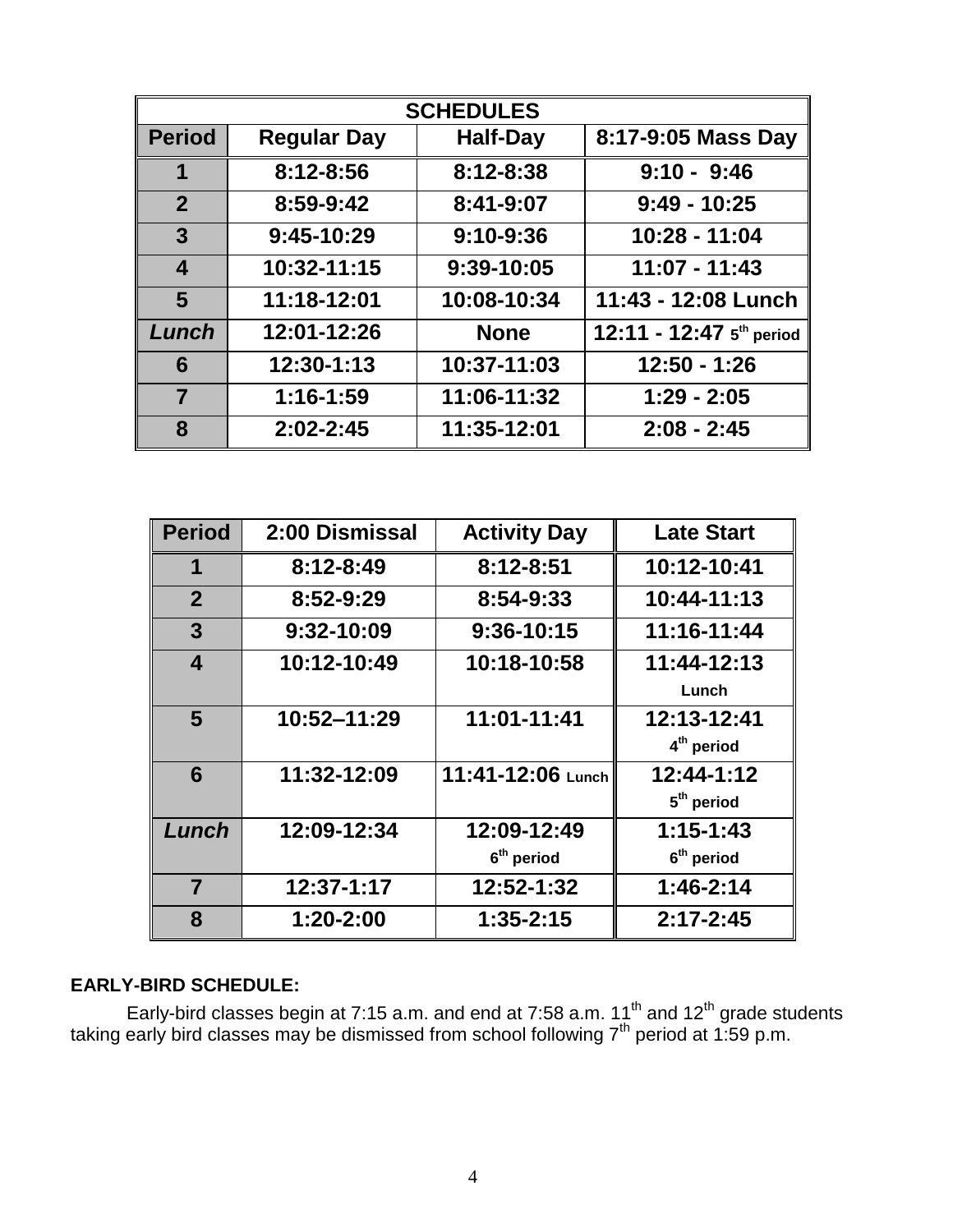## **MESSAGE TO THE STUDENTS OF ROUTT CATHOLIC HIGH SCHOOL**

This handbook has been prepared to acquaint you with the opportunities presented by Routt Catholic High School and the various policies and procedures by which these opportunities are governed. These policies have been designed through the joint effort of students, parents, faculty, and administration to help ensure the best possible educational environment for all students. Parents and students are reminded that this handbook is a guide and cannot contain all school regulations regarding the students at RCHS. The character and quality of the school depend on the gifts each student and faculty member brings to this faith community. A tradition of excellence and a future of hope can be created through working cooperatively. If you have any questions about any section of the RCHS Handbook, please call the high school office at 243- 8563. Thank you very much for your cooperation in seeing that your child adheres to the rules and regulations as set forth in this handbook.

**The administrator reserves the right to waive and/or deviate from, any and all disciplinary regulations for just cause at his or her discretion.**

**The Routt Board of Directors and administration reserve the right to amend items in this handbook when it is deemed necessary and in the best interest of the school and/or students at Routt Catholic High School. If such an amendment to the handbook is put in place during the school year; Routt officials will inform students and parents through an all school mailing, posting on the Routt website, and multiple postings in the Routt daily announcements.**

## **PHILOSOPHY STATEMENT**

The life and message of Jesus Christ forms the foundation of Routt Catholic High School. We strive to instill in our students, through liturgy, worship, community, and example, the living message of the Gospel. We strive to develop the intellectual, spiritual, and physical potential of each individual, as gifted by God. The affirmation and development of these gifts generate a responsible sharing of them in service to all of God's people, both now and in the future.

## **MISSION STATEMENT**

**Routt Catholic High School provides a faith-based environment which promotes spiritual growth, academic achievement, physical health, and community service in each student.**

## **GOALS FOR ROUTT STUDENTS**

Students must meet a minimum of performance objectives in each course.

- Students will be challenged to demonstrate mastery of content and skills through testing, written work, projects, and other academic demands.
- Students must participate in community service during their four years in school.
- Students will be instructed in the value and necessity of assuming responsibility for their own learning.
- Students will exercise self-discipline.
- Students will develop skills in critical thinking and decision making.
- Students will have opportunities to develop resources within themselves for the profitable use of leisure time.
- Students will have an opportunity to enjoy a sense of accomplishment in what they do.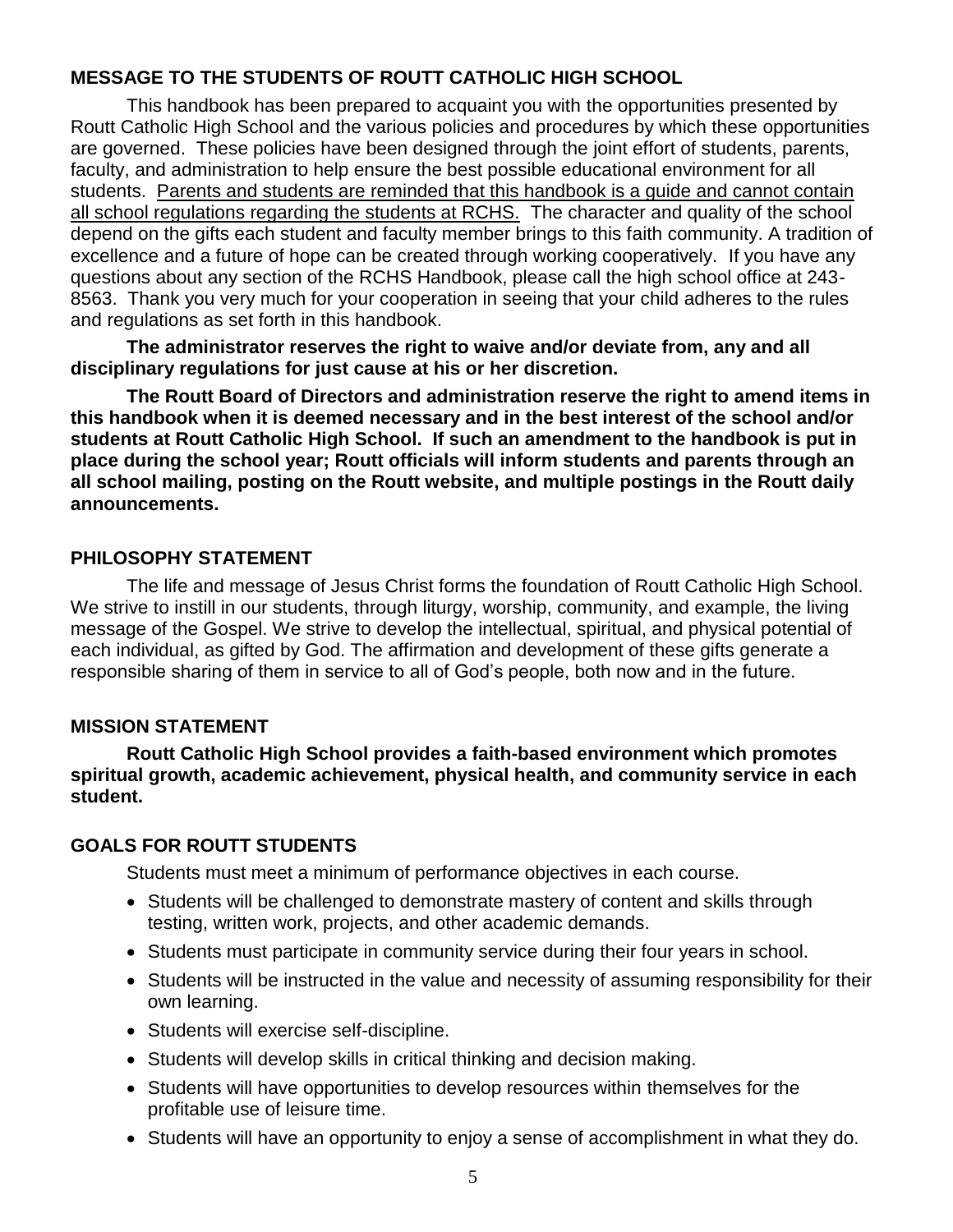- Students will be given opportunities to develop qualities of honesty and integrity.
- Students will experience a Christ-like atmosphere and learn how they can contribute to it.

## **ADMISSION POLICY**

RCHS admits qualified students without regard to race, sex, religion or ethnic origin. Routt Catholic High School is dedicated to serving the spiritual and educational needs of Christian students who demonstrate a commitment to Routt's mission, goals, and religious values, and who best benefit from its academic program. Routt seeks a student body which will benefit from and contribute to academic excellence within a community of faith.

Before admission to Routt, potential freshmen may be required to take a placement exam. This standard indicator and the information gathered from parents, teachers, and grade school transcripts are used to plan the student's academic program. If the information gathered indicates that Routt does not have the educational program which best serves the needs of the student, the student will not be accepted.

Transfer students in good standing from other high schools are considered for admission at the beginning of a semester unless the family is moving into the Jacksonville area or at the discretion of the school principal. A screening process is used to assure that the student's former school record and reason for transfer are consistent with Routt's mission and goals. When a student is accepted, the high school transcripts are used to plan the student's academic program at Routt. Students must be living with their parent(s) or legal guardian(s).

## **Probationary Admission**

The Board and Administration of RCHS believe that all students should have the opportunity to attend a Catholic school. In order to achieve that goal, a prospective student may be admitted under Probationary Status. This admission will address concerns in the areas of Academics, Discipline, and/or Attendance. This decision is left to the discretion of the Principal after consultation with faculty/staff. The criteria for accepting a student on Probationary Admission are as follows:

Academic Probation – 1) A prospective student has earned multiple grades of "F" on his/her report card (quarter or semester) for the previous academic year

 $OR$  2) A prospective student scores below the 30<sup>th</sup> percentile on a nationally normed, standardized assessment given the previous academic year

Discipline Probation – A prospective student incurred any Out-of-School Suspensions (OSS), In-School Suspensions (ISS), or 10+ disciplinary referrals for either of the last two (2) academic years

Attendance Probation – A prospective student has attendance of 80% or below and/or 10+ incidents of tardiness to school for either of the last two (2) academic years

## **SCHOOL POLICIES AND REGULATIONS**

An annual review and approval of these policies by the Routt Board will be on or before the May Board of Directors meeting.

## **Nondiscriminatory Policy**

Routt Catholic High School admits students of any race, color, sex or national and ethnic origin to all rights, privileges, programs and activities generally accorded or made available to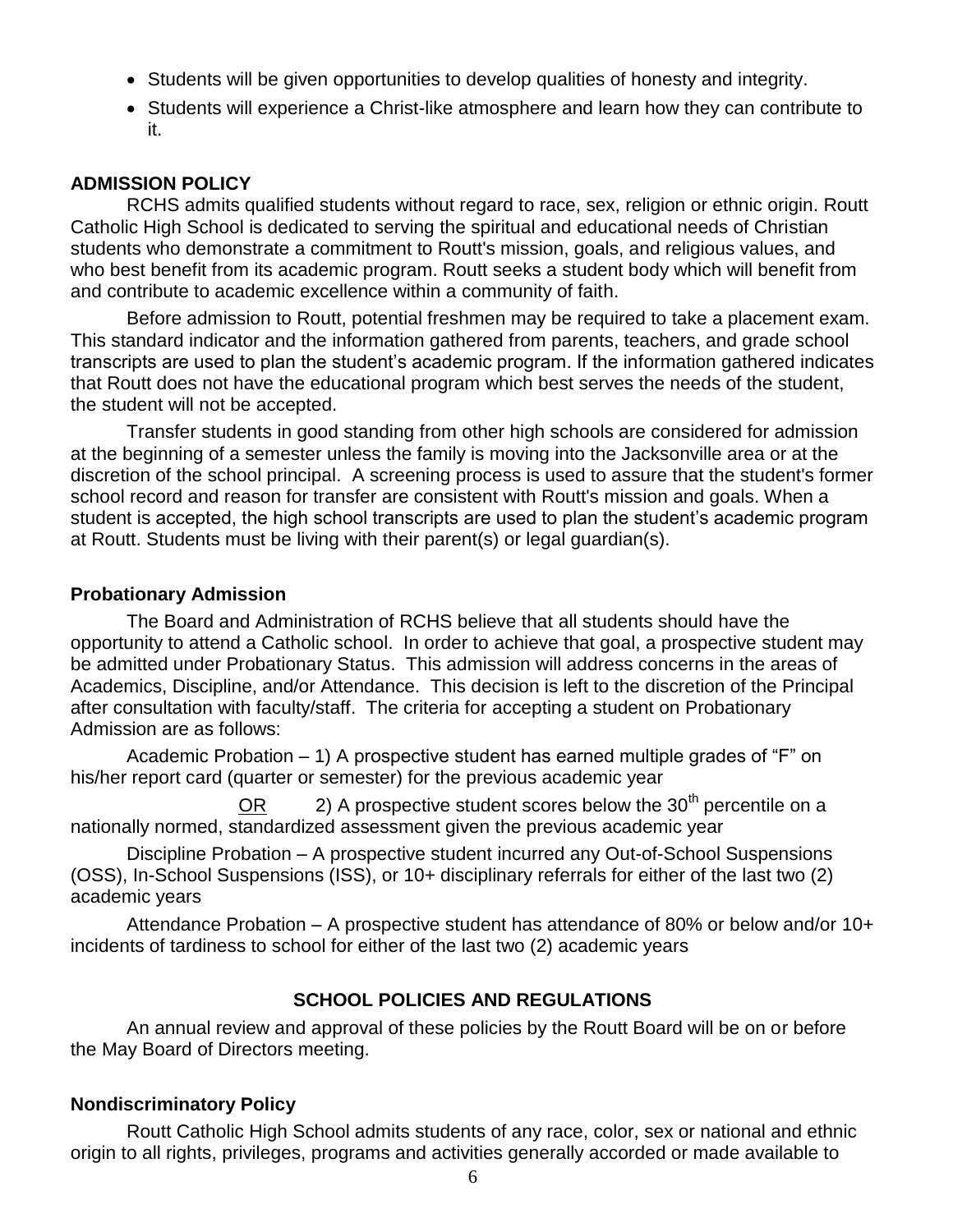students at the school. It does not discriminate on the basis of race, color, sex, or national and ethnic origin in the administration of its educational policies, admissions policies, tuition assistance, scholarships and loan programs, and athletic and school-administered programs.

#### **Mandated Reporting**

According to the Abused and Neglected Child Reporting Act, school principals, teachers, and all staff members are mandated to report **suspicion** of abuse or neglect to the Department of Children and Family Services.

#### **Academic Honesty Policy**

*Academic honesty* should be the goal of all students attending RCHS. Violation of this goal is deemed academic dishonesty and is defined as *any* action intended to obtain or assist in obtaining *credit for work which is not one's own*. This includes plagiarism as well as taking work from another student or person.

Plagiarism is defined as using another person's ideas, opinions, theories, visual images, and/or words without clearly acknowledging the source of that information. Credit should be given where it is due.

Teachers are to report all incidences of *academic dishonesty* to the school principal. The teacher is to confer with the student and notify the parent or guardian. All incidents are to be recorded on the student's temporary record. The student will receive a zero for the assignment, quiz, or test.

**A second occurrence of** *academic dishonesty* **within the academic year will result in a failing** *quarter* **grade of no higher than 64 for the class of the second incident involved for that quarter in accordance with school's grading scale.** The student and parent/guardian will be required to meet with the principal, at which time a suspension may also be considered depending on the severity of the case.

Any subsequent occurrence of *academic dishonesty* will require the student, along with his/her parent/guardian, to appear before the principal and may result in expulsion.

The stealing of a test, teacher's manual, or any other academic material from a teacher or student as a first occurrence would be subject to a second occurrence penalty.

#### **Academic Probation**

Students who have failed a required course or who have a semester grade point average of 1.3 or below are placed on academic probation. During this time, the students must make special arrangements with the guidance office to insure that every effort is being made toward academic improvement. Students, who by lack of effort indicate no desire to improve, **may be dropped from the rolls**.

#### **Academics**

RCHS strives to achieve an atmosphere of academic excellence. Students are expected to work to the best of their ability, to maintain standards of academic honesty and to help maintain an atmosphere conducive to learning.

Assignments are given to assist the students' learning process in each subject area. Students are expected to develop a conscientious pattern of study and to complete assignments on time. If a student fails to turn in an assignment, the teacher may schedule a required session after school for the student to complete the work and/or penalize the grade.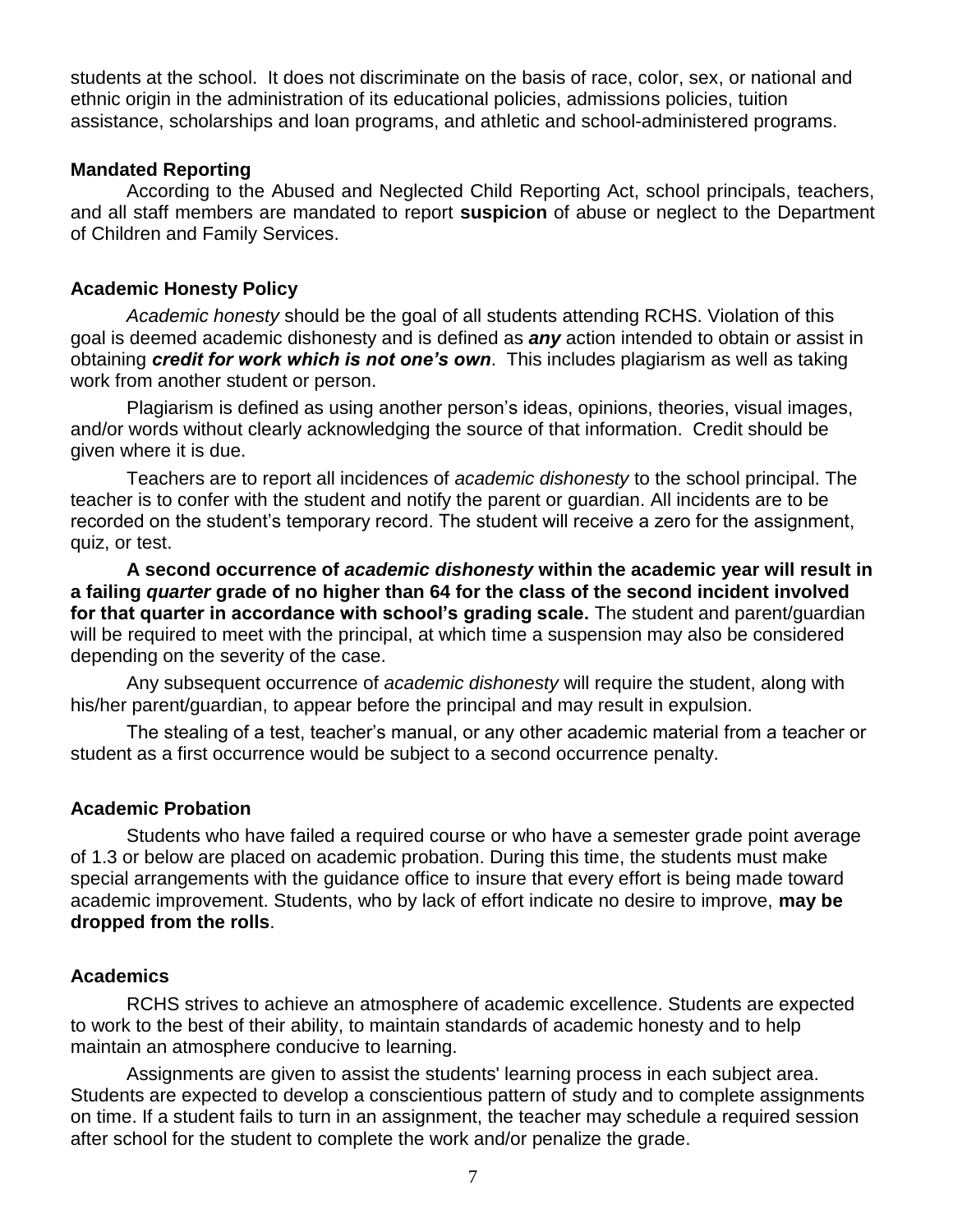Teachers provide students with a syllabus of class expectations at the beginning of the semester. Parents are encouraged to review those class expectations with their children and refer any questions to the teacher. Included on the outline is a list of movies which may be viewed in a given course. Parents are encouraged to examine this list for language, content, or presentations that they may consider objectionable or inappropriate for the age or the maturity level of their son or daughter. If parents object to their son/daughter viewing a particular movie, they should notify the teacher in writing by the end of the 2<sup>nd</sup> week of the semester. The student will be excused from the viewing. An appropriate alternative assignment may be given.

Parents are notified at mid-quarter if a student's grade is below average (C-) in any course. Refer to the curriculum guide for credit requirements for graduation and standard student course load.

#### **Accreditation Statement**

Routt Catholic High School is accredited by the Diocese of Springfield in Illinois and the Illinois State Board of Education.

#### **Athletic Department Media Policy**

Members of the media can request that our student athletes be available for post-game comments. These interviews should be pre-arranged and the coach will accompany the student athlete to the interview area.

Under no circumstances should a student athlete accept an unscheduled interview from a member of the media.

#### **Class Status**

A student must have earned the following credits to be awarded status and assigned to home-room as a: *sophomore* - 5 credits; *junior* - 11 credits; *senior* - 18 credits. Students will be allowed/required to participate in all class activities based on this credit status.

#### **Deficiency Reports**

A Deficiency Report may be sent to parents of students whose academic work does not meet the teacher's expectations. Notices will be sent whenever appropriate.

#### **Eligibility**

Diocesan policy states: "School-sponsored athletic programs are to be guided by the general curriculum goals of the school and should in no way detract from the academic and religious goals of the school." At Routt, this policy extends to **ALL** extracurricular involvement (which includes activities such as scholastic bowl, clubs, organizations, etc.).

#### **Students must attend the entire last four instructional periods on the day in which they participate or attend school activities, unless approved by the administration, due to unusual circumstances.**

Because of the primary importance of academic achievement and good citizenship, students who participate in extracurricular activities are expected to be in good **academic** and **behavioral** standing. A student must be passing all academic/behavioral requirements to qualify for elections or tryouts. **The following will render a student ineligible: one "F" (academic or elective) and/or one "U" in behavior (academic, elective or study hall).** Organizations within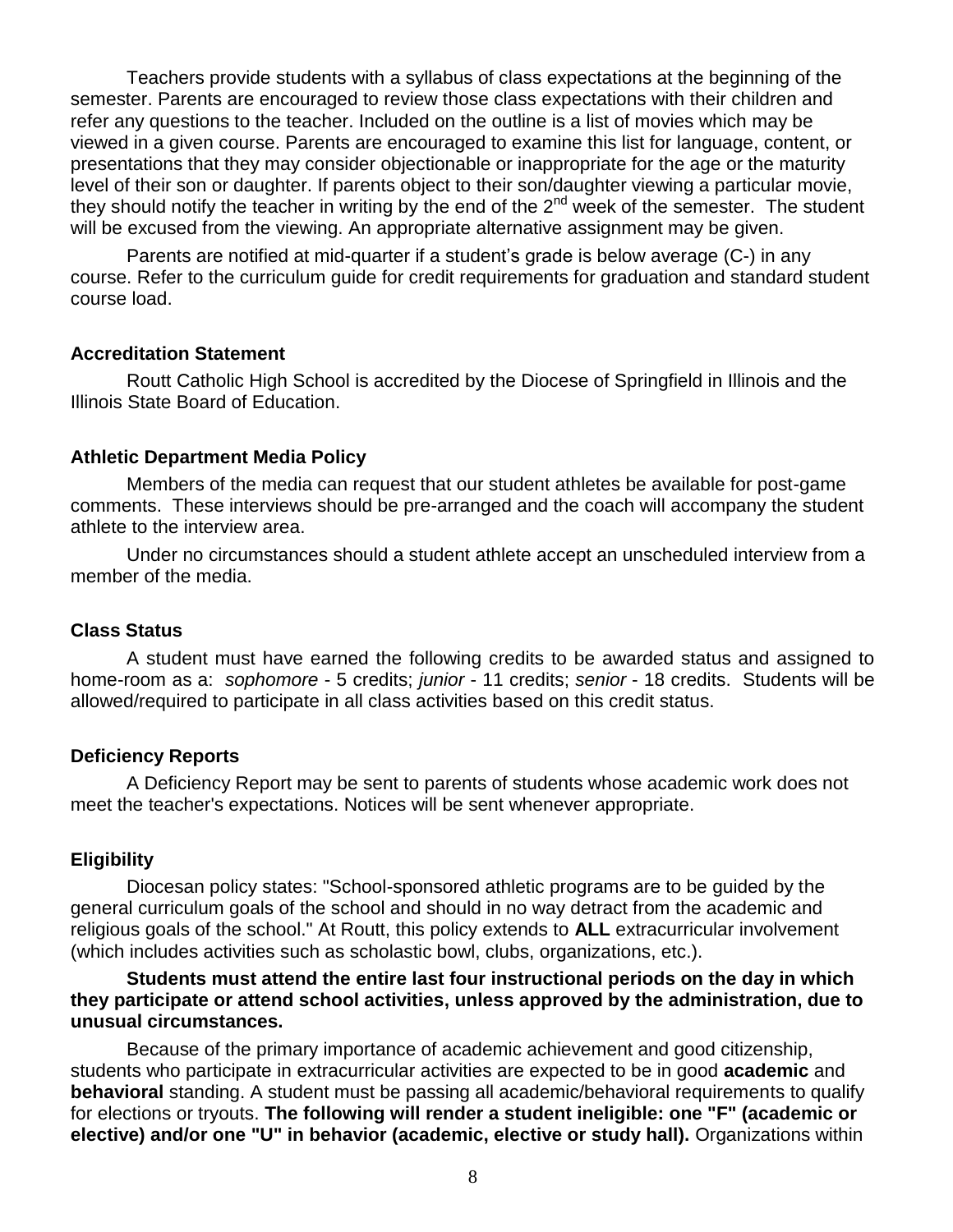the school, however, retain the right to set higher standards than those given above. Some of these are listed below:

IHSA Sponsored Athletics/Activities: Students must be passing *all* classes in which they are enrolled. Any student who receives an F at the weekly eligibility check will be considered ineligible for the next week. If a student fails two classes for a semester, that student will be considered ineligible for all IHSA activities for the following semester. Successful completion of summer school and/or correspondence classes may reinstate a student's eligibility.

Class/Student Council Officers: Students must have a minimum cumulative GPA of 2.45 or better; no record of disciplinary probation or suspension during the past year; and must have completed approved service hours.

National Honor Society: Students must have a minimum cumulative GPA of 3.5 and demonstrate service, character and leadership. Students may be considered ineligible as a result of academic dishonesty, any major infraction of school policy, disciplinary probation, or drug/alcohol-related instances. Students are admitted based on a vote by faculty council of 5 members. This vote evaluates student service, character and leadership.

All Other Extracurricular Activities: are governed by eligibility rules.

**When a student receives a cumulative failing grade at the weekly eligibility check, the student is rendered ineligible to play for one week.** All students who are ineligible, whether they participate in an extracurricular activity or not, must attend the after-school study hall for the week of the ineligibility. Students may practice after the study hall during the time they are ineligible unless the teacher(s) want(s) that time for additional work with students.

Eligibility will be checked on Thursday. Teachers will notify the student on Friday. On Friday morning, the principal or athletic director will notify the coaches of the ineligibility which begins the following Monday and lasts for one full week. Students who are ineligible will not be dismissed early to attend athletic events with the team. If at the next weekly eligibility check the student has not raised the accumulated failing grade, s/he remains ineligible until the weekly eligibility check reflects a passing grade. The guidance counselor will coordinate and monitor the progress of any student on the ineligibility list. Students are encouraged to work with instructors to improve their standing.

## Ineligibility Study Hall Guidelines:

Students must report at 2:50 SHARP! (Students not in their seats at 2:50 will be dismissed from the study hall.)

- Students report with text and work from the subject for which they received the ineligibility. (Students reporting with no work will be dismissed.)
- Students remain silent throughout the study hall. If there is a need to talk, students must raise their hand for teacher to acknowledge. (Students failing to follow this will receive one warning and then be dismissed.)
- All electronic devices are to be turned off and put away during the study hall.
- Any student who does not report to study hall, or is dismissed from study hall will make up the missed study hall, and another study hall will be added.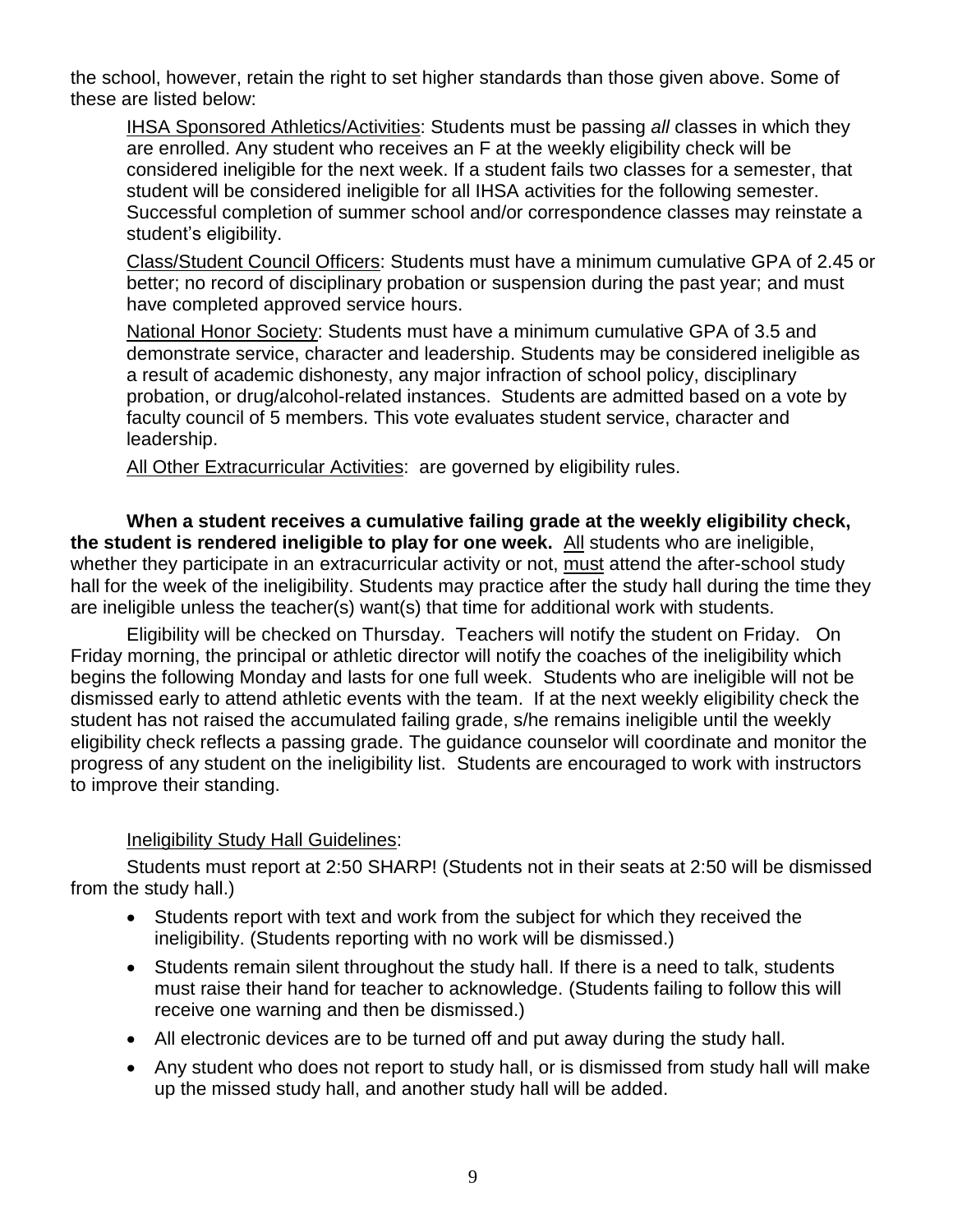## **Extracurricular Activity (ECA) Transportation**

The athletic director shall arrange for transportation of all high school extracurricular activities (ECAs) via buses, or parent drivers of private vehicles.

High school students, coaches/sponsors are required to travel in the arranged vehicle to and from away ECAs. An exception is made for coaches/sponsors when their team is participating in a tournament and they need to arrive early or leave late from the tournament. No other transportation to/from away contests will be allowed unless the Principal gives prior approval. The Principal should receive written request from the parent/guardian one (1) day in advance for such exceptions.

A parent/guardian may transport his/her student following an away ECA provided the parent/guardian completes a written request in advance. The signature of a parent/guardian on a team sign-out sheet at the contest is considered a written request. **Students may only be signed out at contests by their parents/legal guardians**.

Students will be released to persons other than their parents/guardians only if prior written approval is received by the Principal. This will require a written request from the parent/guardian and approval from the Principal before the activity occurs. This request is highly discouraged and will only be approved with extenuating circumstances.

Rules must be followed when riding a bus as set forth by the bus driver. A student who does not follow the rules while on the bus may be suspended from riding the bus and/or suspended from participation in the activity. Bus rules include, but are not limited to: remaining in seat, maintaining minimal noise level, keeping bus clean of debris (See Bus Transportation rules on pages 22-23 of this handbook).

## **Field Trips**

Field trips are an important supplement to classroom instruction as they provide an opportunity for the teacher to enrich and extend the learning experiences of students. They serve as a means of increasing motivation and comprehension of concepts, as well as an opportunity to initiate or culminate a unit of instruction. As a general rule, curricular field trips are not at the option of the student.

Fees may be charged for field trips which are considered supplementary to Routt Catholic High School's educational program.

No student will be allowed to participate in a field trip unless the signed parental permission slip is returned to the teacher by the assigned deadline. Verbal permission is not acceptable, nor is blanket approval sufficient.

Student responsibility for participation in a field trip will include:

- **Returning a completed, signed parental permission slip to his/her teacher by the assigned deadline;**
- **Informing all teachers (whose classes will be missed) and securing their signatures indicating receipt of notice;**
- **Making up all work which may be missed;**
- **Paying in advance the necessary fees, should there be any;**
- **Behaving appropriately on the field trip**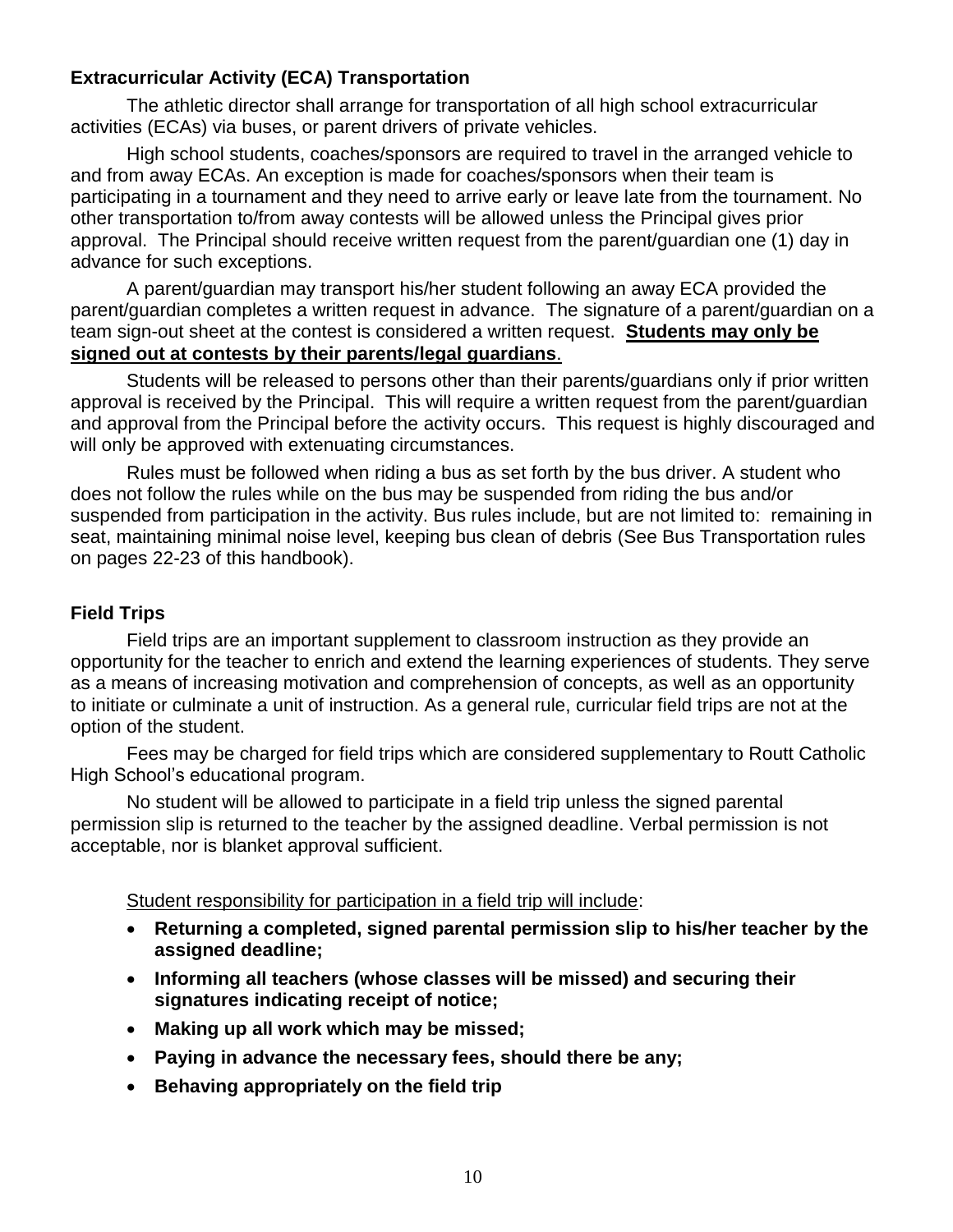Supervision of the students on a field trip is the responsibility of the teacher. The staff of Routt Catholic High School is responsible for the health, safety and welfare of the students during school hours and during all school-sponsored activities. The amount of supervision necessary will be determined by the number of students, their ages, and the nature of the field trip. Teachers may need to ask parents/guardians to assist in chaperoning on field trips. A general guideline for supervision is:

One adult per 12 students on a one-day field trip.

One adult per each 8 students on an extended field trip.

Teachers must submit a student list and the names of adults assisting to the principal at least 24 hours prior to departure.

Denial of participation in a field trip is at the discretion of the principal. Reasons for this denial would include but are not limited to:

- Out-of-school suspensions;
- In-school suspensions;
- Repeated discipline referrals
- Other concerns (social probation, academic ineligibility, etc.)

Students and parents shall have the right to formally appeal the decision of the principal, in writing, to the Discipline Board. The decision of the Discipline Board shall be final *(See Discipline Board on page 23 of this handbook).*

Senior class trip will be a 24-hour daytrip only. Overnight hotel stay for senior class trip will not be allowed. Other field trip guidelines apply. The Senior class trip must be approved by the Board of Directors. Seniors who are excluded for disciplinary reasons or voluntarily withdraw from the trip after financial commitments or deposits have been made, will be held responsible to reimburse the class fund for such costs/expenses.

## **Grades and Semester Exams (effective beginning with the 2017-18 academic year)**

| Grade          | Percent       | Value | Grade | Percent       | Value | Grade          | Percent        | Value | <b>Grade</b> | Percent        | Value          |
|----------------|---------------|-------|-------|---------------|-------|----------------|----------------|-------|--------------|----------------|----------------|
| $A+$           | 98 - 100  4.0 |       | lB+   | $88 - 89$ 3.4 |       | $ C+$          | $ 78 - 79 2.4$ |       | $D+$         | 68 – 69   1.4  |                |
| $\overline{A}$ | $93 - 97$     | 4.0   | lB.   | $83 - 87$ 3.0 |       | $\overline{C}$ | $ 73 - 77 2.0$ |       | ID           | $66 - 67$      | $\vert$ 1.0    |
| $A -$          | 90 – 92   3.6 |       | IB-   | $80 - 82$ 2.6 |       | IC-            | $ 70 - 72 1.6$ |       | ID-          | 65             | .6             |
|                |               |       |       |               |       |                |                |       |              | 64 or<br>below | $\overline{0}$ |
|                |               |       |       |               |       |                |                |       |              | INCOMPLETE     |                |

Grading Scale: Achievement marks are given in letters corresponding to the following percents:

Grades are determined on the basis of all the work of a particular period: daily work, assignments, class participation, and quiz and test grades. Parents have access to student grades on a daily basis by using Routt's web-based grade book, TeacherEase. Please contact the office for log-in information.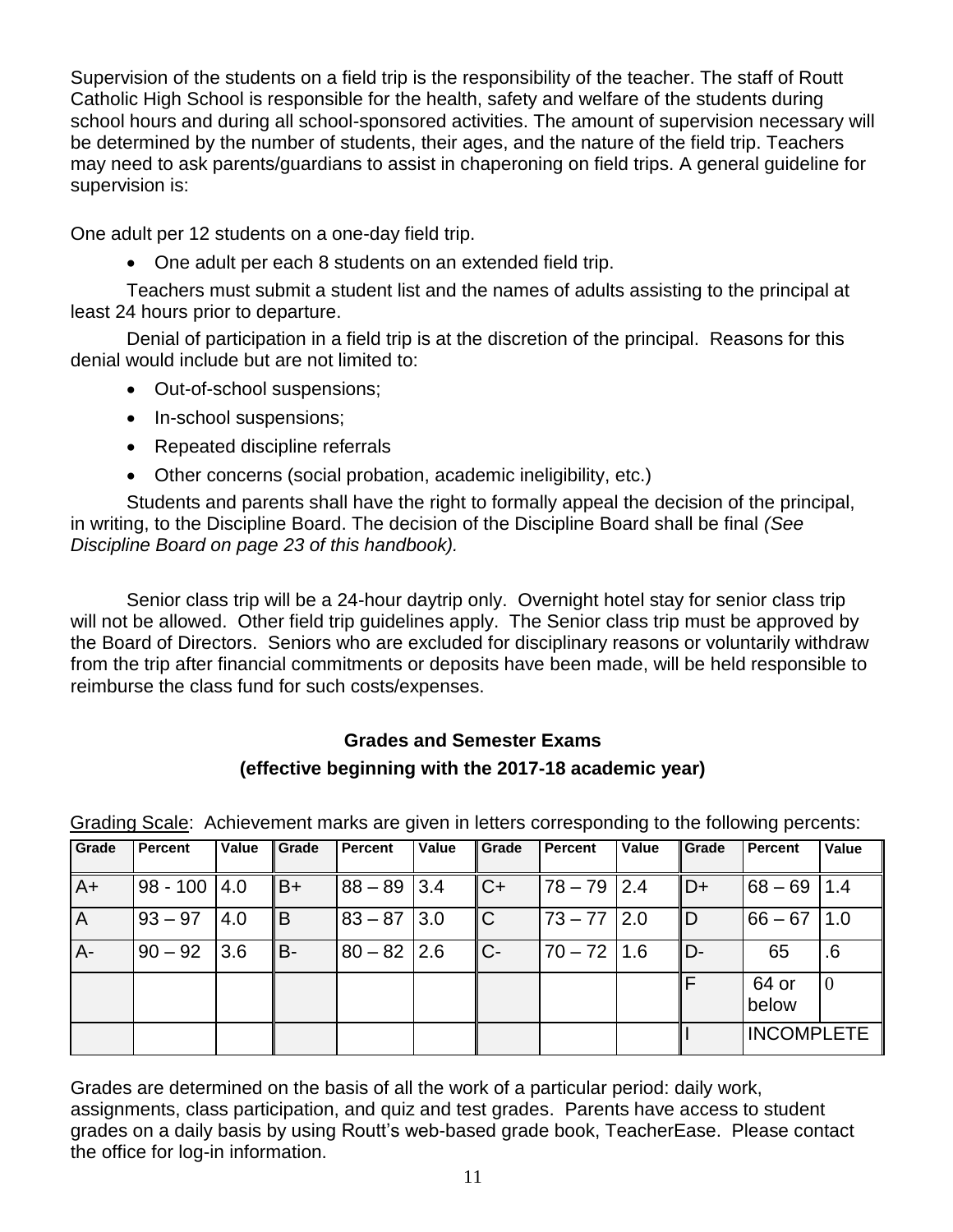## ACADEMIC Grading System

| A | Superior                      | The student more than meets the expectations of the teacher. Given the nature of the<br>class, the work is of superior quality. The student has turned work in on time and<br>shows mastery of the subject matter. The student usually works independently. |
|---|-------------------------------|-------------------------------------------------------------------------------------------------------------------------------------------------------------------------------------------------------------------------------------------------------------|
| B | Above Average                 | The student meets the expectations of the teacher. The required work is above<br>average in quality and is turned in on time.                                                                                                                               |
|   | Average                       | The student satisfactorily completes the required work. The work is generally done on<br>time and is of average quality. The student shows achievement.                                                                                                     |
| D | Below Average, but<br>passing | The student is not doing all the assigned work or is inconsistent in doing work of<br>average quality and is dependent on others.                                                                                                                           |
|   | Failing                       | The student does not meet minimum standards required for passing. S/he consistently<br>submits unsatisfactory work or does not do all assigned work. The student shows lack<br>of interest, attention, and/or attendance.                                   |
|   | Incomplete                    | The student fails to complete essential assignments because of extenuating<br>circumstances such as sickness, death in the family, etc. All work must be completed<br>within seven school days or the grade becomes an F.                                   |

## BEHAVIOR Grading System

| Passing        | Student meets or exceeds the expectations of the teacher.     |
|----------------|---------------------------------------------------------------|
|                | Some concerns overall. Best to make contact with the teacher. |
| Unsatisfactory | Teacher/parent contact needed.                                |

## **Semester Exams/Averages**

The semester exam grade counts one-fifth (20%) and each quarter grade counts two-fifths (40%) of each semester grade. Semester grades are recorded on the student's permanent academic record.

Seniors **may** be exempted from the *second semester* final exam if they carry an **A-** or above average for the semester, have a grade of P in Behavior, and upon the approval of the classroom teacher.

## **Semester Exams Schedule**

The exam schedule will be determined by the school administration and posted at least two (2) weeks prior to the end of each semester. All students are expected to stay in their classrooms for the duration of the exam times**.** They must have a book to read if they finish an exam early.

## **Students will not be allowed to take semester exams early or late due to a vacation. Parents should plan vacation after the last projected emergency day of the school calendar.**

## **Class Rank and Valedictorian/Salutatorian Status**

In order to recognize valedictorian and salutatorian, class rank is determined by an **Add-on-System** that negates an advantage for students taking a study hall.

Valedictorian/Salutatorian will be based on GPA's after the student has completed eight semesters of high school. To be eligible, a student must have attended RCHS for at least two consecutive years, immediately prior to second semester of the senior year. Class rank is not listed on report cards.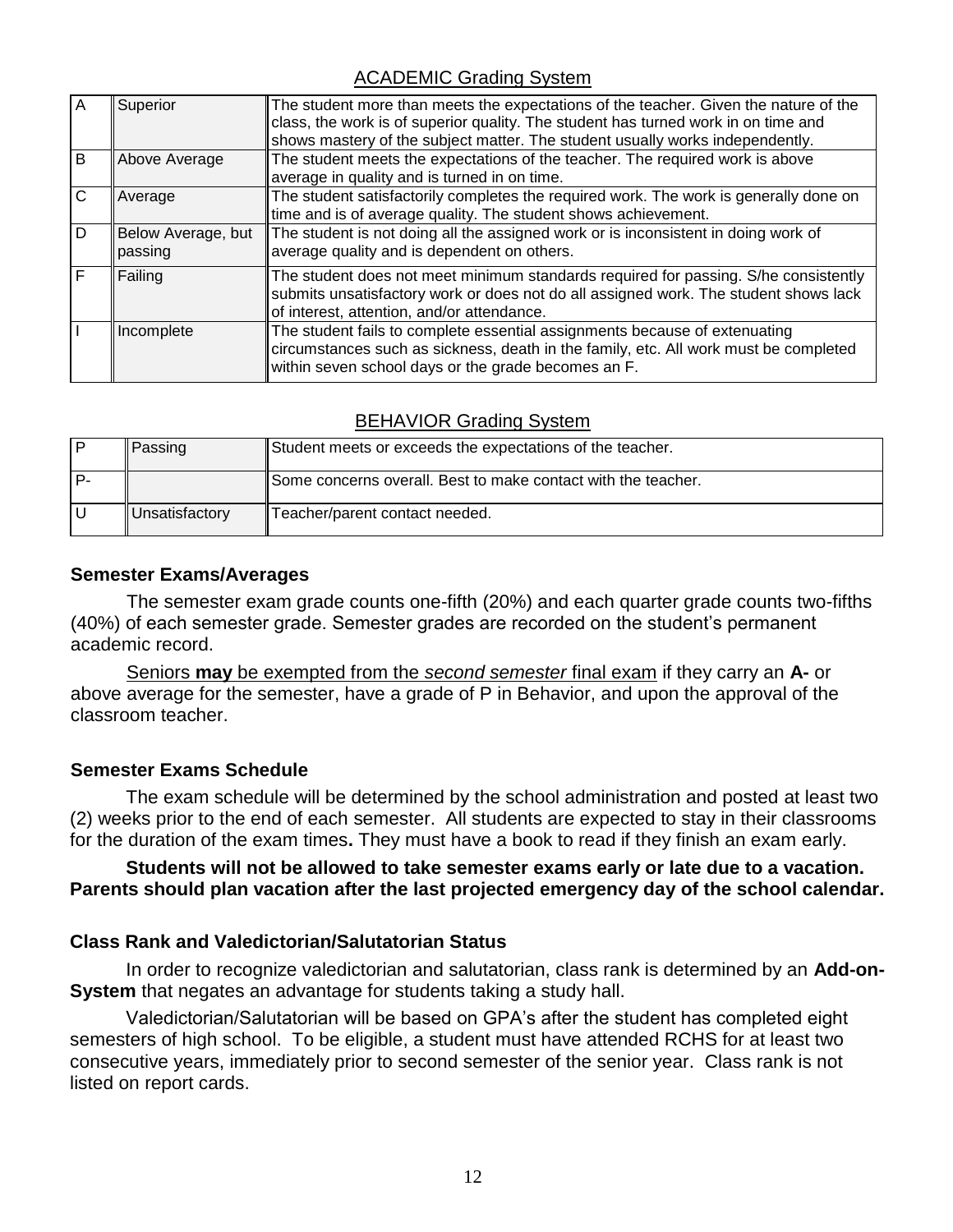## **Add-on-System with Weighted Classes**

The **Add-on-System** was implemented in the fall of 2009. Students taking more difficult courses are rewarded for their efforts with the **Add-on-System.** It eliminates problems related to the 5.0 weighted system, which penalized some students for taking a course in place of a study hall, or for taking extra un-weighted courses.

The **Add-on-System** is used to determine a student's GPA. It does not change grades. A formula will be applied for each approved weighted course taken and passed. The approved weighted courses for the **Add-on-System** are the following: Calculus, Dual-Credit Calculus, Dual Credit Trigonometry (effective 2016-17), Dual-Credit College Algebra (effective 2016-17), Physics, Honors English III, Advanced Placement English IV, Spanish IV (effective 2016-17), Dual-Credit Economics Survey when offered and Advanced Placement US History when offered.

With the **Add-on-System,** the value of an A+ is changed from a 4.4 to a 4.0.

#### How to calculate the GPA using the Add-on-System

Add-on-System Method:

- 1. Calculate GPA using the traditional 4.0 scale listed in the handbook. **All** high school grades are calculated first. (A+ will remain a 4.0)
- 2. For each year-long weighted course passed, add .045 to the GPA. Semester weighted course earns a .0225.

EXAMPLE: Semester GPA = Take the number or courses taken, in this example Student A is taking 7 courses, 2 are weighted. Total the grade point values of each of the 7 courses and get a sum (see page 11 for values). Next, divide the sum by 7 (7 courses), the quotient is the GPA, then add the Add on values to the GPA.  $EX. 4.0 + .0225 + .0225 = 4.045$  GPA

## **Graduation**

All senior makeup work must be completed and turned in to the respective teacher, and all issued detentions must be served by the May date set in the calendar for senior incompletes. Failure to do so will exclude the senior from participation in honor and graduation ceremonies. In addition to the Theology graduation requirement, students must attend the class retreats annually, or an approved substitute program like TEC (Teens Encounter Christ). Students who do not earn the required number of credits, fail a required course, do not complete the service hour requirements, or do not complete the required retreats will not take part in honor or graduation ceremonies. All financial obligations including tuition, fees, and fines must be paid before a diploma will be issued.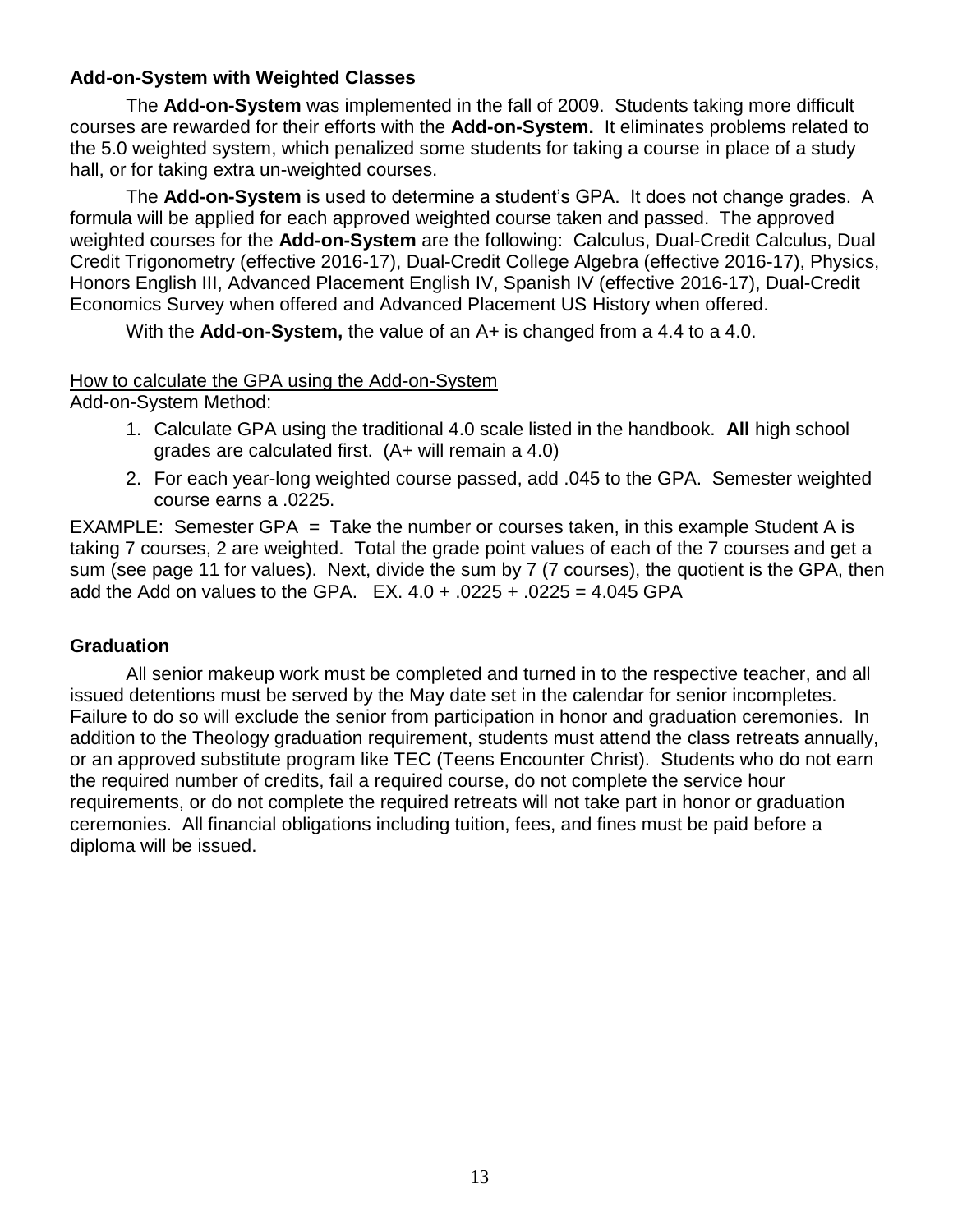## Graduation Requirements

The number of credits required for graduation from RCHS is **25**. The following required courses must be included:

- 4 credits in Theology
- 4 credits in English
- ½ credit in Composition
- 3 credits in Social Studies:
	- 1 credit in U.S. History
	- 1 credit in World History
	- ½ credit in Geography
	- ½ credit in Government \*
		- \*(passing Constitution test required.)
- 3 credits in Math
	- 1 credit Algebra I
	- 1 credit Geometry
- 2 credits in Science
- 1 credit in Fine Arts (chorus, band, art, drama & theatre)
- 1 credit in Physical Education
- 1 credit in Freshman Skills (Study, Research, Computer, Grammar)
- ½ credit in Consumer Education
- ½ credit in Health
- ½ credit in Computer Applications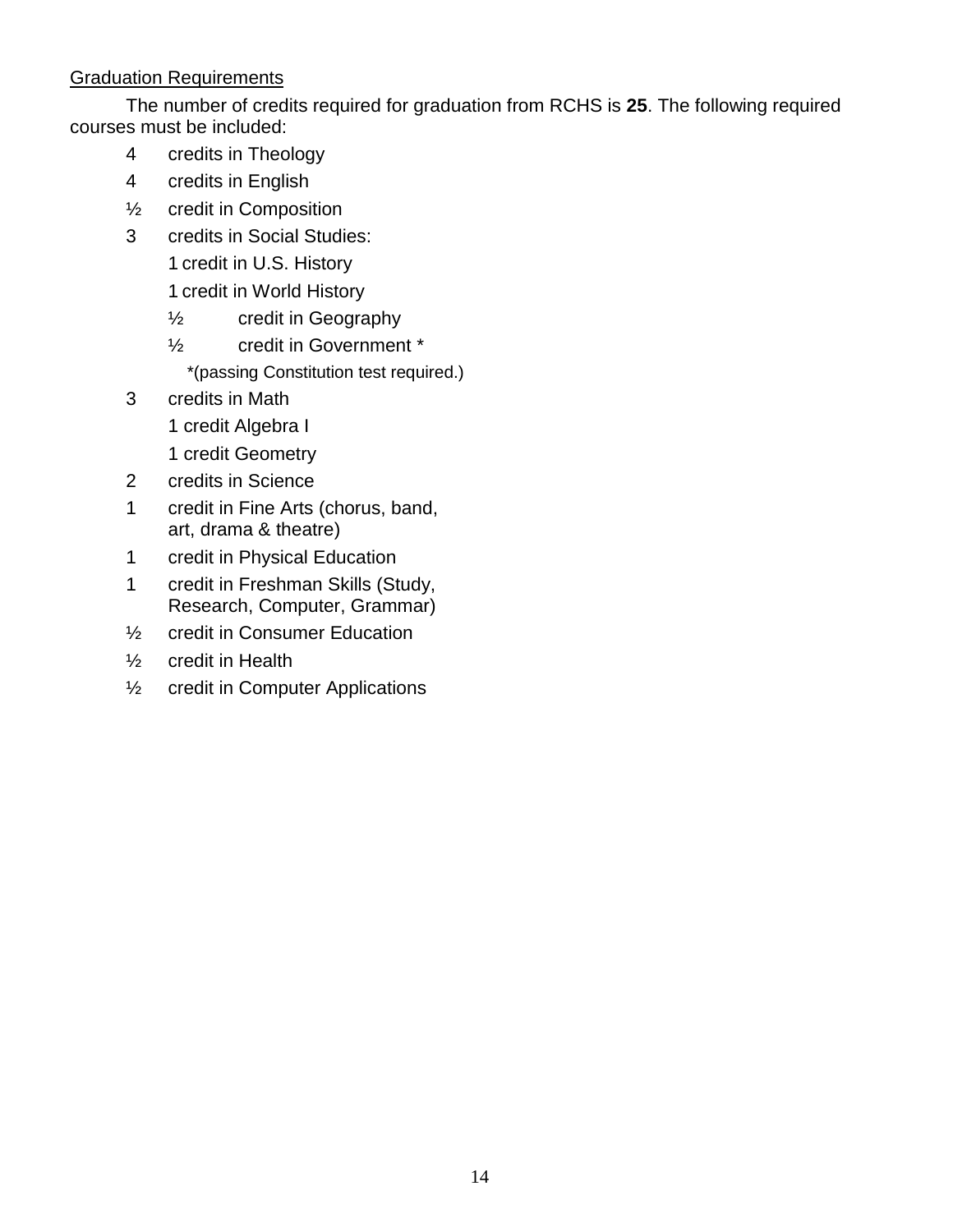## College Bound Students

College-bound students must check entrance requirements at individual colleges. Most colleges suggest the following as the minimum preparation for admission:

| English               | 4 years                  |
|-----------------------|--------------------------|
| Science               | 3 years of lab Science   |
| Math                  | 3 years                  |
| <b>Social Science</b> | 3 years                  |
| Foreign Language      | 2 years of same language |

## **Honor Roll**

High Honors: GPA 3.5 or above with no grade lower than "B-" eligible for high honors. Honors: GPA 3.0 or above with no grade lower than "C-" eligible for honors.

## **Off-Campus Courses**

## High school level courses

With the principal's approval, students are permitted to attend classes at Jacksonville High School (JHS) on condition that the courses they wish to take are *not offered* at Routt. Classes taken at JHS must be compatible with the regular schedule at RCHS.

Students may also be permitted to participate in the Morgan-Scott CEO Program for high school credit with Principal approval. Acceptance into the program is required before permission is granted.

## College level courses

The local colleges provide an excellent opportunity for students to obtain college credit in escrow. Routt students must have a 3.0 GPA and the principal's permission to enroll in these classes. Students may take classes at Illinois College, MacMurray College, and/or Lincoln Land Community College, depending on their grades, total number of high school credits, and high school GPA at the end of their fourth semester. College courses may be scheduled during the hours of a standard school day, or in the evening. The grading scale used for a College Level Course will be determined by the cooperating college.

A deposit equal to the tuition of the course may be required and will be refunded upon completion of each course.

## Correspondence and Summer School Courses

Students may make up failed classes by taking correspondence or summer school classes. A maximum of two credits will be accepted from an approved correspondence school. All correspondence tests must be administered by appropriate school personnel. Any student who wishes to receive credit toward graduation for correspondence courses in a given year must complete all course work and final exams by May 1 of that school year. All correspondence courses must be taken through an accredited provider. Students may take a maximum of two courses (1 credit) per summer session. They must pay their own summer school or correspondence tuition. **Prior approval must be given by the high school counselor and principal for students to take summer school or correspondence courses for credit.** Credit for these courses will be included in the next semester's grade report.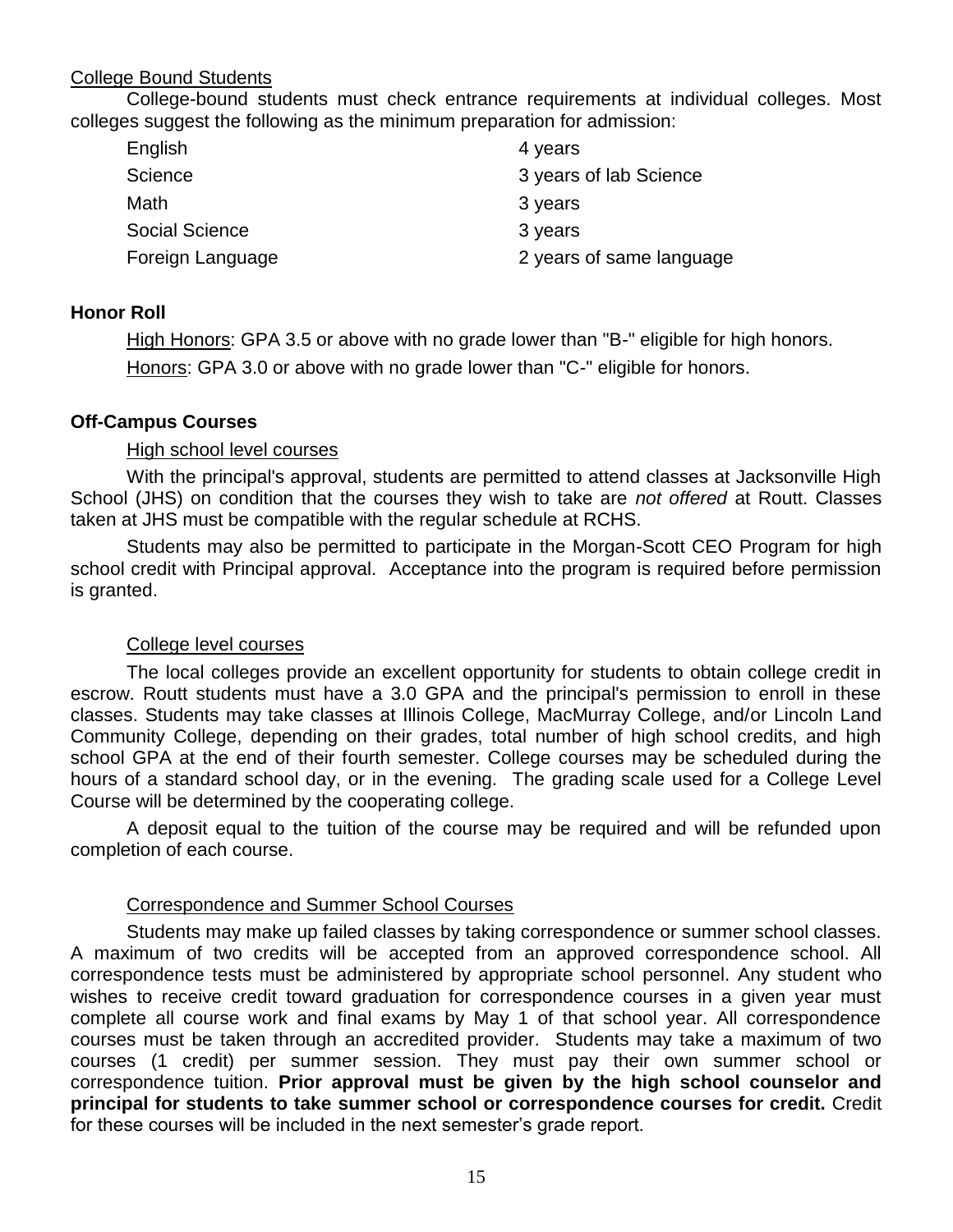## **Hot Lunch Program**

A hot lunch is available each day for students. In addition, ala carte items and/or a salad bar are also available. Students must use their lunch/ID card to purchase lunch items – no cash sales are allowed. Students are expected to have sufficient money in their lunch account to pay for the items they purchase. The student and his/her parents will be notified by e-mail, phone call and/or letter when his/her lunch account balance reaches \$0.00. Students will not be allowed to charge in excess of \$50 to their lunch account. Once a student's account exceeds \$50 in charges, the student will be served a sandwich, piece of fruit, and a carton of milk for lunch at a minimum charge.

## **Physical Education (PE)**

Students will wear teacher-defined clothing at all times during PE class. Clothing is to be kept neat and clean. Tennis shoes for PE use only are required. Students who do not dress appropriately will receive a reduction in participation credit.

Clothes and valuables left in the lockers are the student's responsibility. It is the student's responsibility to secure and lock his/her locker. Student athletes and all physical education students shall provide their own locks for their gym lockers.

Unless excused by illness, students are expected to participate in physical education classes. A statement from the student's physician must give specific reason, date and extent of exemption. Students exempted from active participation in P.E. will be assigned alternative work by the instructor. Only one PE credit will count toward GPA credit. A student can only take one PE class a semester.

#### **Religious Programs**

#### Campus Ministry

Religious experiences beyond the classroom are integral to RCHS. These experiences are coordinated by the administration, the campus minister, and the theology teachers. These experiences include but are not limited to the following: all school and class Masses, prayer services and para-liturgical services, opportunities for reconciliation, speakers, religious counseling, vocation days, service projects, etc. The all-encompassing goal is to prepare young Catholic men and women of RCHS to assume roles of service and leadership within the Catholic Church of the twenty-first century.

#### Retreat Program

Theology is not just a formal classroom study of doctrine. It encompasses a person's entire life and relationships. Because of this, religious experiences need to be provided which extend beyond the classroom. One of these experiences is that of a retreat which may take various forms. A retreat allows a person to focus upon his/her faith life removed from the scheduled responsibilities of school/work, etc. At RCHS, a time is set aside for each class to participate in an RCHS-sponsored retreat experience. The goals of this program are to develop in the students an attitude of self-worth, an appreciation for fellow human beings, awareness and understanding of the presence and action of God in their lives, and a sense of responsibility for and participation in the Catholic Church.

#### Retreat Options

• **The Senior Overnight Retreat** is generally held at Lake Williamson Christian Center in Carlinville, IL, or at a similar site. The retreat usually takes place during Lent. Students leave Routt at 8:30 a.m. and return either the same or next day. Faculty and parent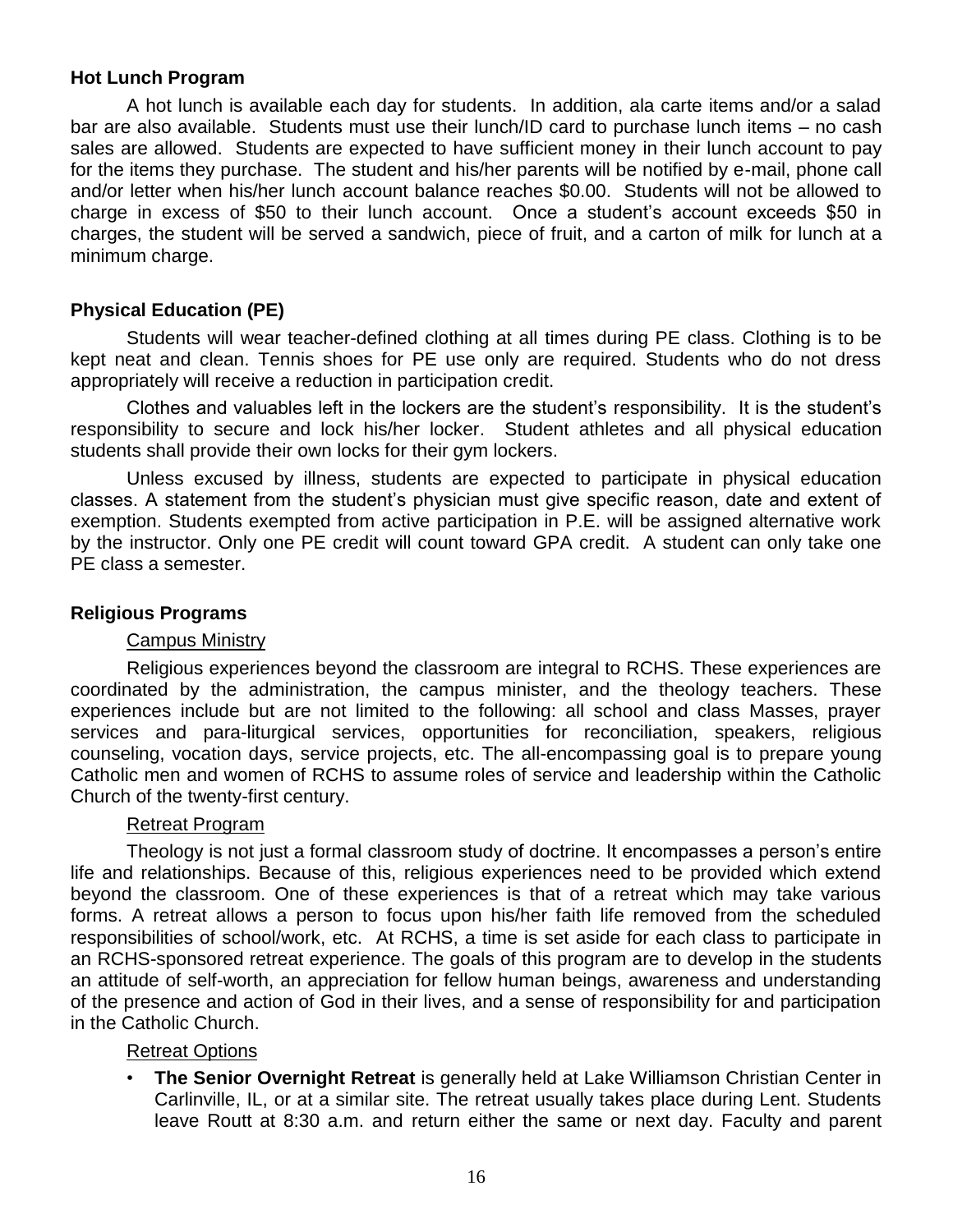chaperones accompany the students. A priest may accompany the group, according to availability.

- **Junior, Sophomore, and Freshman Retreats/Days of Recollection** are held at various locations. Each retreat usually takes place for one school day. Students leave the school at 8:30 a.m. and return prior to dismissal the same day. Faculty and parent chaperones accompany the students. A priest may accompany the group, according to availability.
- **Days of Recollection** are held off campus. It is designed for freshmen, sophomores, and others who do not go on an overnight retreat. The theology staff and lay leaders will plan a day-long retreat experience.
- **• TEC** (Teens Encounter Christ) is offered monthly through the Springfield TEC and Quincy TEC. TEC is an experience in Christian living and begins on Saturday a.m. and continues through Monday p.m. The student is responsible for the TEC fee. Students must provide their own transportation. Applications and more information are available from the theology teachers and students who have been on a TEC weekend.

## **Adults are needed to chaperone all of these retreats. If parents/guardians are willing to give some time or assistance, they are asked to contact the theology teachers or office. Parents willing to chaperone must have taken the Protecting God's Children course offered by the Diocese. Hours serving as a chaperone will count towards the family service hours requirement.**

## ACRE Assessment

The Assessment of Children/ Youth Religious Education, commonly referred to as ACRE, is an integrated assessment tool providing faith knowledge questions (cognitive domain) and questions related to religious beliefs, attitudes, practices and perceptions (affective domain). Six (6) categories of catechesis are assessed, helping Routt Catholic High School to assess what areas students know well and what areas need extra attention. Making decisions with this knowledge leads to wise program development. This assessment is given to our  $12<sup>th</sup>$  grade students.

## **Report Cards**

Report cards are issued quarterly. Provided all fiscal accounts are cleared, report cards are mailed directly to parents. *Academic* and *behavior* grades will be given for each class offered. Access to paper or electronic grade reports will be denied until all outstanding obligations are paid in full. After outstanding obligations are met a Parent/Guardian may come to the office to retrieve a held report card.

## **Schedule/Course Changes**

## Requests for Schedule/Course Changes

Course change requests will be considered, as designated, on the student schedule verification form.

> A student with serious reason may drop a course at the counselor's discretion, provided s/he meets the required credits for the year. If a course is dropped during the first 15 class days or three weeks of the semester, the course will be dropped from the student's record. If a course is dropped after the third week of the semester, the student will receive an "F" for the semester grade and be enrolled in Study Hall; however no student will be allowed to have more than one Study Hall on his/her schedule.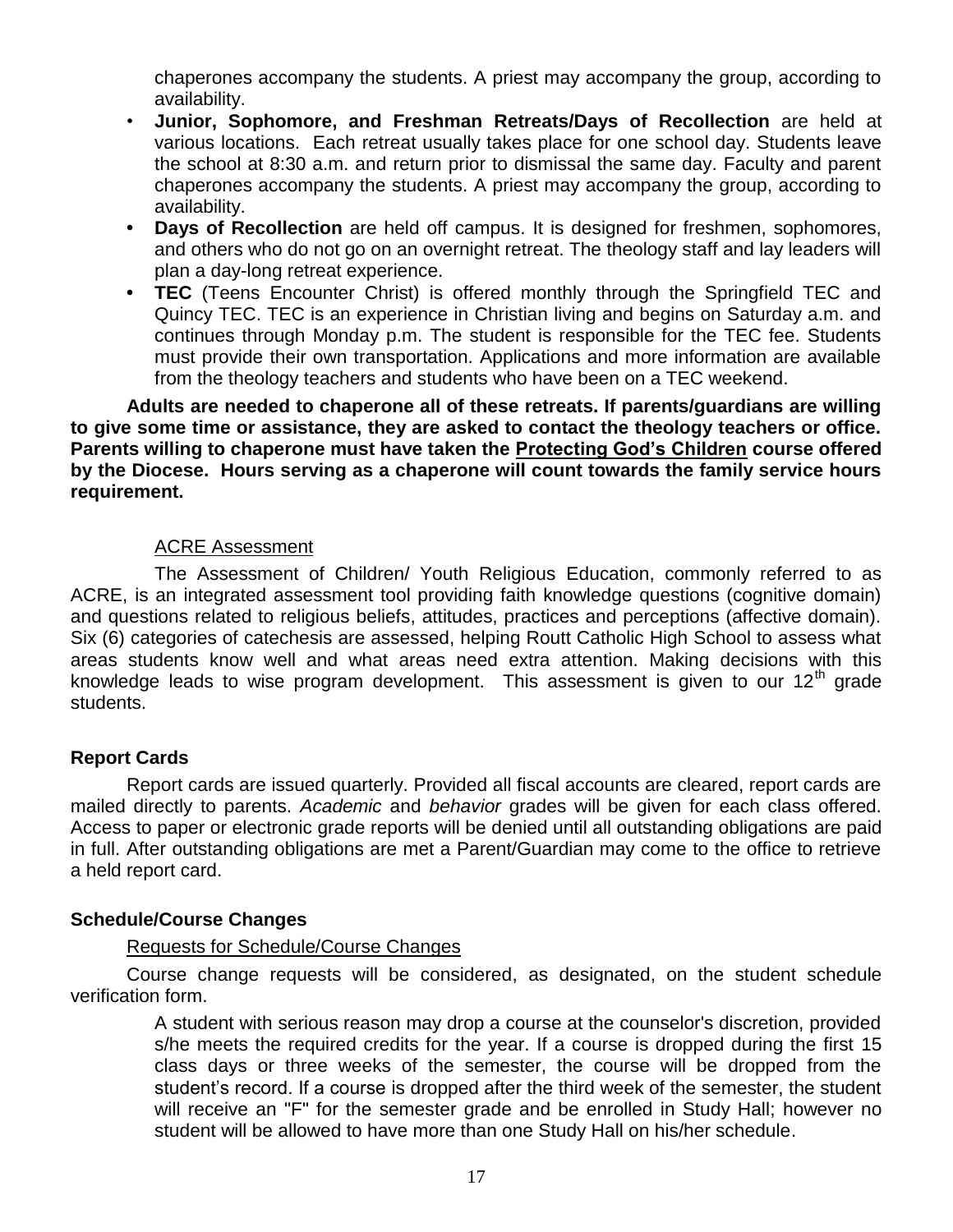After the school year begins, a request to drop a course will be handled on an individual basis. Before any definitive action is taken, the teacher involved will be consulted in person. Written permission from the teacher, principal and the parent or guardian will be required.

If, in the opinion of the school staff, there is no valid reason for dropping the course, the request will be denied. The following reasons are NOT considered adequate for dropping courses:

- Student finds course harder than expected, though s/he is capable of passing.
- Course requires more work (or time) than the student wants to give.
- Remaining in the course would probably lower the student's GPA or class rank.
- Student is no longer interested in the subject matter.
- Student does not get along well with the teacher.
- Student wants to be in classes with friends.
- A change in teacher for the course occurred (e.g., during the summer).

A teacher's request for student course level change will be considered by the guidance department at any time.

A fee of \$25 will be charged for any student-initiated course changes one week after the semester has begun. If any correction is needed due to a school error, no fee will be assessed.

## Procedures for Schedule/Course Changes

- The student files a request for schedule change in the guidance office. Teachers file requests for student course or level changes with the guidance counselor.
- The guidance counselor checks all requests and assesses fees according to school policies.
- If the request is a student request and no school error is involved, the quidance counselor will follow above-mentioned regulations in allowing/disallowing the course change.
- If a change is granted, the guidance counselor is responsible for issuing a schedule change form to the student. The student secures required signatures on this form from all teachers involved, the student's parents and the principal, and then returns it to the guidance counselor.
- The guidance counselor makes the necessary changes in all school records.
- The student follows the new schedule when the guidance counselor gives final approval.

## **Service Hours**

## **Student**

Students attending RCHS are required to serve 15 hours of volunteer service each year as part of their graduation requirement. At least ten hours must be applied to community service, and five hours may be applied to school- or church-related activities. Service hours must be accrued outside of class time. Service hours **must be approved** by the theology teachers, principal, or guidance counselor. Service hours will be reported to parents/guardians quarterly on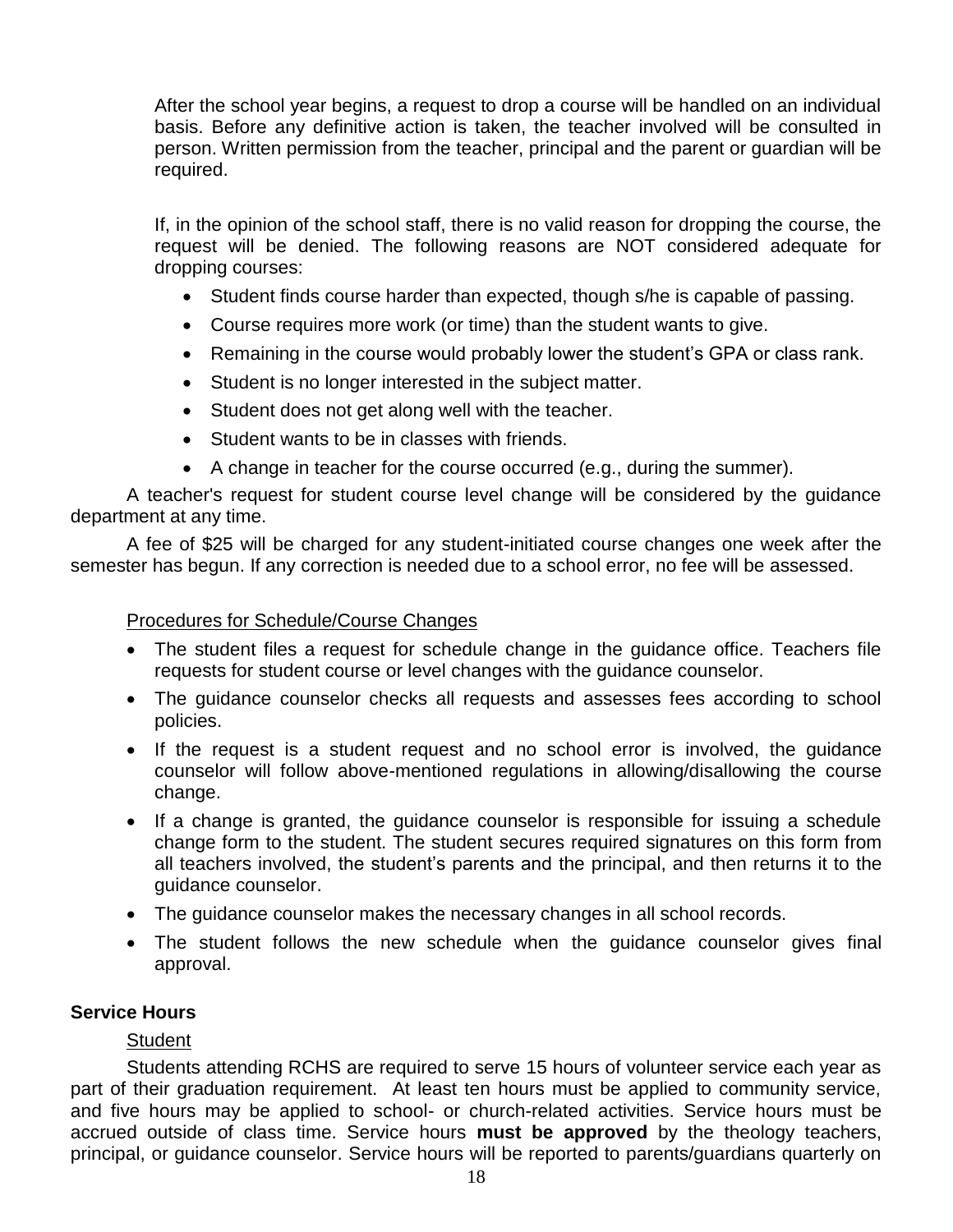the report card. Individuals not completing this requirement will not receive end-of-the-year report cards, transcripts, or graduate, until completed. Service hours are coordinated by the campus ministry. If a student turns in 30 or more of the required, documented service hours by April 1 of the school year, the student is eligible for service hour award recognition. Service hours for senior students must be completed and turned into the Guidance office two weeks prior to the date of the senior trip. **Documented summer service hours must be turned in by September 15. All service hours for the current school year must be turned in by the last day of the second semester classes and before the final exams. Significant number of summer service hours should be pre-approved to ensure they are acceptable**.

#### Family

**Each family at RCHS is expected to provide 15 hours of service to Routt Catholic. This service can be provided by parent/guardian. If any family has not completed the required 15 hours of service by the end of the school year, they will be charged at \$10 per hour.** This most definitely is not the preferred method of collection; as we would much rather encourage participation than collect a fee. Family Fun Festival worker, chaperone at a dance or retreat, ticket taker, concession stand worker, and scorekeeper are all examples of school volunteer opportunities. These forms need to be handed into the office by the last day of school. **Students will not receive end-of-the-year report cards, transcripts, or graduate, until his/her family's service hours are completed**.

## **Technology/Internet Policy**

The Internet/technology is a tool available for academic use. The information available on the Internet is varied and variable. However, resources such as disk space and printer capacity are limited. Therefore, there will be conditions to its use at RCHS.

The Internet will only be used for academic purposes.

- Chat rooms, social media sites, messaging services, games, and e-mail discussion lists will be off-limits.
- Vulgar language will not be allowed.
- Sending, forwarding, posting, accessing, uploading, downloading, or distributing ANY offensive, profane, threatening, pornographic, obscene, or sexually explicit materials is prohibited.
- Downloading of software or programs will not be allowed.
- The number of users will determine a time limit for use.
- Copyright infringement and/or plagiarism will not be allowed.
- Students may not share their password with other students or use another student's password. (If a student believes that another student knows his/her password, the student should notify the technology teacher.)
- No student will have access to the Internet unless a signed copy of this Technology/Internet Acceptable Use Policy (AUP) Student Agreement is on file at RCHS.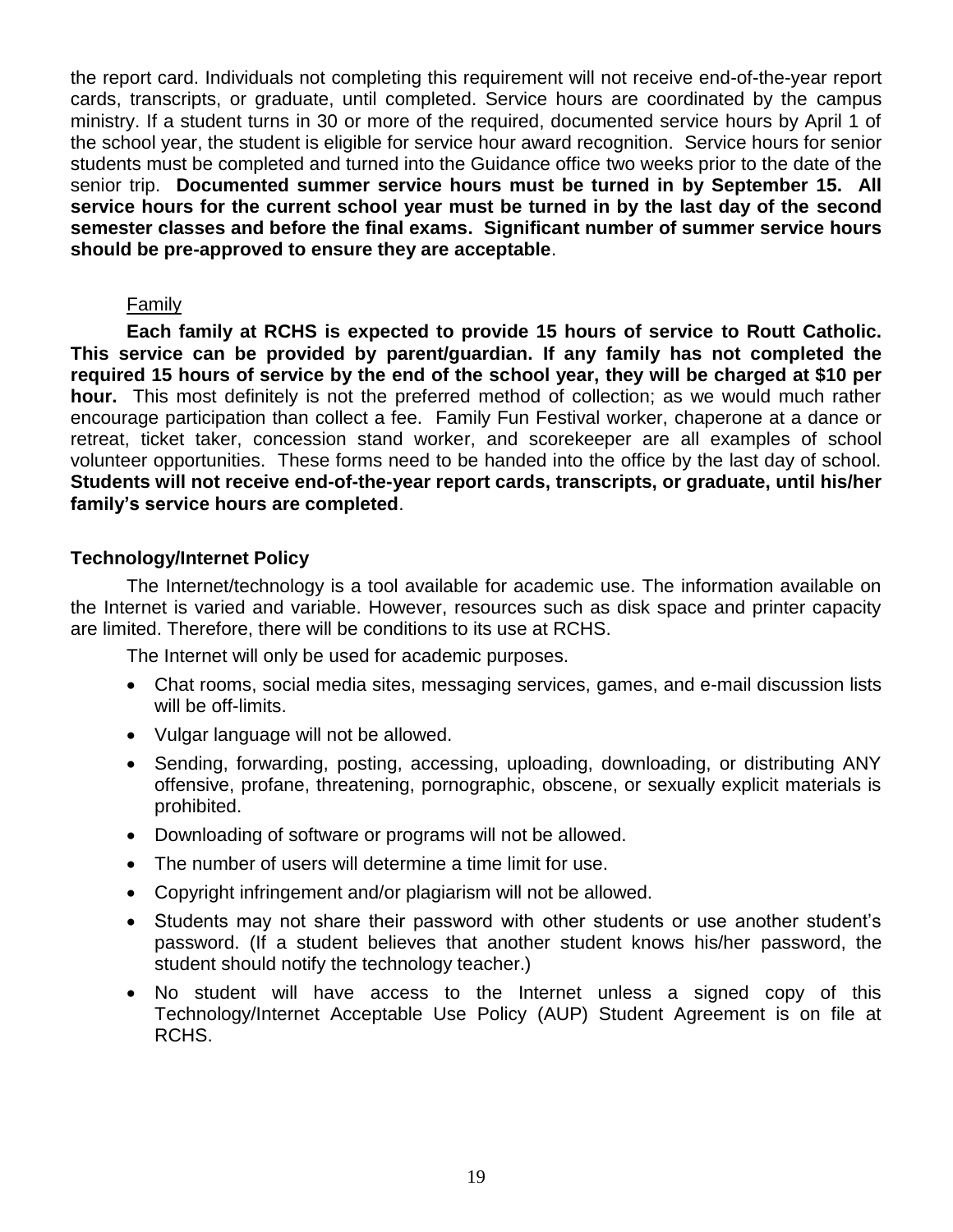## **Testing Program**

RCHS students are encouraged to take the following exams (\*required of all students):

- Freshmen  $*$  Pre-ACT (9<sup>th</sup> grade version)
- Sophomores \* Pre-ACT  $(10^{th}$  grade version)
- Juniors PSAT, ACT and/or SAT
- Seniors ACT, SAT; \* IL/U.S. Constitution exams; \* ACRE

#### **ATTENDANCE**

All students who are enrolled at Routt Catholic High School are required to attend school on a daily basis for the entire school term. RCHS has a closed-campus attendance policy. Each student is responsible for attending all scheduled classes and study halls. From the opening bell to the closing bell, students must remain in the building. Students are not allowed to leave campus during the day unless the office has made a parent/guardian contact. Any student in violation of this regulation will be considered truant and subject to appropriate disciplinary action. Early-bird students are not permitted to leave campus after their early bird class before the opening of the regular school day. Only junior and senior students taking early-bird classes may request to be dismissed following  $7<sup>th</sup>$  period. Students may not leave the building and go to the parking lot during school hours or during the lunch period for any reason without prior permission from the office.

Absence from school is always detrimental to the student. Class discussions and lectures cannot be repeated, and make-up tests are very difficult to schedule. Every effort should be made to schedule vacations and appointments to coincide with school vacations.

**As per Board policy, Routt requires a doctor's excuse for each absence after six (6) school days (excused and/or unexcused) missed per semester.** For any subsequent absence beyond the six (6) day limit and without a doctor's excuse, an emergency, or an approved pre-arranged absence the student will be given an unexcused absence.

#### **Absence - Excused**

An excused absence is one due to personal illness, illness of a family member requiring the student's help, death in the family, or some other emergency approved by the principal.

If the absence is unavoidable, a parent or guardian should notify the school office before 9:00 a.m. **Parents or guardians will be called by the school to verify a student's absence if the parent or guardian fails to call the school office before 9:00 a.m.**

On those occasions when parents and students know ahead of time that a student will be absent, the student should bring a note from her/his parents to the office the day before for approval by the principal and should receive a "**pre-arranged absence form**" to submit to teachers for their signatures, and to get their assignments. The completed form must be returned to the office before the student leaves at the end of the day. Assignments will be due the day the student returns to school, unless circumstances warrant a special exception.

**Students will not be allowed to take semester exams early or late due to a vacation. Parents should plan vacation after the last projected emergency day of the school calendar.**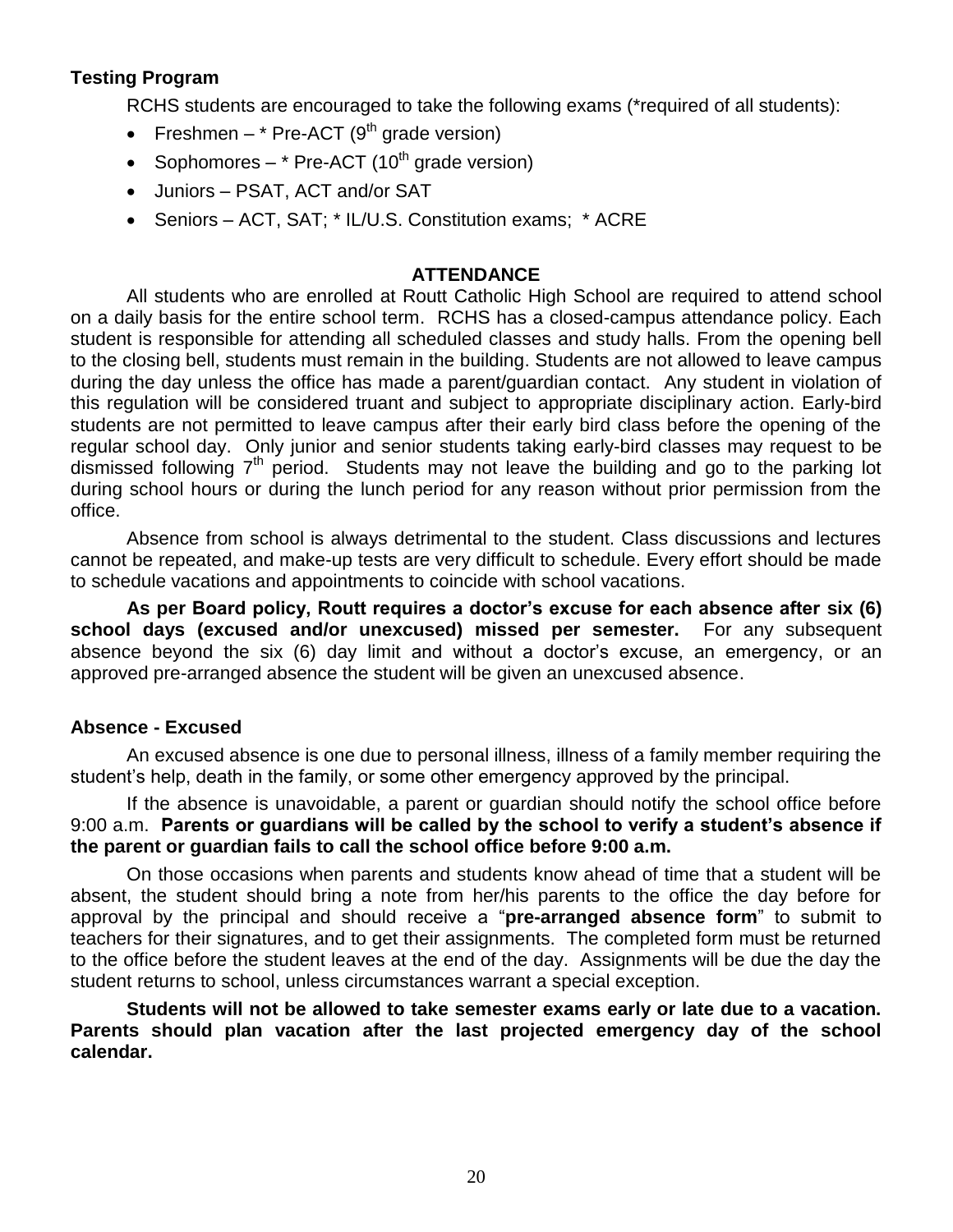#### Make-up Work for Excused Absences

Make-up work is the student's responsibility. It is the student's responsibility for obtaining assignments from his/her teacher. For each day absent, one (1) day will be allowed to makeup assignments. One (1) additional day (total) will be given for absences of 2 or more consecutive days. Ex. If a student is absent for three (3) consecutive days, he/she has four (4) days to complete the missed work. **If absent due to illness on the day a test is given, or project due, the student should be prepared to take the test or turn in the project on the day he/she returns to class.**

If it is necessary for a student to leave school early, s/he should bring a written note from her/his parents. S/he should take the note to the secretary in the main office before school begins. Before leaving the building, s/he should sign out of the office.

## Medical Absence

In the case of illness, a parent or guardian is requested to notify the school office before 9:00 a.m.

If a student becomes ill during the school day, s/he should get a pass from the classroom teacher and report to the office. The office will notify the parent.

All assigned work and tests announced prior to a student's absence are made up the day the student returns. Ordinarily, the number of days for other make-up work equals the number of days absent. It is the responsibility of the student to contact the teacher to arrange for makeup tests and make-up work.

#### Infectious and Chronic Communicable Diseases

Any student having or suspected of having an infectious or chronic communicable disease, as defined in the County Health Department Policy for Prevention and Control of Communicable Disease, shall be excluded from school for the period of time designated in the Health Department policy.

The right to privacy of students with infectious or a chronic communicable disease will be respected. Specific information in regard to a student with an infectious disease or chronic communicable disease will be limited to those persons with a direct need to know. Such persons shall be advised of any precautions that may be appropriate to the situation.

RCHS will make every effort to permit a student with a chronic communicable disease to continue class work as long as regular classroom attendance is compatible with the best interest of the student and the school community.

If the Health Department Policy does not mandate exclusion from school in connection with a chronic communicable disease, decisions regarding the education setting for a student with a chronic communicable disease, including Acquired Immune Deficiency Syndrome (AIDS) shall be determined by the administration of Routt in consultation with the Public Health personnel, the student's attending physician, and parents. Each situation will be reviewed on the basis of a number of factors, including but not limited to:

- The nature of the chronic communicable disease.
- The health, safety, and well-being of the student and school community.

## Medical/Dental Appointments

Every effort should be made to schedule appointments outside of school time. Verification of an appointment is expected from the doctor's office.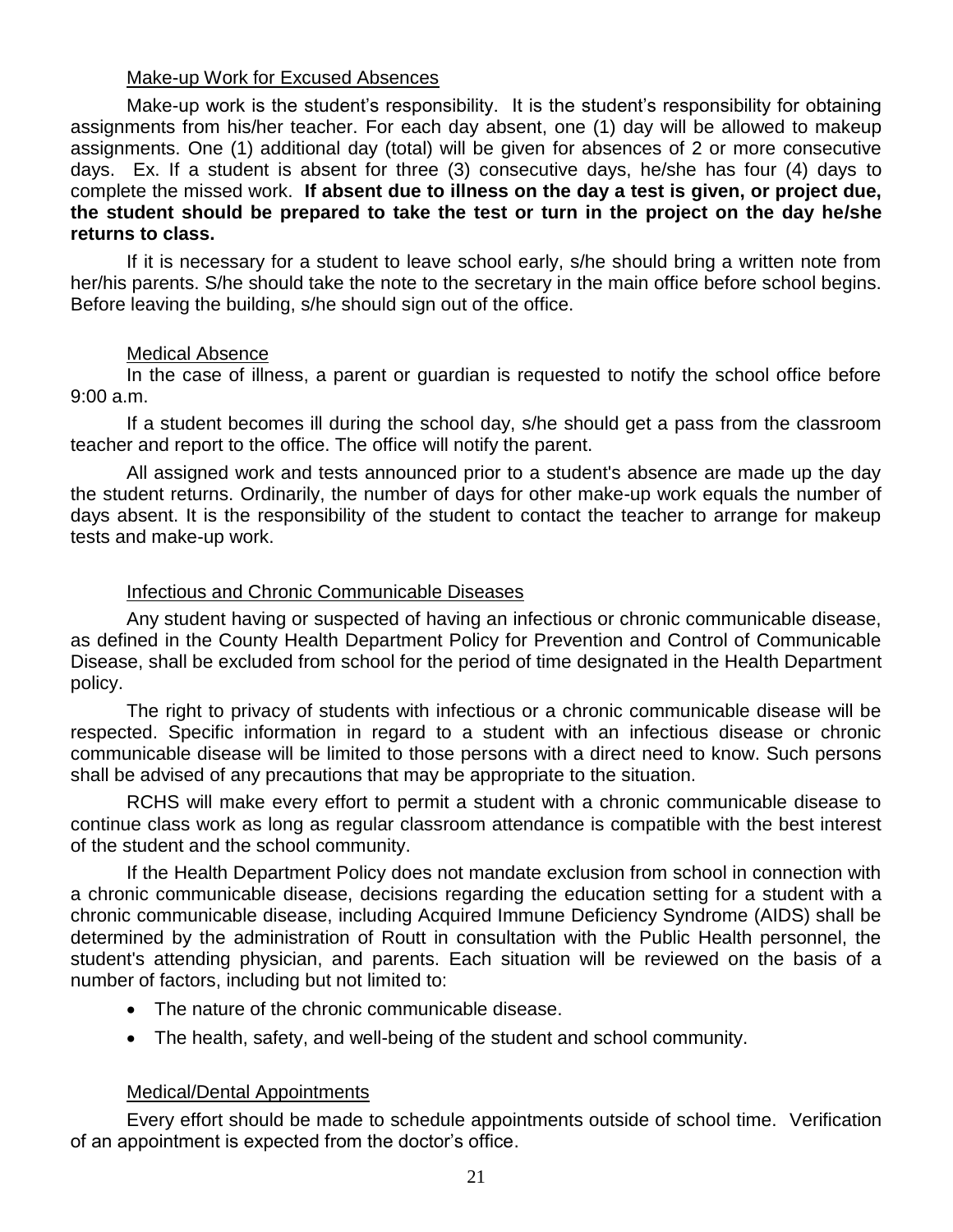**Students must submit a doctor's excuse within 2 school days of the absence for it to be recorded as a Doctor's appointment/excuse. Without a doctor's excuse, the absence will be counted as either an excused or unexcused parent call day, depending on how many of these days have been used for that semester.**

## Non-medical/Vacation Prearranged Absence

The school must be notified in writing at least one (1) school day prior for an absence to be excused as prearranged.The school must be notified in writing at least five (5) school days prior to a vacation which exceeds two days. If the school does not receive prior notification of absences for any reason other than sickness or death in the family, the days will be considered unexcused.

Teachers may require that test/quizzes are taken and assignments handed in prior to the student's departure. All long-term assignments must be handed in prior to the student's departure if available by teacher.

## **No student will be excused from semester exams or final exams for vacation.**

## College Days and School-Sponsored Activities

Juniors and seniors may be allowed two college days per year at the discretion of the counselor and/or principal. College day request forms must be completed and submitted to the main office at least **one week** before the scheduled college day. Written verification from the college admissions office of such visits is required. College visits must be completed by April 30.

College days, retreat days, and school-sponsored field trips are excluded from the six (6) day limit for absences, provided the student has procured and turned in the forms with the proper signatures to the office in the time allowed.

## Funerals

If a funeral takes place during a school day, RCHS students must abide by the following:

- They have written permission from their parents.
- No student will be allowed to go to the funeral in his or her own vehicle or another student's vehicle, unless s/he has written permission from the parents or a parent phone call and the permission of the administration.
- Students are reminded they are responsible to makeup all work missed during excused absences from school.

## **Absence – Unexcused**

An unexcused absence indicates that the student is absent from school, with or without the consent of the parents, but for a reason that is not acceptable to the school. Unexcused absences will be marked by teachers as "no credit" for the day of the absence. Students with an unexcused absence may receive disciplinary action from the principal.

## **Truancy**

Truancy is leaving the campus or being absent from class, study hall, or Mass without permission. In case of truancy, the student's parents/guardians are notified, and they may be required to meet with the principal before the student will be re-admitted to classes. The student receives no credit for work missed because of truancy. Truancy is recorded on the student's record. A second truancy or a truancy incident in addition to another major violation cancels a student's registration.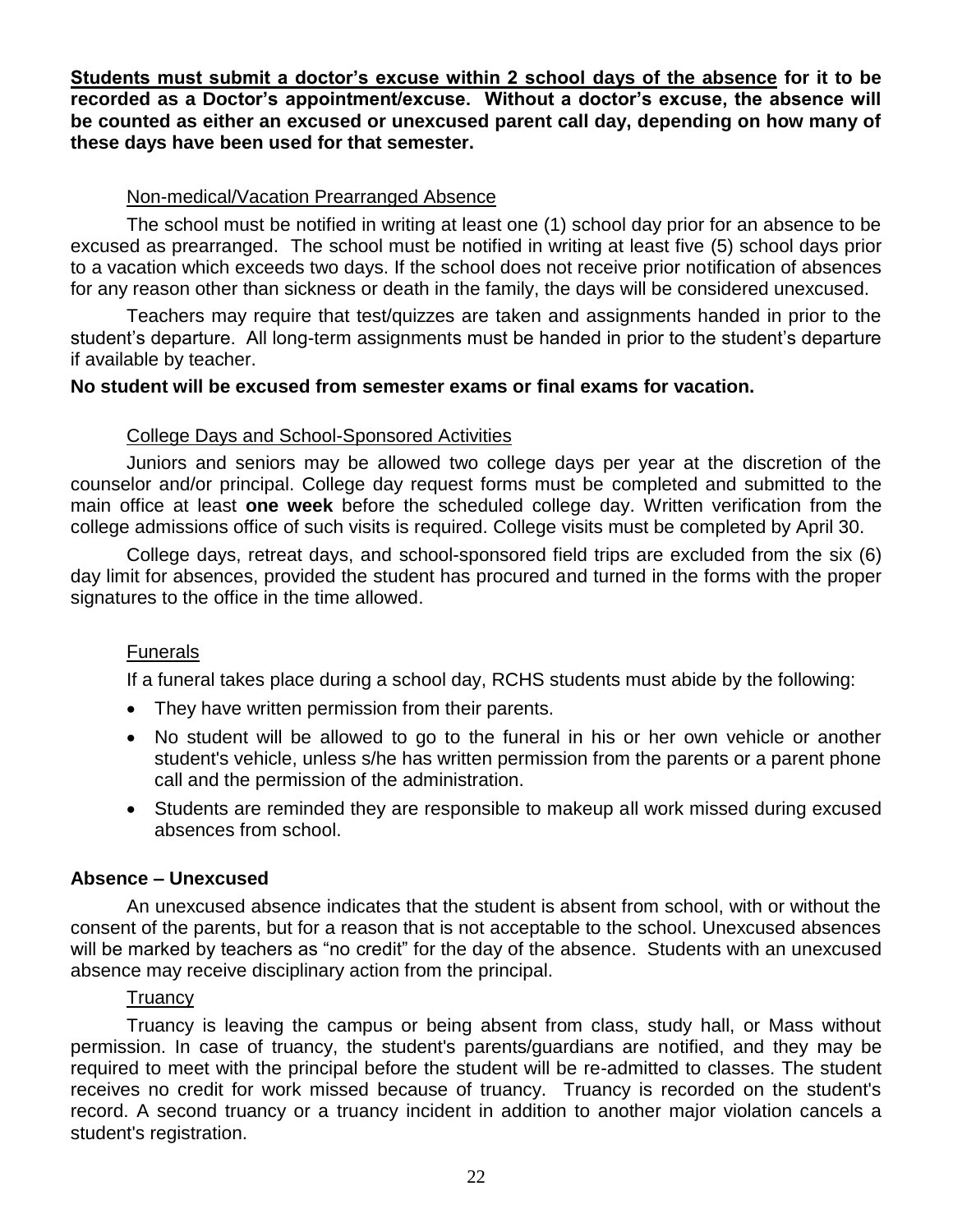#### **Suspension**

*Out-of-School Suspension:* Depending on the seriousness of a disciplinary offense, the administration may suspend a student from school. During the period of time the student is suspended, s/he receives 50% credit for assignments, quizzes or tests. A student who is suspended is not allowed on school grounds or at any school activity.

*In-School Suspension:* A student may receive an "in-school" internal suspension from the classroom. During the period of time the student is on "internal suspension", s/he receives 75% credit for work turned in at the end of the day. This is for assignments, quizzes or tests. **A student who is in internal suspension is not allowed at any school activity as a participant or spectator nor is the student allowed to practice.**

#### **Tardiness**

Students are expected to be in their desks ready for work when the second bell rings for each class period. Students late for first period are to report to the office. A detention is issued for each unexcused tardy. In case of habitual tardiness, parents will be notified and the student will be placed on disciplinary probation. A parent/guardian may excuse a student tardy to school once per semester by calling the office **before** the student arrives to school that day.

## **CODE OF CONDUCT**

Students who attend RCHS share the responsibility to build a community of faith. In an atmosphere of mutual respect, all are expected to provide an environment which supports the educational process. Through enrollment at RCHS, students agree to abide by the policies of the school and the spirit of its philosophy. The school reserves the right to cancel the registration of any student who fails to meet standards of conduct of the school and to refuse the admission of any student experiencing disciplinary problems at another school.

## **Bus Transportation**

While students are on the bus, they are under the supervision of the bus driver. In most cases, bus discipline problems can be handled by the bus driver. In the case of a written disciplinary referral, student bus problems will be investigated and handled by the building principal. In the interest of the student's safety and in compliance with State law, students are expected to observe the following rules:

- Choose a seat and sit in it immediately upon entering the bus. Do not stand in the entrance or in the aisle.
- Do not move from one seat to another while on the bus.
- Keep all parts of the body and all objects inside the bus.
- Loud conversation, singing, boisterous conduct, unnecessary noise or profanity is not allowed.
- Enter and exit the bus only when the bus is fully stopped and the driver has given permission.
- All school rules apply while on the bus or waiting for the bus.
- **Use the emergency door only in an emergency.**
- In the event of an emergency, stay on the bus and await instructions from the bus driver.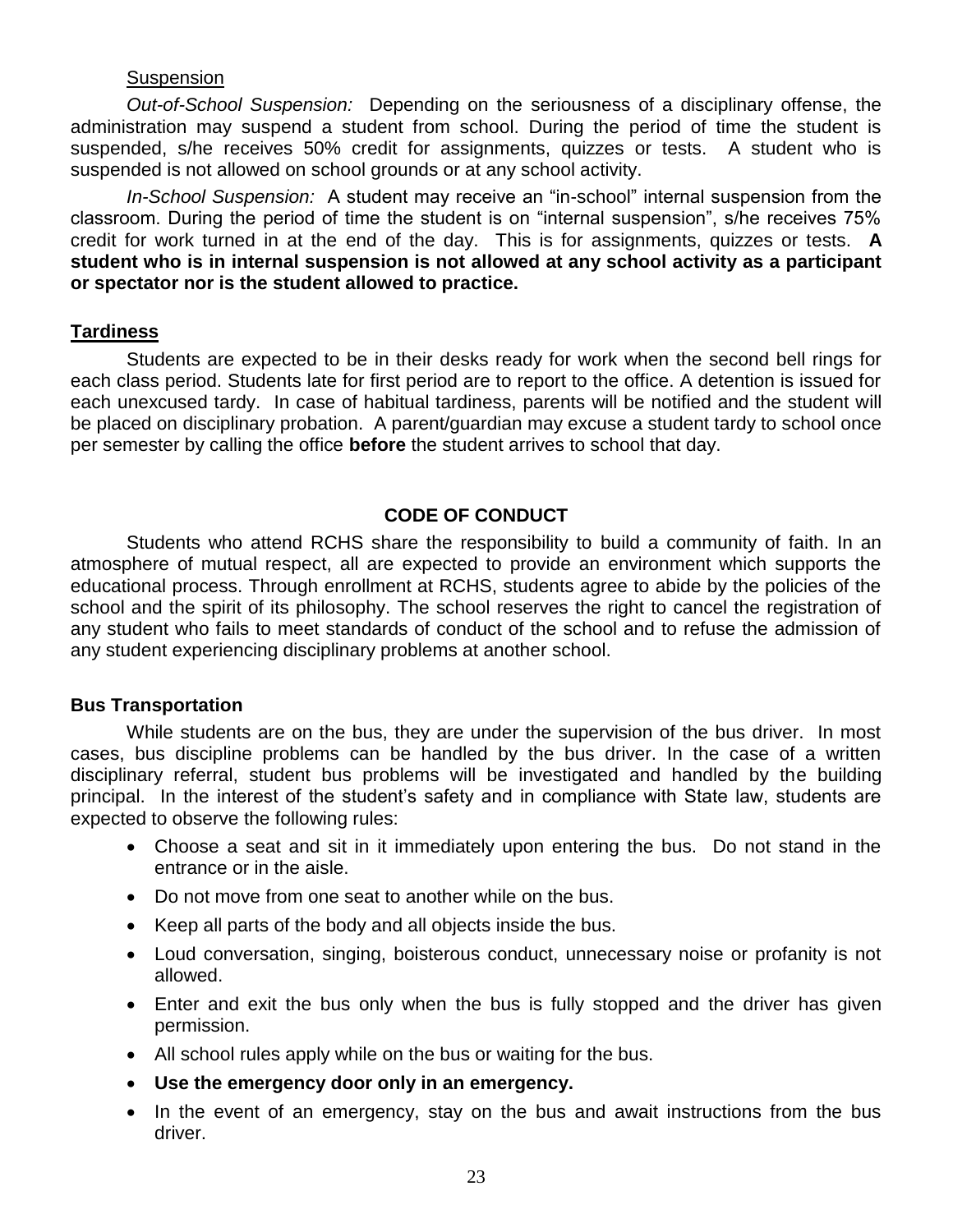- Keep the bus neat and clean.
- Athletic footwear equipped with cleats or spikes are not allowed on the bus.
- Do not open windows without permission from the bus driver.
- Parents will be liable for any defacing or damage students do to a bus.

Video cameras may be active on buses to record student conduct and may be used for the purposes of investigation into misconduct or accidents on the bus. All bus infractions will be subject to the school's disciplinary policy.

## **Detentions**

Afterschool detentions are issued by teachers for violation of behavioral guidelines. Examples are lack of homework, boisterous or inappropriate conduct; profane or vulgar language; being tardy, out of dress code or out of class without a pass; running in the halls; littering; eating outside the cafeteria area or chewing gum. An accumulation of detentions is considered a serious matter deserving of further disciplinary action such as a Saturday morning detention.

## Saturday Morning Detention

Saturday morning detention is from 8:30 am until 12:00 pm on a given Saturday morning. Students must report by 8:30 am. Only supervisor-approved material will be allowed. It is the student's responsibility to bring appropriate material. Failure to bring appropriate material will result in material being provided by the supervisor and the student will be required to complete the material until dismissed or require an additional Saturday detention or possible suspension.

Students are not allowed to bring hats, book bags, coats, listening devices such as radios, MP3/IPODs, gum, food, candy or drink to the detention room. All cell phones will be confiscated. No sleeping or talking and students will receive a five-minute break at the supervisor's discretion. All school rules apply during Saturday detention. Any violation of the above guidelines may result in an additional Saturday detention or suspension. If a student misses or skips a Saturday detention, the student may receive a three to five day external suspension. If a student has been assigned three (3) Saturday detentions in a semester, external suspensions will become necessary for further offenses.

## **Suspensions**

A student should not be suspended by the principal until there has been a conference with the parent(s) or guardian(s). The time period of suspension may not exceed five (5) school days. The date of the suspension and a summation of the parent conference shall be kept on file. (Diocesan Policy 4802)

## **Expulsions**

The expulsion of a student from a Catholic school is so serious that it should be invoked rarely and then only as a last resort. The general situations which demand removal of a student from the school can be reduced to two:

- Delinquency and immorality which warrant commitment to a correctional institution or which constitute a definite menace to other students.
- Chronic and incorrigible misbehavior which undermines classroom discipline and impedes the academic progress of the entire class.

Causes and procedures for permanent dismissal from the school are to be clearly delineated in writing by the principal. (Diocesan Policy 4803)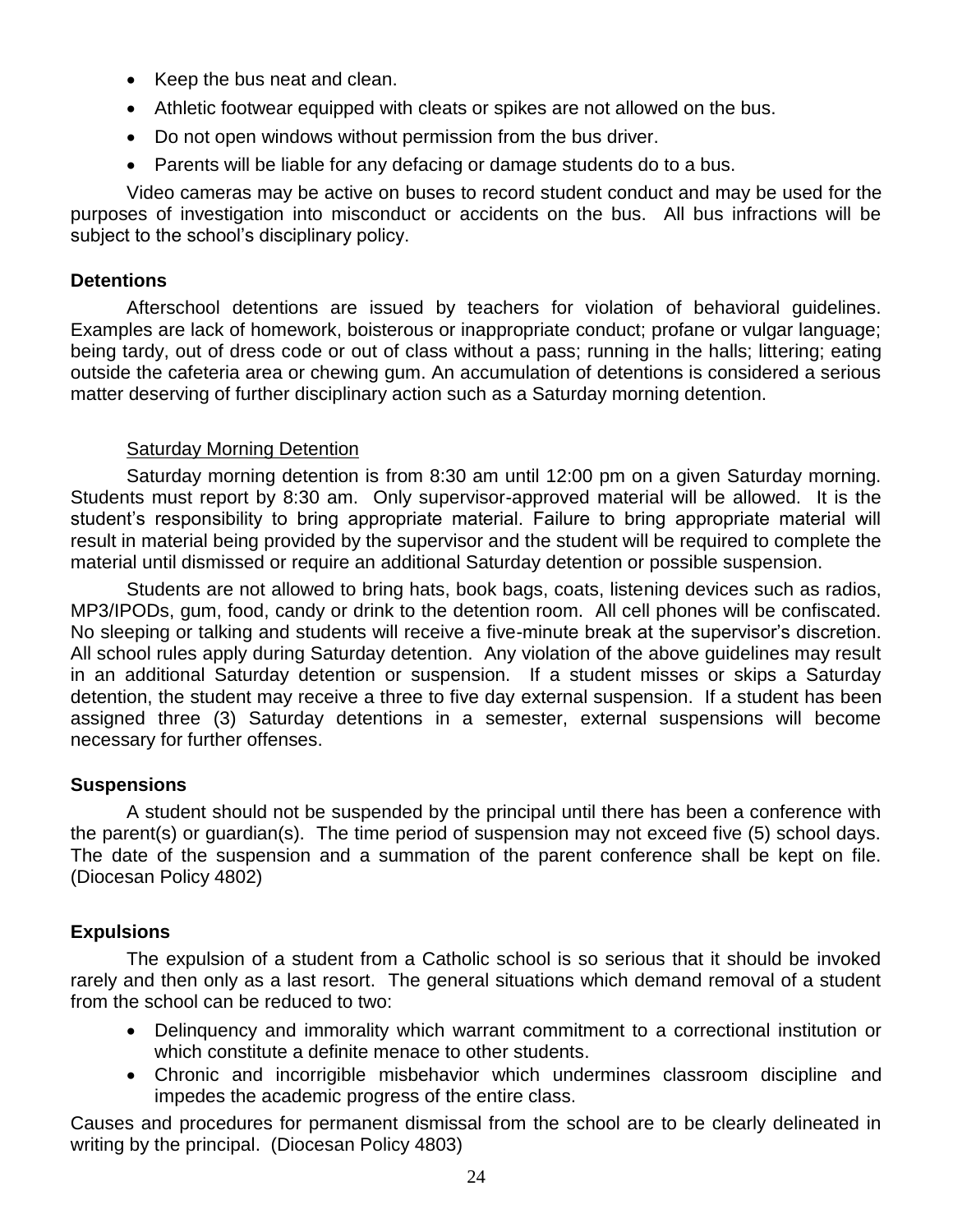## **Discipline Board**

In certain disciplinary circumstances, a student's conduct may be subject to review by a Discipline Board. The principal may convene a Disciplinary Board meeting which may include the principal, counselor, and appropriate staff members. At the discretion of the Discipline Board, attendance at Routt or participation in any school activity may be denied a student for major or reoccurring disciplinary violations.

## **Discipline Philosophy/Policy Statement**

The discipline philosophy of RCHS stresses the goal of creating a Christian community of students in which respect for the individual and acceptance of one another becomes a reality. Attendance at RCHS is a privilege. As a private Catholic school, RCHS holds its students to a high code of behavior in areas that affect the well-being and reputation of the school. Students are expected to abide by a code of conduct that reflects the Christian principles of the school and to demonstrate respect for the laws of the city, county, state, and country. The use of corporal punishment to discipline students at RCHS is prohibited. The goals of the discipline policy are the following:

- to develop within the individual a sense of Christian moral values;
- to maintain the overall decorum of the school in order to develop an appropriate educational atmosphere;
- to help foster, within each student, maturity and acceptance of responsibility for his/her own actions.

It is expected that those involved in the training and the discipline of students will support and uphold this discipline philosophy and policy. To achieve these goals students, parents, faculty, staff, and administrators must cooperate and work as partners. It is hoped that this cooperative effort will accomplish the type of specific and general behaviors that most enhance the Catholic identity and learning atmosphere of RCHS.

## Discipline Policy - Level I

A Level I infraction involves misbehavior which interferes with orderly classroom procedures or orderly operation of the school. These include but are not limited to such acts of misbehavior as the following:

- 1. Tardiness
- 2. Dress code violation
- 3. Inappropriate behavior in school or at any school function
- 4. Littering on school property
- 5. Gum chewing
- 6. Food or drink in undesignated areas
- 7. Presence in hallway or restroom without a pass
- 8. Wearing a hat or headgear during school hours
- 9. Parking lot violations
- 10. Any other inappropriate behavior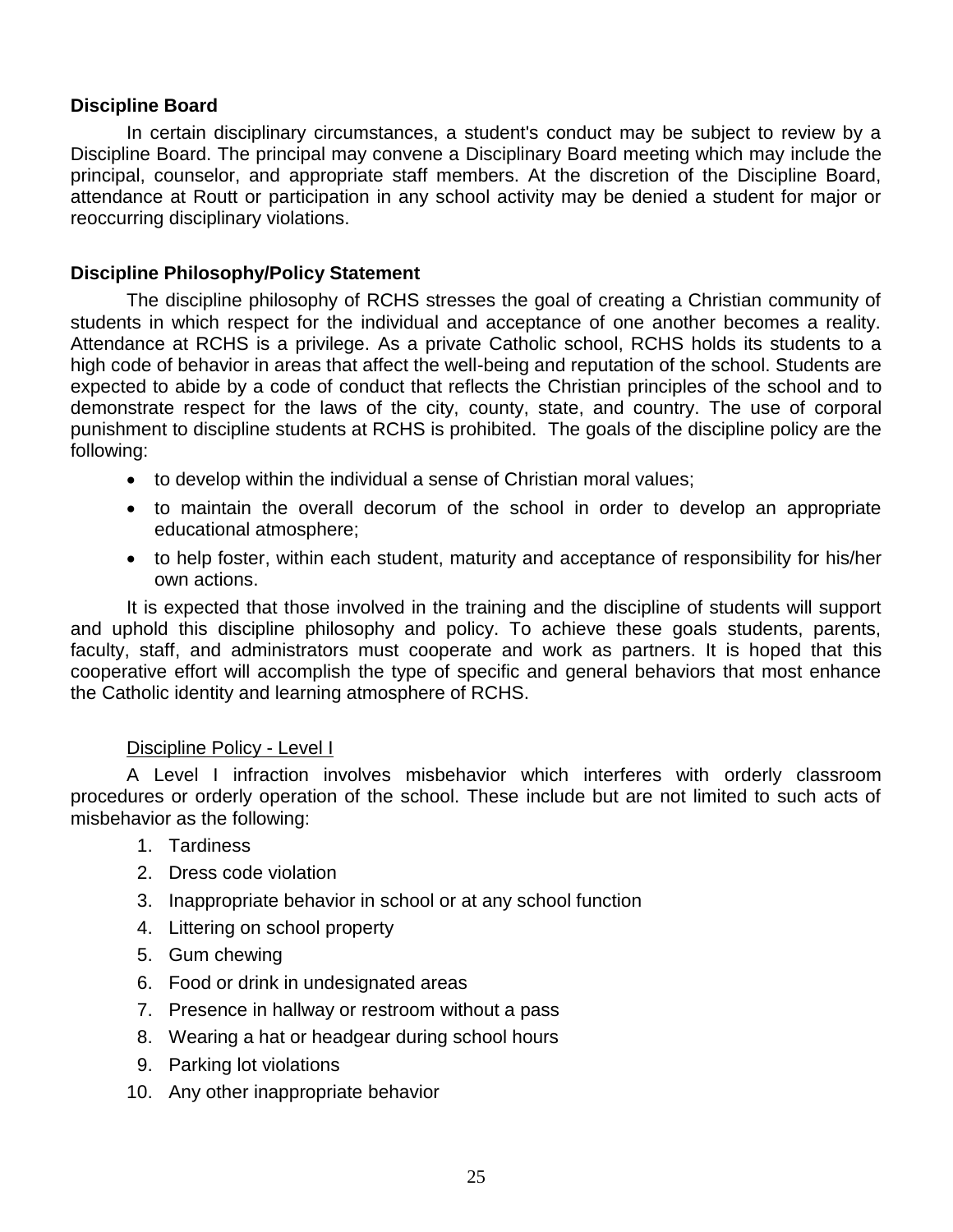## *Consequences*

Violation of Level I behaviors may result in detentions, administrative involvement, work assignment, parent contact, fine, or any other action deemed appropriate by the administration.

## Discipline Policy - Level II

A Level 2 infraction involves misbehavior so frequent or serious that it disrupts the learning climate of the school. These infractions include but are not limited to such acts of misbehavior as the following:

- 1. Repeated violation of Level I misconduct
- 2. Use of tobacco and/or electronic cigarette products
- 3. Misuse of school property
- 4. Forging of notes or signatures
- 5. Lying
- 6. Skipping classes, detentions, or school-related activities
- 7. Vulgar, obscene, abusive, or otherwise inappropriate language/actions
- 8. Disrespect, disobedience, or insubordination
- 9. Fighting
- 10. Cell phone/electronic device possession during school time
- 11. Other

## *Consequences*

Violation of Level II behaviors will result in parental contact by written notification. Tobacco/e-cigarette violations will result in an automatic  $$25<sup>00</sup>$  fine. In addition, Level II violations may result in any of the following: possible parent/principal conference, school service, restitution for damages, one- to three-day in-school suspension, and suspension of school privileges, Saturday morning detention or any other action deemed appropriate by the administration.

## Discipline Policy - Level III

A Level III infraction involves acts which violate the integrity of the school and which are potentially harmful to other persons or property and, in some cases, against the law. Parental contact will be made and, when appropriate, law enforcement authorities will be notified. These include, but are not limited to, such acts of misconduct as the following:

- 1. Repeated acts of Level II misconduct
- 2. \*Vandalism
- 3. \*Theft
- 4. Verbal or physical intimidation of another person
- 5. \*Initiating a false alarm or bomb threat
- 6. Reckless driving on school property or related activity sites
- 7. Refusal to conform to school authority
- 8. \*Rioting or mob action
- 9. Student initiation or hazing
- 10. \*Assault or battery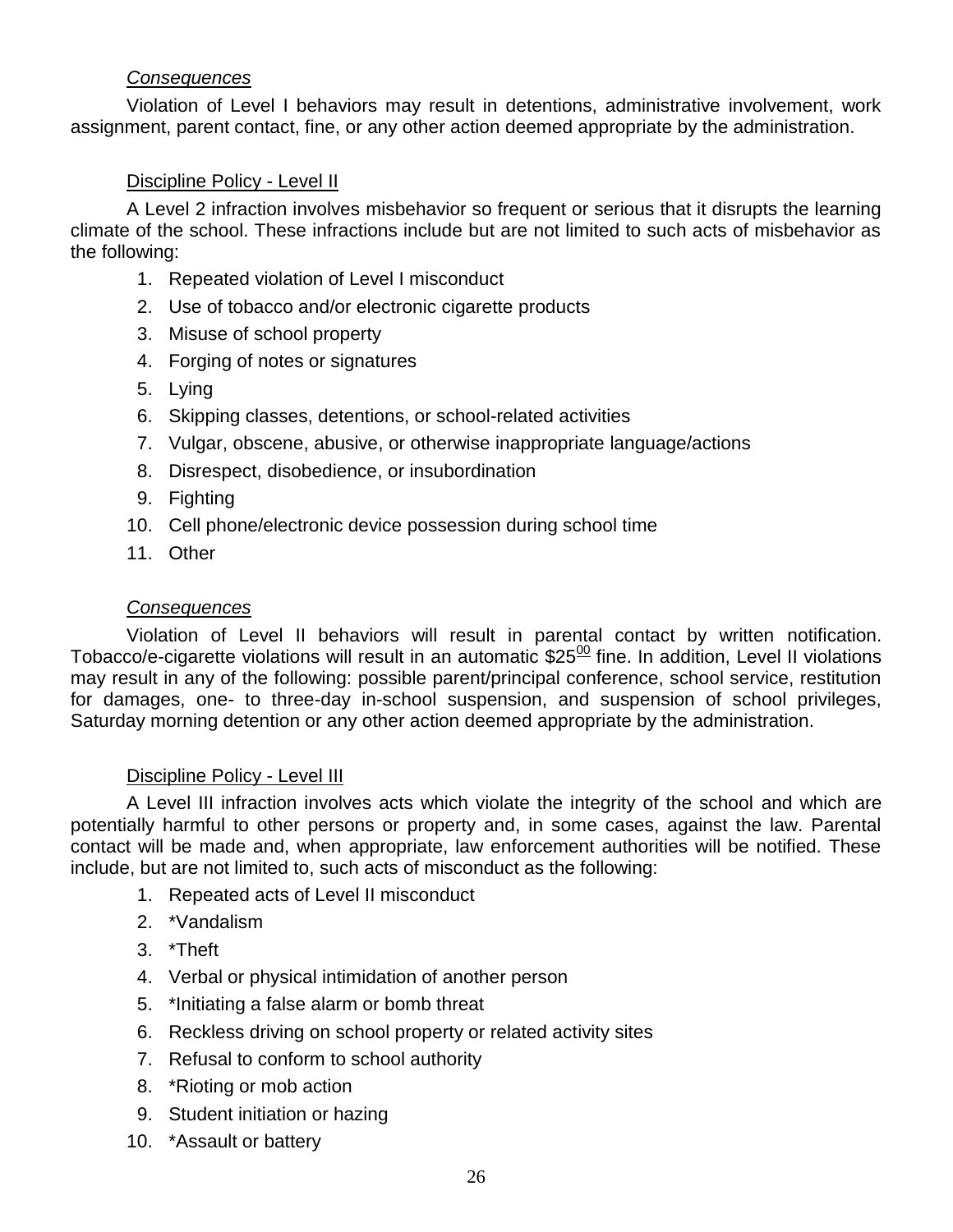- 11. \*Sexting (as defined on page 29 of this handbook)
- 12. \*Conduct, whether inside or outside the school, that is detrimental to the reputation of the school
- 13. \*Other

\* Any student convicted of these offenses off campus is subject to Level III consequences.

## *Consequences*

The consequences of a Level III violation may include a conference with the student, parent and principal, in-school suspension, out-of-school suspension, financial restitution, restriction of student activities, referral for counseling, continuation in school under a probation contract, request to withdraw from school, expulsion or any other action deemed appropriate by the administration.

## **Disciplinary Probation**

Students who illustrate patterns of irresponsible behavior or who have violated a particularly serious school policy are placed on disciplinary probation. The administration sets the conditions and length of the probation time. During the time of probation, students are denied involvement in extracurricular activities, leadership positions, and any other honors which might be given during that time. The parents are notified when a student is placed on disciplinary probation. Violation of the conditions of the probation will in all likelihood cancel the student's registration.

## **Dress Code**

Students are expected to always present a neat, clean, and modest appearance, with clothing properly fitted. To maintain an atmosphere that promotes the education process, all students are expected to be in compliance with dress code **as they enter their first class** and at all times during the school day. The dress code will be checked throughout the school day including lunch and exchange of classes. A warning **may** be given for the first dress code violation. If a student is seen later in the day in violation that could have been corrected (i.e. shirttail hanging out or pants worn too low), a level one consequence (as defined in the handbook) will be assessed. No warning will be given for facial hair, inappropriate clothing, shoes or jewelry.

Shirts are to be tucked in at the waist, so the belt or waistband can be seen. Shirts are to be kept buttoned at all times - one (1) button only allowed unbuttoned with appropriate t-shirt underneath). **Jackets, coats, hats, or other such items are not to be taken or worn to class or the lunchroom.**

## *Dress Code for All Students*

| <b>Shirt</b>    | Oxford dress shirt, with buttoned-down collar, long or short sleeve, in light<br>blue or white. A plain, solid, short-sleeve white t-shirt may be worn under<br>the oxford shirt. |
|-----------------|-----------------------------------------------------------------------------------------------------------------------------------------------------------------------------------|
| Pants           | Dress pants in khaki or navy blue. No jeans or cargo-style pants.                                                                                                                 |
| <b>Shorts</b>   | Walking-length shorts (just above the knee) in khaki or navy blue. No cargo-<br>style shorts.                                                                                     |
| <b>Sweaters</b> | Solid, navy blue, crew neck sweater with length down to waist. Must wear a<br>uniform shirt under sweater. No hoods on the sweater.                                               |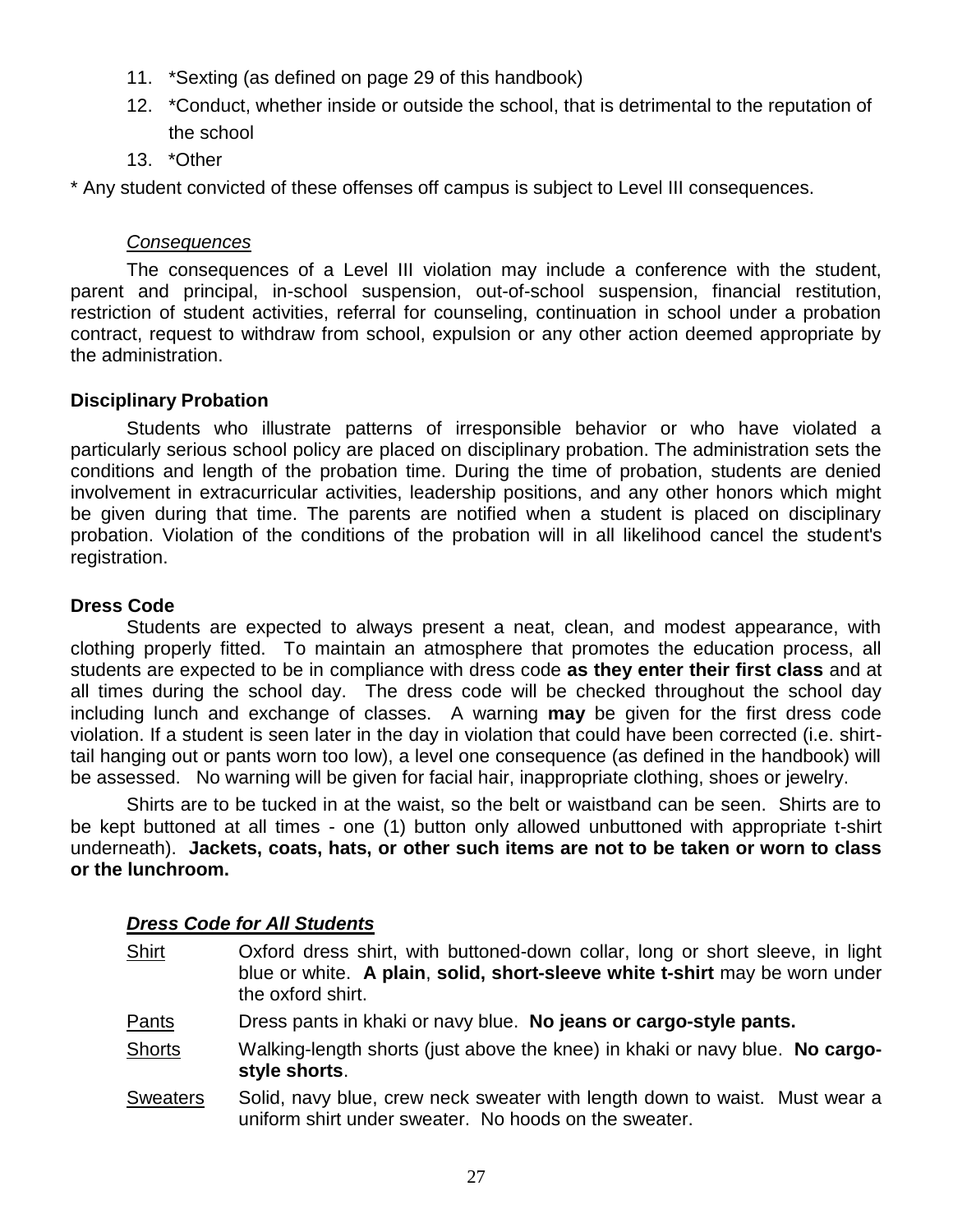- Sweatshirts School-approved spirit-wear sweatshirts in one of three colors: gray, black or purple, bearing the Routt logo. **Hooded sweatshirts are not allowed**. **Sweatshirts with pockets or pouches are not allowed.**
- Shoes **Solid** black or brown (not two-tone) leather shoe loafer or lace-up style. No tennis shoe soles. No clogs (shoes must have a back heel).
- Socks Solid black, gray, white, or navy blue socks (small emblems are allowed) that are visible over the shoes.

Belt **Solid black or brown leather belt;** no decorative belt buckles.

- Hair Hairstyles are considered part of the RCHS dress code. No erratic hairstyle (punk, tailed, spiked, multi-colored, grooved, partially shaved, emblems, or stripes) will be allowed. The student's natural hair color is preferred. If hair is dyed, the color must be selected from the spectrum of natural shades (blonde, brown, black, red/auburn). Hair is to be a conventional length, not to exceed the collar nor below the eyebrows, and to be neatly trimmed, not over or tucked behind the ears. The sides of the hair should not fall forward covering the student's cheeks, nor should eyes be covered. Kerchiefs, sweat bands, hats, etc., are not part of the RCHS dress code.
- Jewelry For Males Earrings (even if covered), straps, medallions, cultic, gang, and excessive jewelry are prohibited. No visible tattoo or body piercing will be permitted.

For Females – Earrings are permitted. Straps, medallions, cultic, gang, and excessive jewelry are prohibited. No visible tattoo or body piercing will be permitted.

- Facial Hair Beards, mustaches, and long sideburns (beyond mid-ear) are not permitted. Students are to be clean-shaven daily.
- Cosmetics Makeup should be a clean, natural look.

## Non-Dress Code Days

The dress code will be in effect every day except on special dress code days. On special days, students will be permitted to come to school out of dress code. Jewelry and hair codes remain in effect. T-shirts/sweatshirts with writing or pictures/graphics referring to alcohol, drugs, music groups or things that are contrary to the philosophy of the school are not allowed. The special days are will be announced as scheduled.

*Routt Spirit Days:* In connection with certain school activities, the dress code will be: khaki or blue pants with belt, an approved **Routt** shirt (including a team jersey) or sweatshirt, or sweater and dress shoes.

*Blue Jean Days:* In connection with fund-raising efforts, the dress code on Blue Jean Days will be: clean, nice blue jeans (with no tears, holes, fraying, writing, etc.), gym shoes, and sleeved shirts or sweatshirts with no writing or pictures or graphics referring to alcohol, drugs, music groups or things that are contrary to the philosophy of the school. No hoodies on blue jean days.

*Homecoming Week:* Homecoming Week may have Blue Jean Days. On Friday, the cheerleaders may wear their cheerleading uniforms with matching pants. See approved Student Council list of dress days.

## Special Event Guidelines

Graduation, Honors Night, National Honor Society Induction, Athletic Awards Ceremonies, etc…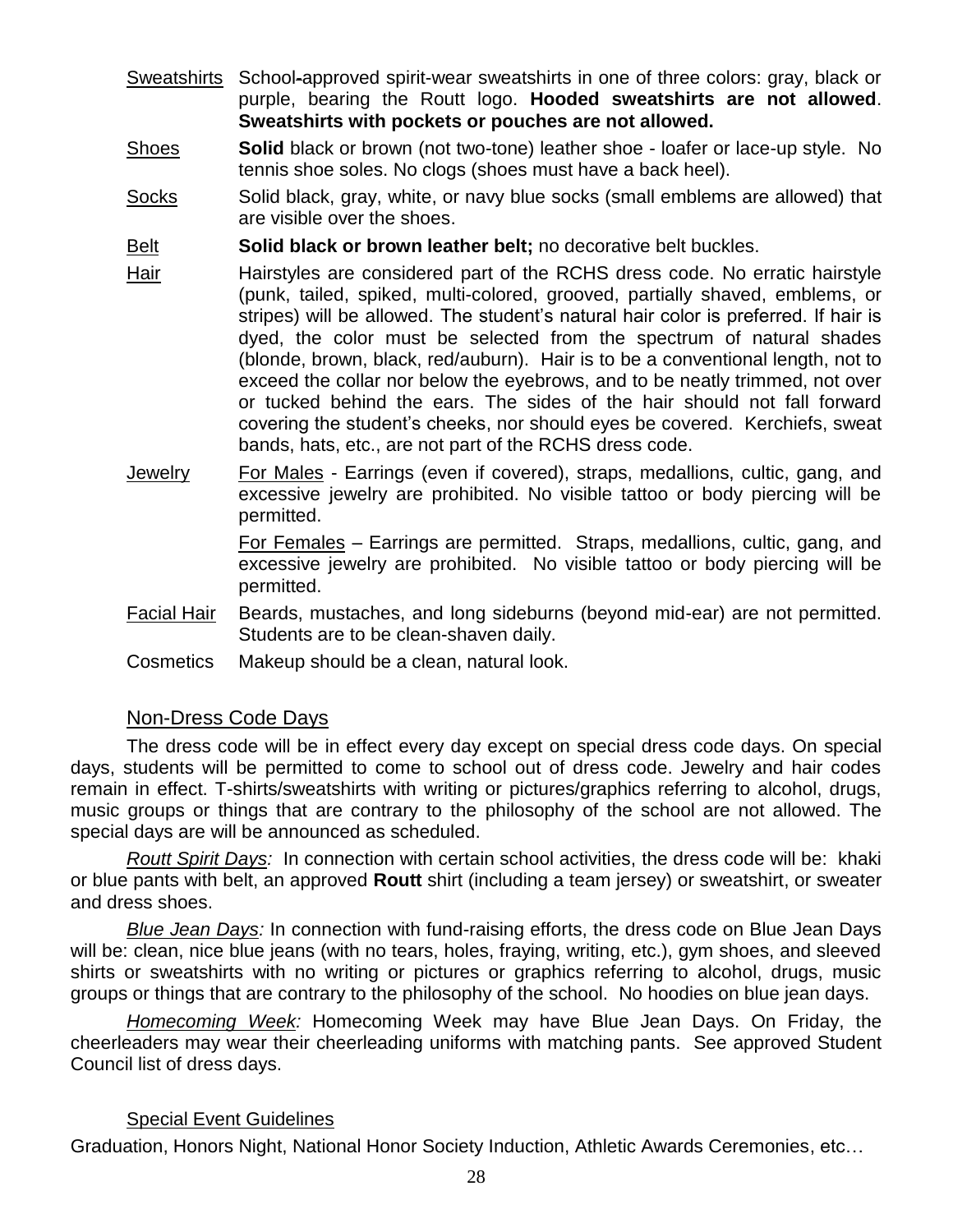Girls – dress or skirt (length must be at the knee or longer), blouse, and **dress** shoes

Boys – dress shirts, slacks, socks, and **dress** shoes

## **Gym shoes, t-shirts, shorts, and flip-flops are inappropriate for these occasions.**

## Dances

Our goal is to insure a safe and healthy dance environment that honors the values of Routt Catholic High School. These policies emerge from our shared mission in promoting Catholic values that recognize the dignity and self-worth of all people. Dress for formal events, such as Prom, Homecoming, and the Christmas dance should serve as a means to emphasize the beauty and dignity of the whole person. Within this setting, dances are viewed as an opportunity for students to socialize in a supervised and safe environment. Student behavior and manner of dress should reflect this guiding principle.

Girls – Dress/outfit should reflect modesty and be appropriate for the Routt Catholic High School setting. The following guidelines are suggested:

- Dress, skirt, blouse/top or pants outfit should be formal in nature.
- Appropriate LENGTH not more than three (3) inches above the knee as well as the slit of the skirt or dress should be no shorter than three (3) inches above the knee in front and back
- Appropriate FIT the whole dress should not be so tight as to show all contours of the body. Also the dress should not rise up (past the length requirements) during dancing.
- Appropriate CUT the top may be strapless or have spaghetti straps, but not low cut. Dresses should not have cutout areas on the sides or front, but small cutouts on the back are permissible.
- Dress should not be see-through and may not expose the midriff or cleavage at any time.

Boys – Men too, should dress in a dignified manner

 Dress pants (no jeans or sweats); long sleeved, collared shirt with tie or bow tie; formal jackets for Prom; and belt and dress shoes (no sandals or athletic shoes).

## **Gangs**

RCHS will have absolutely no tolerance for negative gang membership and gang activities and/or behavior. The school administration reserves the right to suspend and/or expel any student involved with gangs. Gang-related activities and/or behaviors may include but are not limited to the following: gang clothing, colors, gang charms, tattoos, names, signs, gang action and/or specific physical behaviors.

## **Respect for Others**

Respect for all individuals is a primary component of our community of faith. Students are expected to display Christian values and attitudes in their treatment of others. Disrespectful behavior will not be tolerated in any way.

Blatant disrespect to a staff member, including profane language or gestures, merits suspension/expulsion. Consent of the staff member involved and an apology are required before re-admission will be considered by the principal.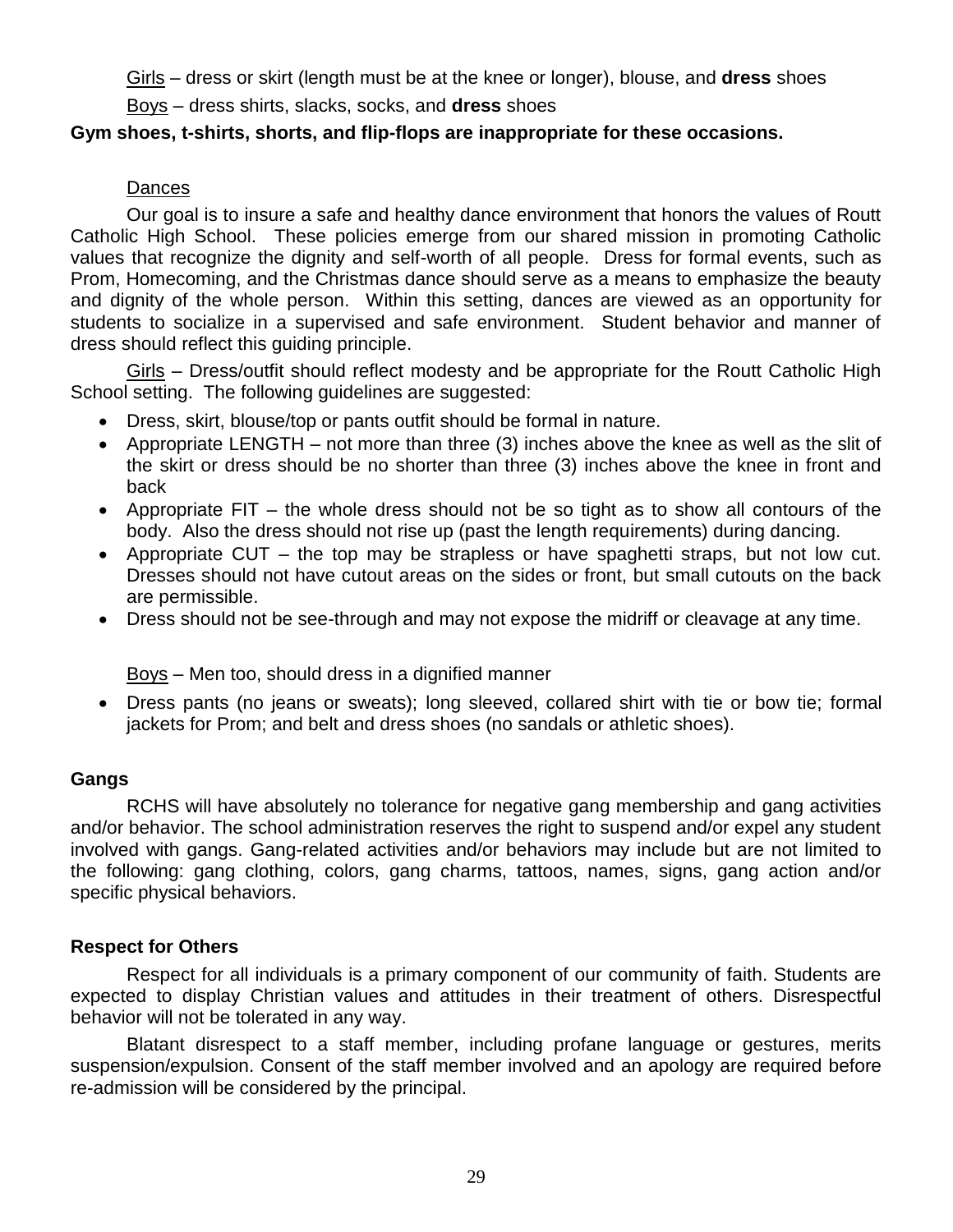Verbal or physical disrespect to fellow students is unacceptable. The level of responsibility for and involvement in student altercations determines the level of consequences including detentions and/or suspension/expulsion.

Any action which interferes with the safe functioning of the school or student body, including the carrying of a weapon, could result in suspension or expulsion.

## **Respect for Property**

Students are responsible for the proper care of all books, supplies, materials, uniforms and furniture supplied by the school. Deliberate destruction, defacement, damage, or lost items is cause for detention, restitution, and/or out-of-school suspension. Students take pride in their school and, as a matter of justice, leave it in good condition for the students who follow them. Vandals are responsible for repair/replacement of property. Stealing from the school or other students will not be tolerated. A student guilty of stealing is subject to expulsion.

## **Sexting**

Sexting is a term coined by the media that generally refers to sending, receiving, or forwarding sexually suggestive nude or nearly nude photos or sexually suggestive messages through text message or email.

## **Sexual Harassment and Sexual Violence Policy**

It is the policy of Routt Catholic High School (hereinafter "School") to maintain a working and learning environment that is free from sexual harassment. Sexual harassment is deemed unacceptable conduct in the employment and educational environment and will not be tolerated. It shall be a violation of this policy for any student, employee or agent of the School to harass another student, employee or agent of the School through conduct or communications of a sexual nature, as defined below. It is no defense to a claim of sexual harassment that the alleged harasser did not intend to harass. For the purposes of this policy, staff-to-student "sexual harassment" is defined as any welcomed or unwelcome sexual advances, requests for sexual favors, and/or other verbal, visual, written or physical conduct of a sexual nature.

A substantiated charge against an employee or agent of the School shall subject such employee or agent to disciplinary actions, which may include but are not limited to, verbal warnings, letters of reprimand, transfers, suspension with or without pay and dismissal.

II. Behaviors That Constitute Sexual Harassment

Sexual harassing behaviors, as defined above, may include but are not limited to the following actions:

- A. Verbal harassment or abuse;
- B. Pressure for sexual activity;
- C. Repeated remarks to a person with sexual and demeaning implications;
- D. Unwelcome touching;
- E. Suggesting or demanding sexual involvement accompanied by implied or explicit threats concerning one's employment, grades, honors, programs or activities available at or through the School;
- F. Display of sexually suggestive objects or pictures.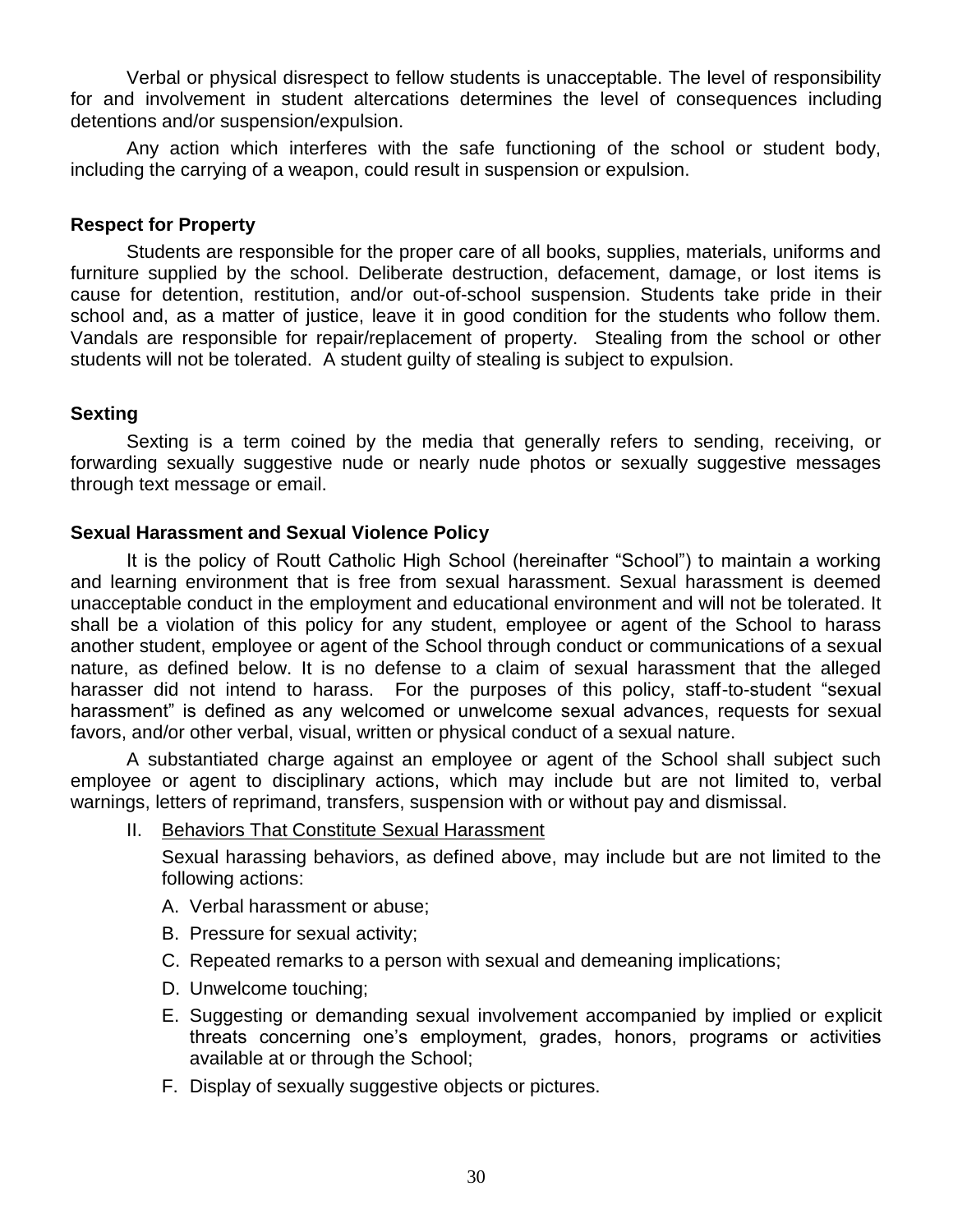- III. Reporting
	- A. Students and School employees should report alleged violations of this policy to the School principal or if the alleged violation relates to the principal then the report should be made to the President of the School's Board of Directors.
	- B. School employees and agents are responsible for reporting alleged violations of this policy to the school principal or if the alleged violation relates to the principal then the report should be made to the President of the School's Board of Directors.
	- C. In all cases, and regardless of the individual remedial measures that have been undertaken, the principal or the President of the Board of Directors shall provide a complete written report of each complaint to the Board of Directors
- IV. Investigations

Whenever possible, information concerning any sexual harassment complaint will be treated as confidential, consistent with the School's legal obligations, the need to investigate, and the need to take disciplinary action if it is found that sexual harassment has actually occurred.

V. Coverage

This policy applies to all students, to all School employees, including administrators, teachers, coaches, and support staff, and to all School contractors, consultants and volunteers.

- VI. Retaliation Prohibited
	- A. The School will discipline any individual who retaliates against any person who reports alleged sexual harassment or who retaliates against any person who assists in an investigation or proceeding relating to a sexual harassment complaint.
	- B. Retaliation includes, but is not limited to, any form of intimidation, reprisal or harassment.

## **Spectator Conduct and Sportsmanship for Athletic and Extracurricular Activity**

Any person, including an adult, who behaves in an unsportsmanlike manner during an athletic or extracurricular event where Routt Catholic High School is participating, may be ejected from the event that person is attending and/or denied admission to school events for up to one calendar year. Body painting by Routt spectators is unacceptable at Routt sporting events. Shirts must be worn at all times.

Examples of unsportsmanlike conduct include:

- Threatening, harassing, or intimidating a student, staff member, sports official, coach or any other person;
- Using vulgar, obscene, or inappropriate language or gestures;
- Possessing or being under the influence of any alcoholic beverage or illegal substance;
- Possessing a dangerous device or weapon;
- Fighting or otherwise striking another person;
- Failing to obey the instructions of a security officer or school employee; and
- Engaging in any activity which is illegal or disruptive.

The principal (or his designee) may deny future admission to games/events sponsored by Routt Catholic High School to any person who is in violation of this policy.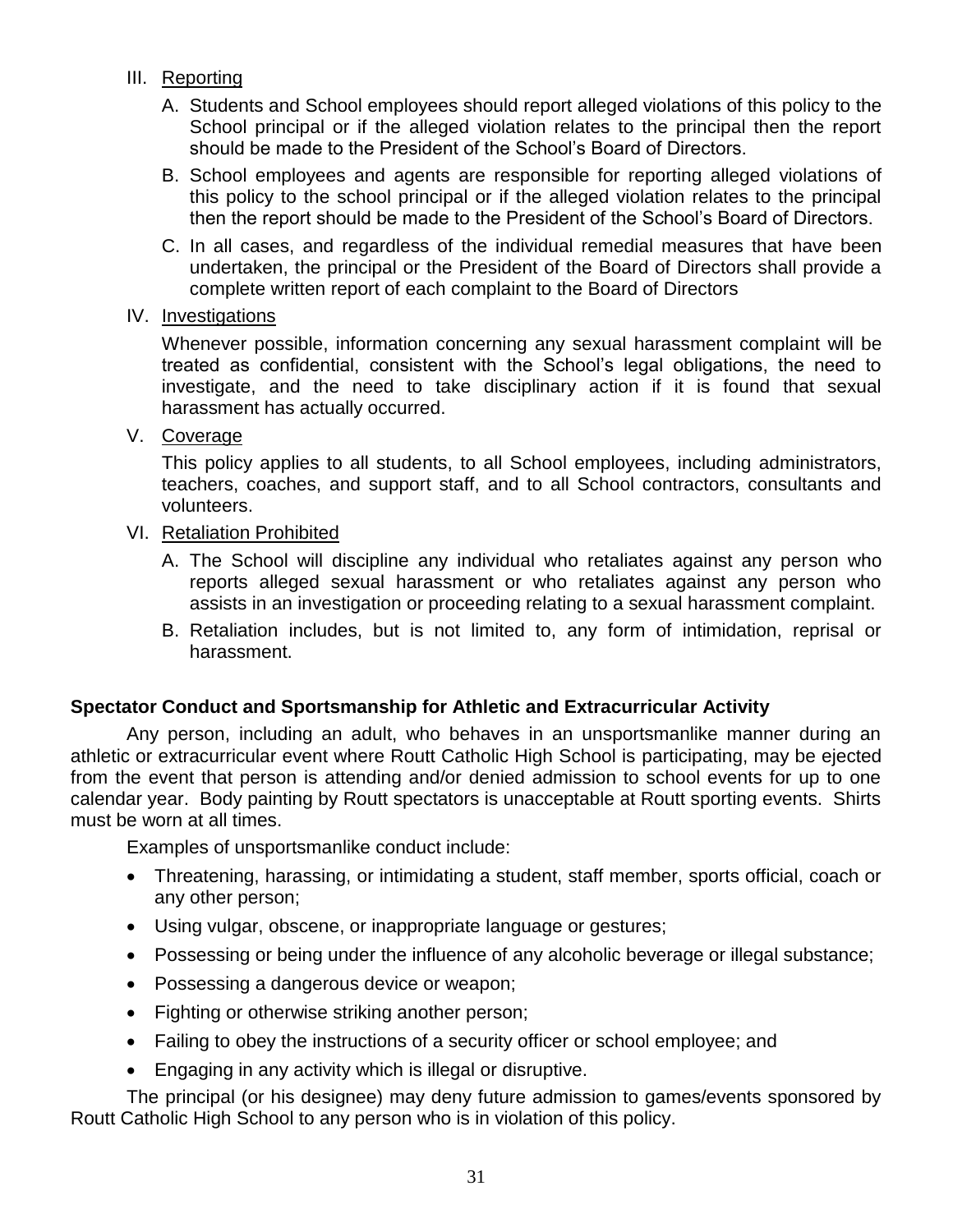The principal shall provide a written notice to the person in violation of this policy regarding the date(s) of the suspension and the person's right of an appeal to the Executive Committee of the RCHS Board of Directors.

## **Substance Abuse Policy**

Routt Catholic High School is painfully aware of the ever-present danger in the illegal use of alcohol and drugs by high school students. As a Catholic school, we strive to provide preventative education and a drug-free climate for all of our students. RCHS opposes students' actions which encourage or involve illegal use of drugs or alcohol, including the presence of students in situations where there is use of alcohol or drugs.

The definition of 'caught' in the substance abuse policy means: 1) a student is observed violating the policy by a member of the Routt staff; 2) the student is convicted of or pleads guilty to breaking drug and alcohol laws; 3) the student and/or parent/guardian admit to violating the policy.

RCHS will not compromise the safety of our student body. Attendance at this school is not a right, but a privilege for students. Therefore, the possession, use, consumption or distribution of alcohol or drugs (including medical marijuana), at any time or place is a violation of this Substance Abuse Policy, except at a traditional family function or at a religious ceremony. The possession of drug paraphernalia or synthetic drug at any time or place is also a violation of this Substance Abuse Policy.

**The Substance Abuse Policy is in effect and cumulative for the student's entire career at Routt Catholic High School.**

**In all violations of the Substance Abuse Policy (self-reported or otherwise), the required substance abuse rehabilitation program must be completed by the student and parent before the student regains his/her eligibility to participate in a contest.**

For purposes of this Substance Abuse Policy a drug is defined as the following:

- A. Any illegal substance that is not prescribed for a student by his or her physician; or
- B. Any substance that is not legally possessed by a student under the laws of the State of Illinois, which includes but is not limited to, cannabis (including medical marijuana) as defined in the Cannabis Control Act, Illinois Compiled Statues, Chapter 720, Section 550, et seq., a controlled substance or a look-alike substance as those terms are defined in the Illinois Control Substances Act, Illinois Compiled Statues, Chapter 720, Section 570, et seq.; or
- C. Any substance, which, while legally possessed by a student, is used by the student for a purpose inconsistent with its intended use.

For purposes of this Substance Abuse Policy, the definition of drug-related paraphernalia shall be identical to the definition of drug-related paraphernalia in the Illinois Drug paraphernalia Control Act, Illinois Compiled Statues, Chapter 720, Section 600, et seq.

## Self-Reports

Routt Catholic High School supports parents in their role of parenting and students in their role of making healthy decisions. If a student (or parent of that student) self-reports to a representative of the school before the school is notified of a violation, it will not be treated the same as a violation. A representative of the school is considered to be the principal, athletic director, or guidance counselor. Consequences for a student who self-reports a violation are as follows: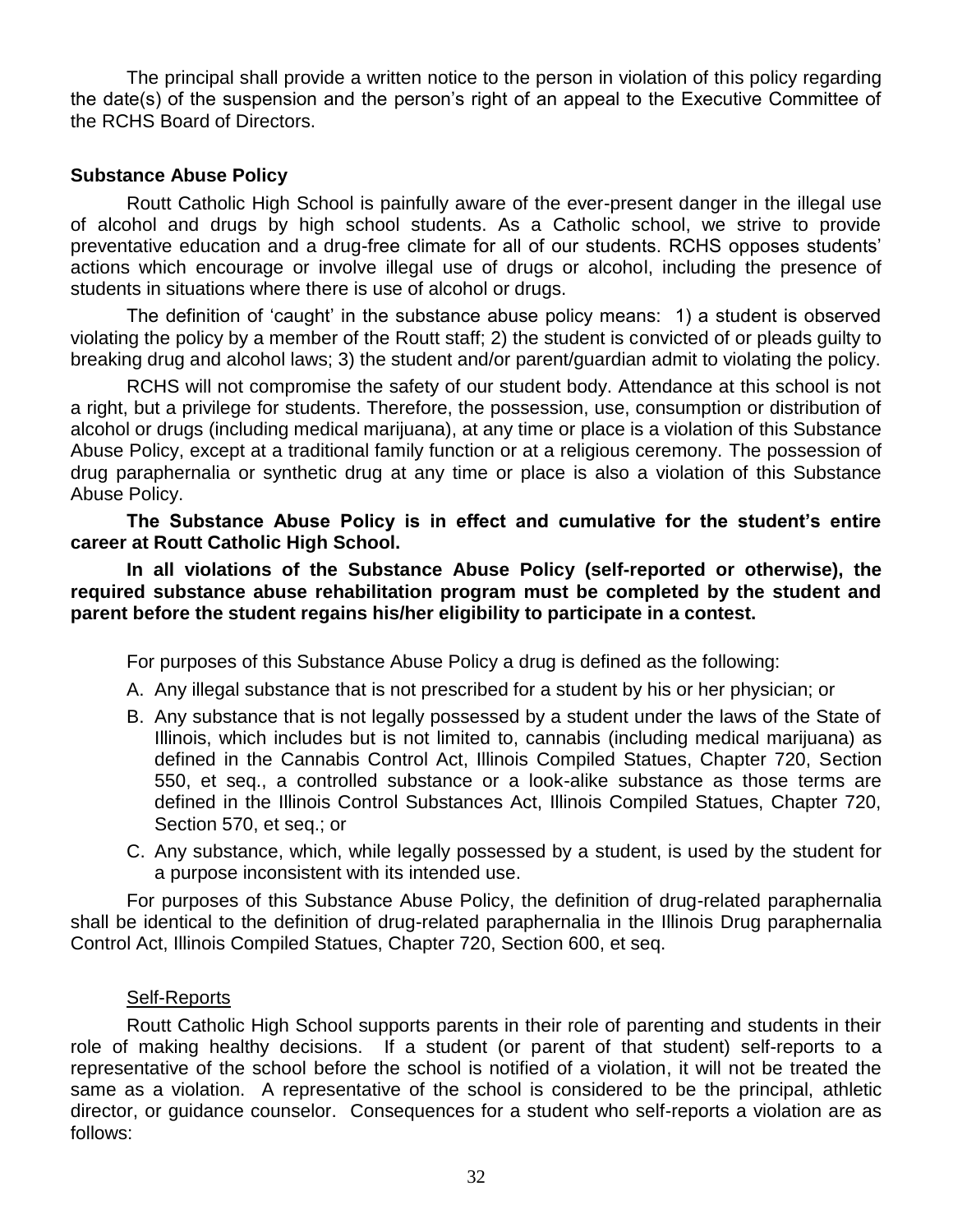- Required completion, with a parent, of an approved substance abuse rehabilitation program at the family's expense.
- Suspension from extra-curricular activities (as a participant or spectator) for a period equal to 50% of the length of time for the same non-self-reported violation.
- The school may also require additional community service hours.

However, any occurrence thereafter (self-reported or otherwise) will be treated as a violation. For any incident that is first reported in the public media, the self-reporting procedure is nullified and will be treated as a violation.

## Substance Abuse Violation On School Grounds

Students caught in violation of this policy while on school grounds, at any Routt event, or that of any other school will receive the following consequences:

- Automatic 5 (five) day external suspension from school.
- Required assessment from an outside agency recommended by the school at the family's expense.
- Required completion, with a parent, of an approved substance abuse rehabilitation program at the family's expense.
- Suspension from extracurricular activities for 12 (twelve) weeks.
- Elected student leader (e.g. student council member and officer, team captain, class officer, club officer) will be removed for the remainder of the term. Student with membership in National Honor Society will be denied membership in the organization.
- Appearance before the discipline board which will determine the status of the student's registration including the possibility of expulsion.

*Second Violation*: A second violation will be referred to the Board of Directors to approve the cancellation of the student's registration.

## Substance Abuse Violation Off School Grounds

Students caught in violation of the school substance abuse policy while off school grounds or those in attendance at an event where illegal drugs and/or alcohol are present will be in violation of this policy. This includes students who are present beyond the time when they could reasonably know that illegal drugs and/or alcohol are present, beyond the time when they could reasonably depart from the illegal activity, or at the time when law enforcement officials arrive. Consequences include:

- Automatic three (3) day in-school suspension.
- Required completion, with a parent, of an approved substance abuse rehabilitation program at the family's expense.
- Suspension from extracurricular activities for 4 weeks. (contests and/or practices)

*Second Violation*: A second violation results in the same consequences as if the violation occurred on school grounds the first time.

*Third Violation*: A third violation will be referred to the Board of Directors to approve the cancellation of the student's registration.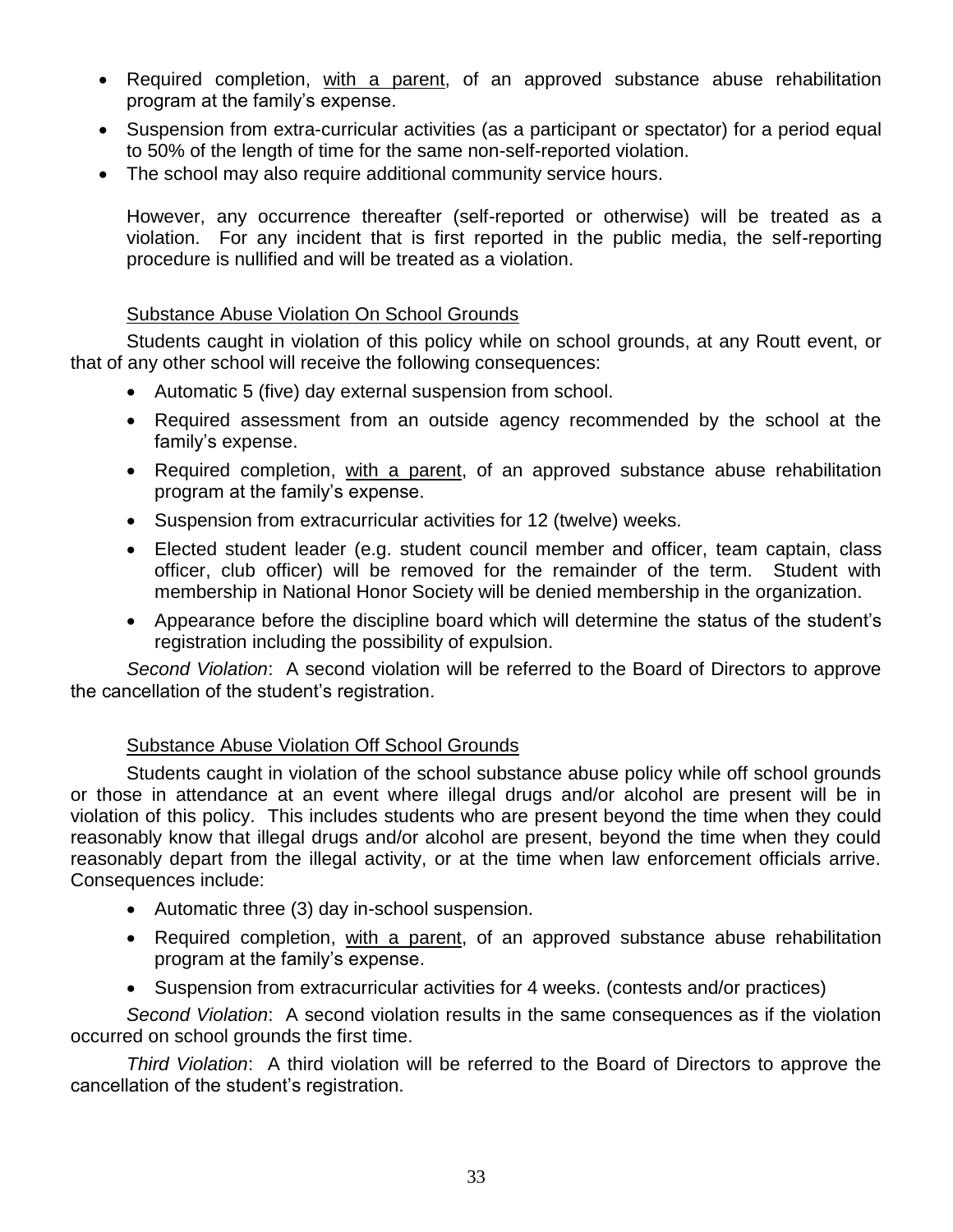## Tobacco Products

Routt Catholic High School provides a smoke free/tobacco free environment. Students found to be in possession of or using any tobacco product or e-cigarette device on or near school grounds, or at any Routt activity, or any activity of any other school are considered in violation of this policy. This includes students in possession of chewing tobacco, tobacco paraphernalia and/or e-cigarette paraphernalia. Students in violation of this policy will receive the following consequences:

Automatic 2 (two) day external suspension from school.

*Second Violation*: A second violation results in the same consequences as any substance abuse violation that occurs on school grounds.

*Third Violation*: A third violation will be referred to the Board of Directors to approve the cancellation of the student's registration.

## **Weapons Policy**

An item viewed in the eyes of the school administrator as a *weapon*\* shall be confiscated, and the student will be subject to disciplinary action and/or expulsion from school.

*\*A weapon could be any instrument, tool, or device that can cause bodily harm to an individual and/or cause damage to personal property.*

## **SCHOOL IN GENERAL**

#### **Announcements**

The *Pledge of Allegiance* and student prayer will be held each morning at 8:12 on the PA system. Announcements will be made over the PA at the beginning of third period. Anyone wanting an announcement made is to submit it in writing to the office before 2<sup>nd</sup> period.

## **Backpacks**

All backpacks are to be placed in the student's locker at the beginning of the day and are to remain there until the end of the day at dismissal bell. Students with extenuating circumstances may receive permission to carry a backpack from the Principal.

## **Cafeteria • Lunch • Student Lounge**

The student lounge and cafeteria are areas for student enjoyment. Students are expected to keep these areas free of litter and in proper condition for other students' use. **No food or drinks are allowed outside the cafeteria during lunch time.**

All students must remain on campus for lunch. Leaving campus for lunch is considered truancy and will be penalized as such. Students are not allowed to go to their lockers or be outside of the cafeteria during their lunch period without permission.

The cafeteria and student lounge are to be left neat and clean. All trash should be disposed of properly and dishes returned to the dishwashing area. Chairs are to be pushed back into place and are not to be moved from table to table.

Food deliveries are not accepted at the school during the lunch hours. However, classes/students with the permission of the administration may use the cafeteria for such deliveries at other times with proper supervision.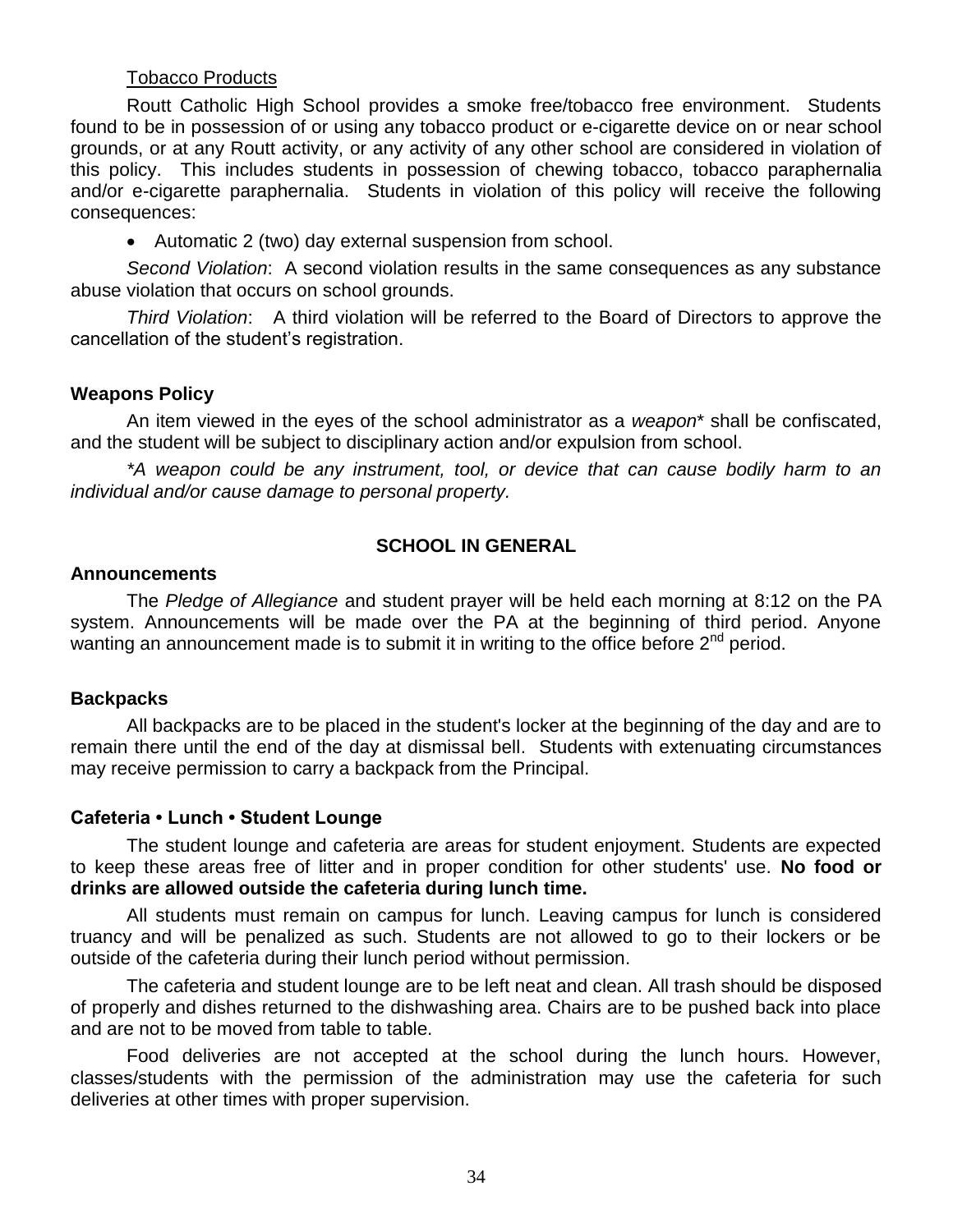## **Closed Campus**

From the opening bell to the closing bell, students must remain in the building. No one may leave the building until scheduled to leave. Any student in violation of this regulation will be considered truant and subject to appropriate disciplinary action. Students may not leave the building and go to the parking lot during school hours or during the lunch period for any reason without prior permission from the office.

#### **Dances**

Students are required to arrive no later than 30 minutes after the dance is scheduled to begin. Once a student leaves a dance, s/he is not allowed to return. If a student chooses to leave before the last half-hour, s/he will be asked to sign out. The sign-out sheet will be used to verify the time a student left the dance for parents who inquire.

Pre-sale tickets will ordinarily be required for dances to assure that a sufficient number of students plan to attend. If enough tickets are not sold, the dance will be canceled. Students may also pay admission at the door. Dances will usually be scheduled from 8 to 11 p.m. Homecoming and Prom may be from 8:30 to 11:30 p.m.

Routt students may bring one guest from outside the school to any dance. The guest must be under 21 years of age on the date of the dance. A guest/escort permission slip must be signed by the parent of the Routt student requesting permission for the guest/escort to attend. The permission form is due into the office one week prior to the dance. Each guest from outside the school must arrive at the dance with the RCHS student who has invited him/her and provide photo identification. Dances are open to high school students only, unless a special invitation is extended to eighth graders by the administration. Guests who are not considered "in good standing" by their home school will not be allowed to attend RCHS dances (including Prom). **Any student who desires to leave any RCHS dance more than 30 minutes prior to the scheduled ending time MUST have a parent contact the dance supervisor or the principal.**

## **Electronic Devices (including Cellular Telephones)**

During school hours students are not allowed to have communications equipment (e.g., cell phones, camera phones pagers, etc.), personal audio equipment (e.g., radios, CD players, MP3 players, I-pods, headphones, etc.), video games (e.g., Game Boys), hand held electronics (e.g., PDAs, voice recorders, etc.), photographic and video equipment (cameras, camera phones, digital cameras, camcorders, etc.), "Smartwatches" that can send and/or receive electronic messages or notifications, or laser items. Such items are inappropriate for school hours and distract from the educational process. Permission to use any equipment for classroom use only must be given by the administration.

During school hours, all electronic devices must be turned off and locked in their lockers or locked in their vehicles. **Such devices may be used before and after school only**.

*1 st infraction –* device will be taken away and given back to the student at the end of the next school day plus a one hour detention will be assigned.

*2 nd infraction* – device will be taken away and given back to parents in person at the end of the next school day plus a Saturday morning detention will be assigned.

 $\overline{3}$ <sup>rd</sup> *infraction* – device will be taken away and given back to parents one week later plus a Saturday morning detention will be assigned.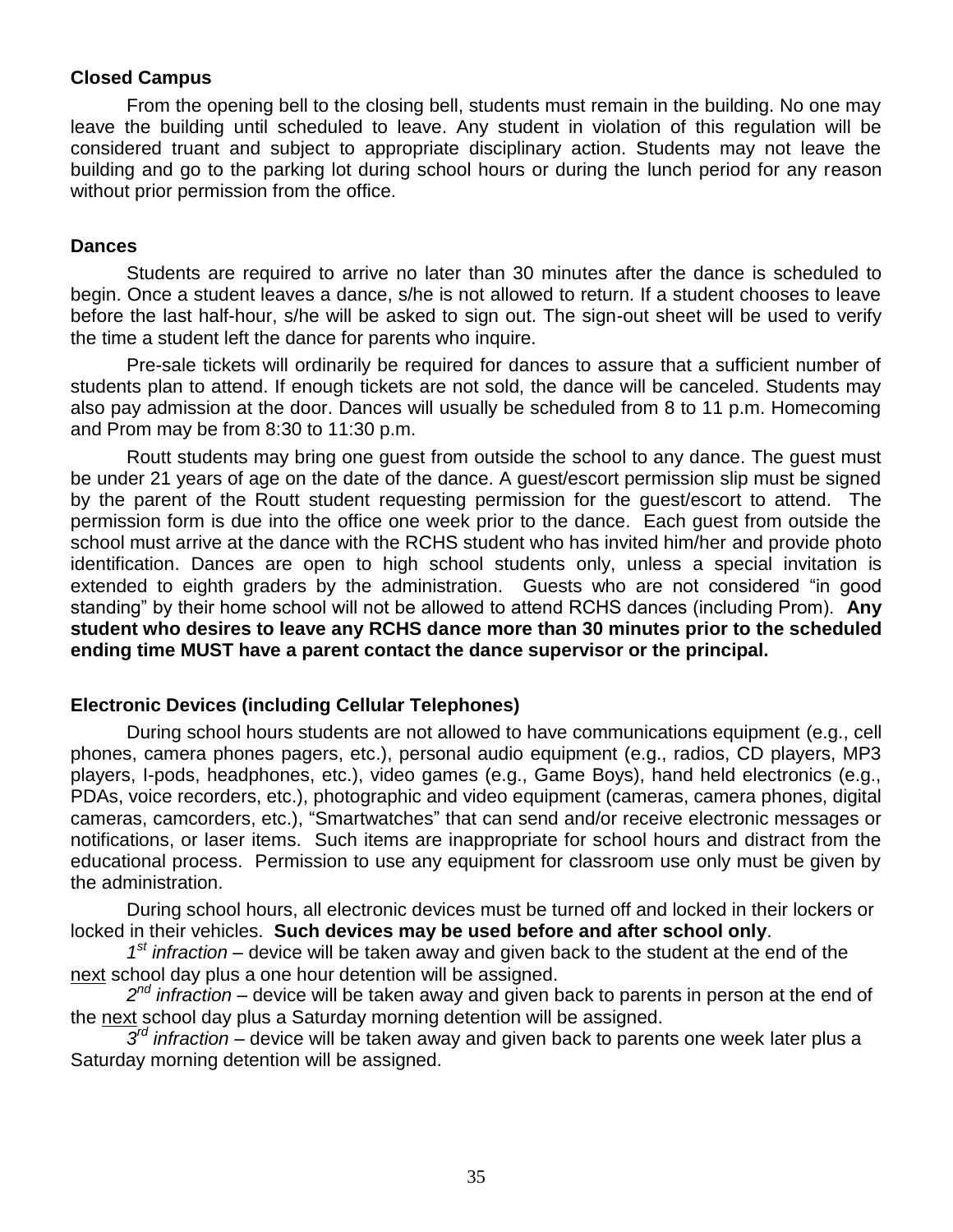## **Emergency School Closing**

School closings will be announced over all local radio stations. Students/parents are requested not to call the school. The School Messenger system will be used to notify parents about school closings.

Bad weather school closing and emergency bus route information: During the winter months, snow or icy road conditions may cause the closing of District 117 Public Schools and RCHS or the use of emergency snow routes in the rural areas.

On those days when it may be necessary to close schools or to run the emergency snow routes, the information will be forwarded to the local radio stations and TV channel 20 as early as possible. The radio stations will make periodic public announcements throughout their early morning programming. School officials request that parents listen for the radio reports and do not try to call the radio stations.

#### **Fire and Disaster Drills**

The normal signal for a fire drill will be the sounding of the fire alarm. Upon hearing the signal, the following action should be undertaken:

- $\triangleright$  Evacuate the building as quickly as possible.
- $\triangleright$  Move in an orderly fashion, so that directions can be heard.
- $\triangleright$  Charts for fire and disaster drill procedures are posted in each classroom with directions as to which exit to use.
- $\triangleright$  The best route is the quickest route. The posted directions should be followed. If congestion occurs, teachers may use their discretion as to which is the quickest route.
- $\triangleright$  Doors and windows should be closed.
- $\triangleright$  Move away from the building once the exit has been made during fire drills.
- $\triangleright$  During disaster drills remain in the building in a protected area. For a disaster drill, students will be alerted over the PA.

#### **Food**

No food or beverage will be allowed near a computer or other electronic equipment. Parties are never held during class time without prior permission of the principal. Open food and beverages are not allowed in the lockers or hallways.

#### **Gym**

#### **No food or drinks are allowed in the gym or locker rooms.**

Clothes and valuables left in the lockers are the students' responsibility. Anyone leaving articles on the floor will have those articles thrown away. Students are responsible for the neat and orderly appearance of the locker rooms and weight room after each use.

Any damage to equipment or structures in the gym or locker room is the responsibility of the student(s) involved. Students must wear clean gym shoes on the gym floor. All students in PE classes and all athletes must remove muddy shoes or cleats before entering the building.

**Activities in the gym or fitness center must always be under the supervision of an approved staff member or coach.**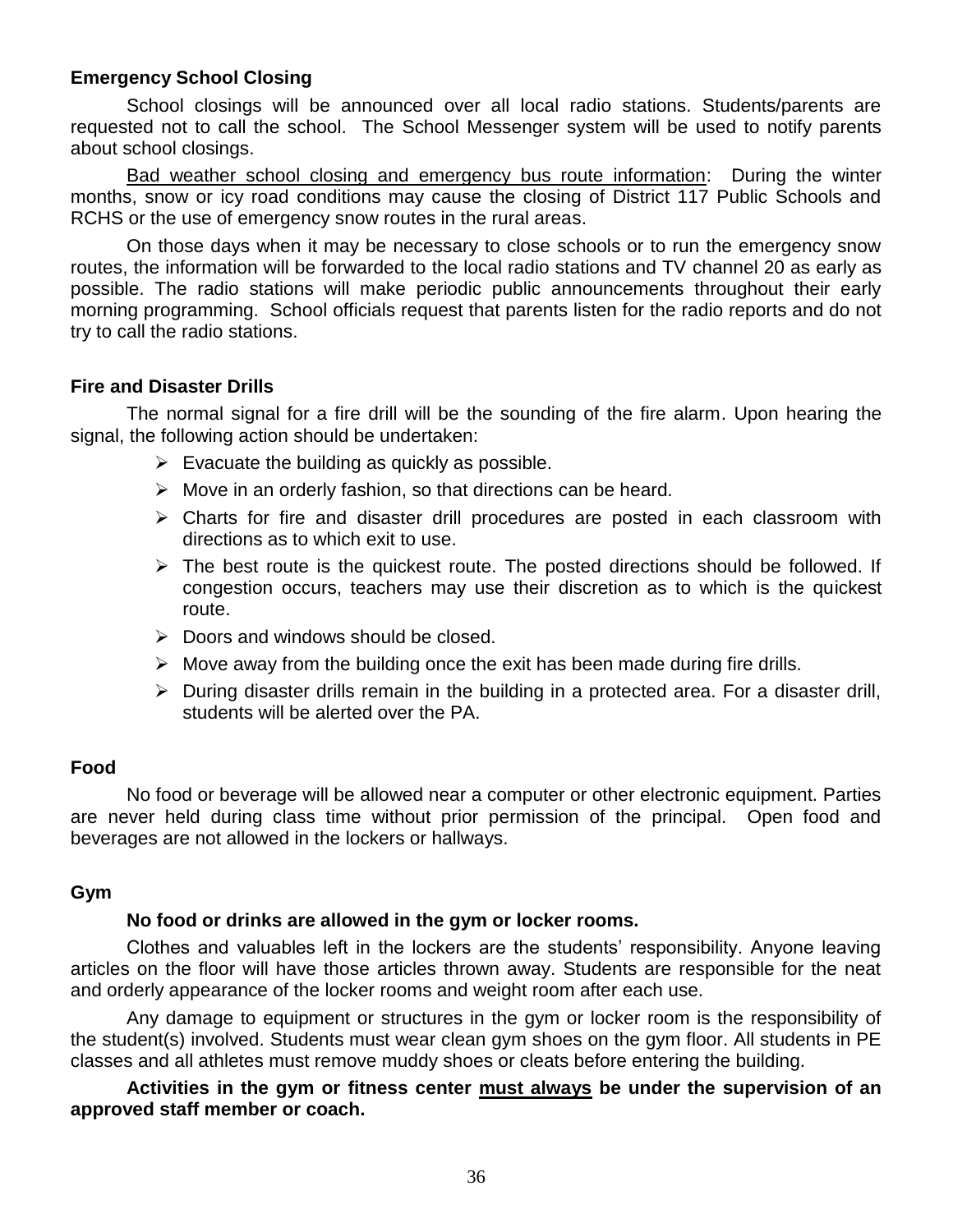#### **Health Services • Injury • Illness**

All students MUST complete a physical examination, including current immunization records prior to entering Illinois schools for the first time and prior to entering ninth  $(9<sup>th</sup>)$  grade. Students participating in athletics must have a current physical on file.

All students enrolling for the first time in Illinois MUST have an eye examination.

**Those students who do not have their proof of physical exam, eye exam, and/or immunization forms submitted to the school may be excluded from school after October 15.**

If a student becomes ill during the school day, s/he is to report to the office. The office will contact the parents. If the student is too ill to remain in school, s/he will be sent home.

Any student who is injured during the school day while on school property should report such injury to the main office as soon as possible. A parent/guardian will be contacted by the office. If it is determined that the injury is covered by school insurance, the student should obtain an insurance form from the main office. If the student does not have a school insurance policy, all bills related to the injury are the responsibility of the family through its own insurance coverage.

Injuries sustained while participating in athletics either at practice or in competition should be reported immediately to the coach of the team. In case of injury, no student is to leave the campus without first checking out through the main office or through the coach.

If any injury is deemed serious, an ambulance will be called and parent/guardian will be contacted. The faculty/staff person apprised of the accident is responsible for giving this information to the secretary.

#### **Library/Media Center**

**Students must be supervised by an adult at all times while in the library/media center.** No material is to be taken from the library unless it has been checked out. If material is lost or severely damaged, the student will pay for its replacement.

A printer is available for student use in the library with black and white ink. The color printer is off limits to students unless given permission by an instructor.

#### **Lockers**

Students are responsible for the lockers assigned to them. Lockers should be locked at all times. Students keep their coats and extra books in their lockers. The school assumes no responsibility for lost and missing items. Lockers are the property of the school, and as such, administrators and designated personnel have access to them at all times. Lockers are also subject to searches for any item(s) the possession of which violates school policy. **No food or beverages, other than water in a clear, capped bottle will be allowed in student lockers or hallway.**

## **Medication Policy**

As a general principle, medications will not be given at school. Acutely ill students will be sent home. Students convalescing from an acute illness should remain at home until the need for medication no longer exists.

Students will not be allowed to have any drugs in their possession on the school grounds.

When special circumstances exist for a health problem that can be expected to be of a long duration, the following policy will be adhered to.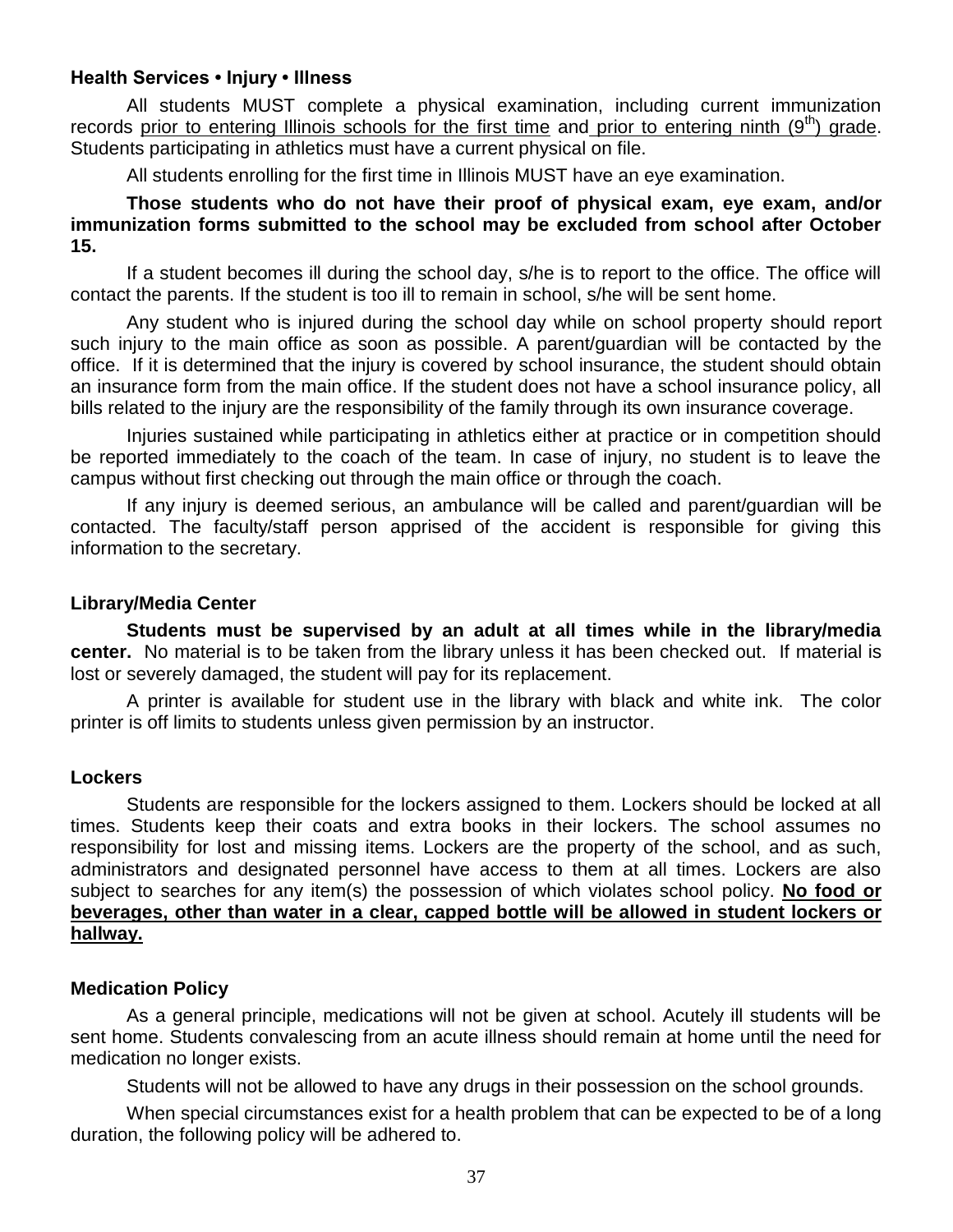#### Prescription Medication:

To assure school attendance for students who must use medication in the treatment of chronic disabilities or illness-

Any student who is required to take medication during the regular school day must comply with school regulations. These regulations must include at least the following:

- 1. Written orders from a physician\* detailing the name of the drug, dosage, and time interval medication is to be taken.
- 2. Written request and permission\* from the parent/guardian of the student requesting that the school comply with the physician's order.
- 3. Medication must be brought to school in a container appropriately labeled by the pharmacy or physician.
- 4. Each medication given must be recorded on a medication log that includes date, time, dosage, and signature of person giving medication.
- 5. If a student needs prescription medication and the above instructions have not been fulfilled, the parent will be called and s/he will assume the responsibility to bring the student medication or take the student home.

## \* **Parent/Guardian should obtain a "Request for Administering Medication at School and Release from Liability" form and "Physician Statement" form from the school office should a student require medication during the school day.**

The following policy pertains to non-prescription medication:

- 1. Non-prescription medication will be dispensed in our school under the same procedures as prescription medicine only. Students *will not* dispense non-prescription medication in our school.
- 2. Non-prescription medication includes aspirin, ibuprofen, acetaminophen, antacids, antihistamines, or any other over-the-counter medication.
- 3. No topical application of alcohol, peroxide, Calamine lotion or any other such medication will be used.
- 4. If injury occurs, we will use soap and water and inform the parent if the student needs further treatment or needs to be sent home.
- 5. If a student needs non-prescription medication and the above instructions have not been fulfilled, the parent will be called and s/he will assume the responsibility to bring the student medication or take the student home.

## **Messages**

Every effort is made not to interrupt the educational process. Messages and deliveries, except in emergency, are held for the students until the end of the day. **Parents, please do not contact your child electronically during the school day.**

## **Notification of School Asbestos Management Plan**

Allen Service Corporation, Springfield, Ill., has prepared the School Asbestos Management Plan required by the federal government. Recommendations in the plan have been accepted, and each year a report is forwarded to the state. A copy of the Asbestos Management Plan is on file in the office for public review, upon request.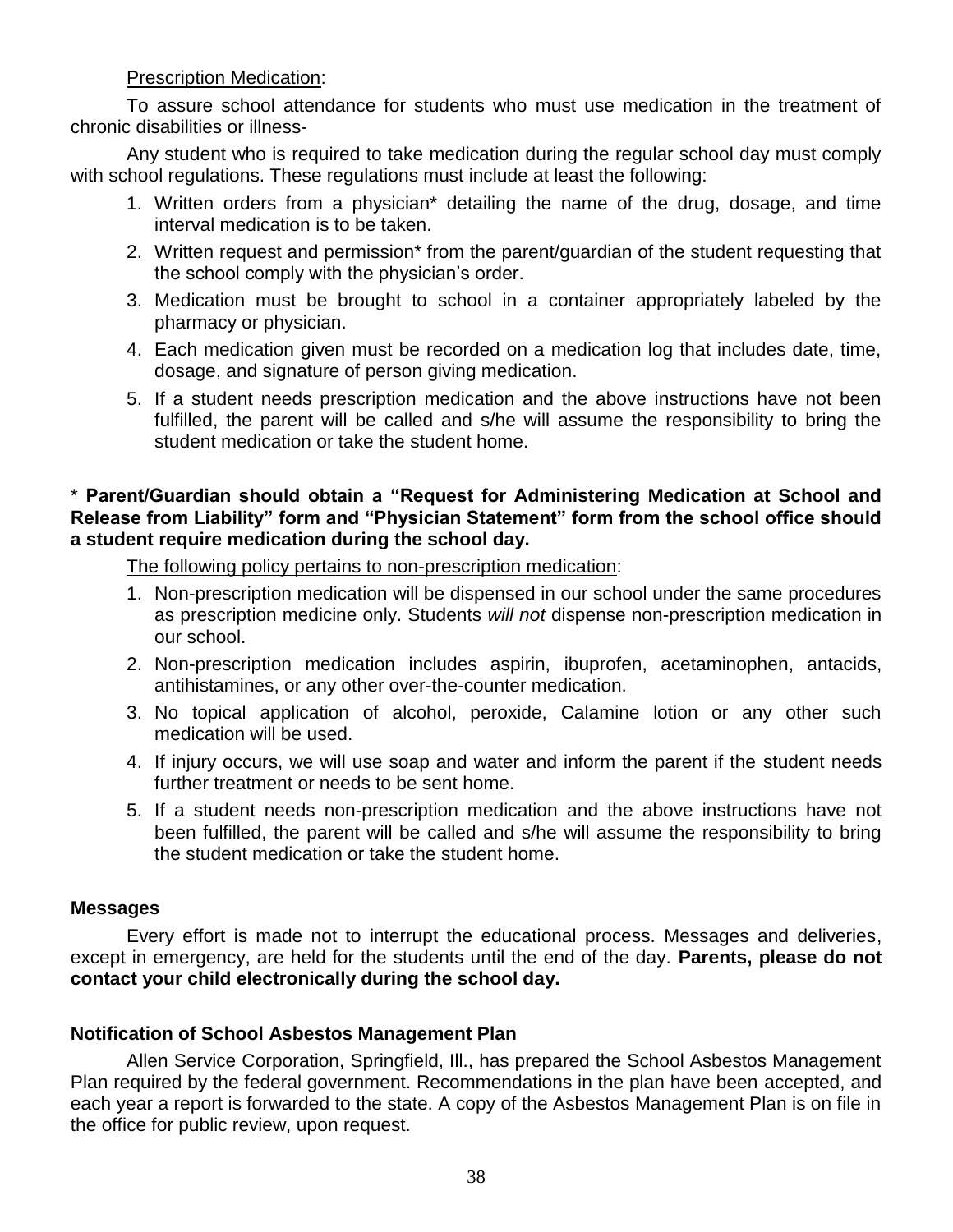#### **Personal Belongings**

A faculty member may confiscate any objects that are inappropriate to the place or time that a student possesses or uses the object. Arrangements for reclaiming the object will be determined according to the type of object and circumstances leading to confiscation.

#### **Pregnancy/Parenting Policy**

Routt Catholic High School affirms the moral teaching of the Catholic Church including the teaching of holiness and the giftedness of life. RCHS equally asserts the values of forgiveness and compassion. Believing that the truly Christian response to an adolescent boy/girl facing adult situations and decisions is focused on the person, the administration will deal with each boy/girl involved in pregnancy/parenting in a sensitive and Christian manner on an individual basis. A conference will be held with the student, his/her parent, the principal, and the counselor to determine arrangements for the student's completion of his/her education and maintenance of his/her health and well-being. Counseling regarding curricular and extracurricular endeavors will be ongoing. Married students will not be permitted to attend RCHS.

#### **Release of Information Policy**

The parent(s) or guardian(s) have the right of access to their child's school records. For students of parents who are separated or divorced, a copy of separation or divorce papers must be on file in the child's temporary file indicating the terms of guardianship and the rights of the parents. Upon request, information regarding a student at RCHS can be given/sent only to a parent/legal guardian. For any other person/agency to receive information, a signed consent\* must accompany a request for release of information for the student's records. (\*Parents should obtain a "Parental Request/Release Form" from the school office.) In the absence of a court order, what is said in this handbook of policies applies to any parent or legal guardian, including non-custodial parent, whether or not that student lives with the parent. (Diocesan Policy 4213)

## **Security Monitoring System**

A video and/or audio monitoring system may be in use on school buses and in public areas of the school building. These systems have been put in place to protect students, staff, visitors and school property. If a discipline problem is captured on videotape, these recordings may be used as the basis for imposing student discipline. If criminal actions are recorded, a copy of the tape may be provided to law enforcement personnel. All video and/or audio recordings are the property of Routt Catholic High School.

## **Selling on School Grounds**

The selling of items or marketing for causes outside of RCHS is not permitted within the school without the explicit permission of the administration.

## **Student Parking**

All students who drive to school are required to register their cars with the office. If students change their license plate or car during the course of the year, they are to notify the office.

Seniors are to park in the lot directly north of RCHS and may be assigned a parking space. Seniors who do not receive parking spaces on this lot will receive a map indicating the street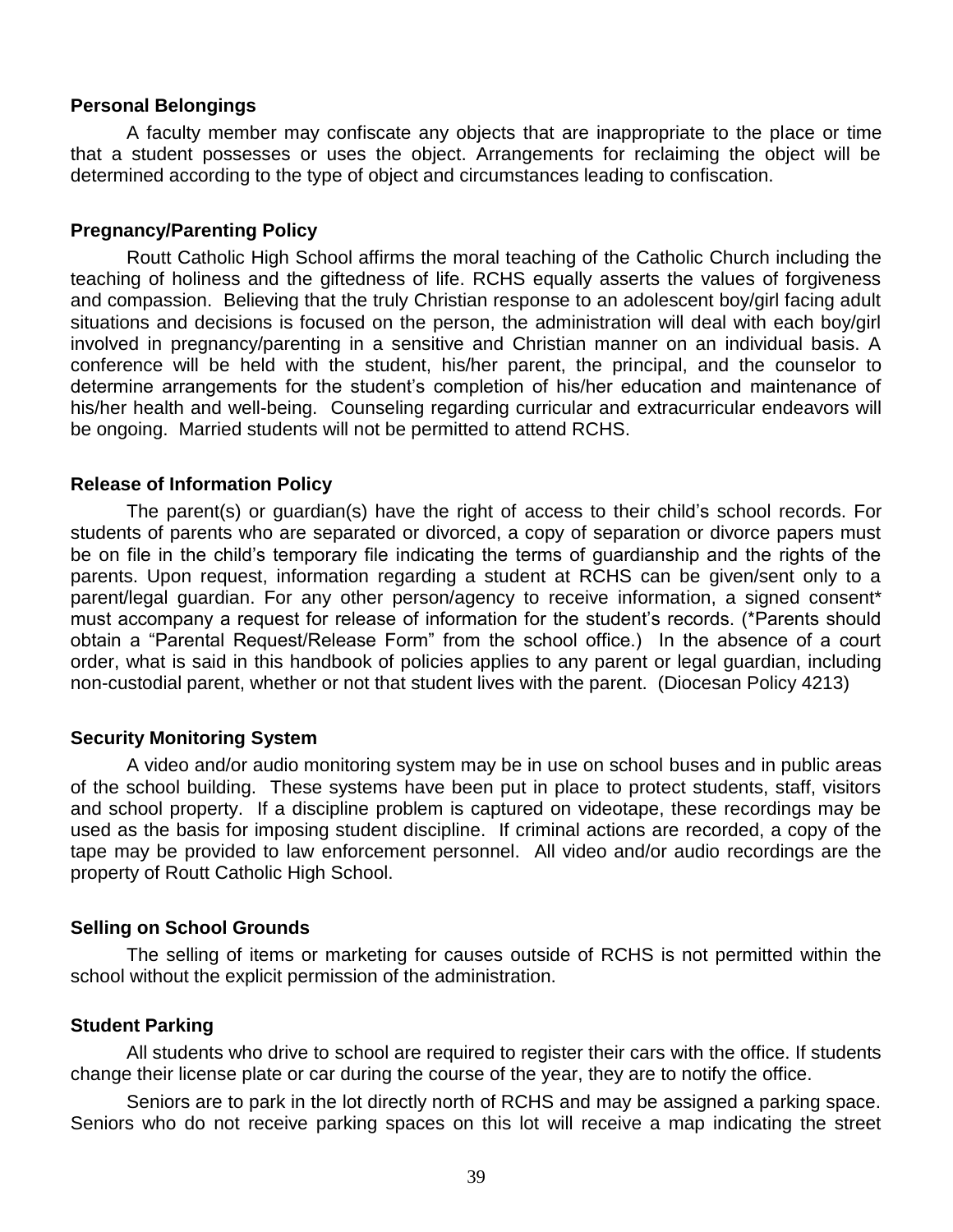areas available to them for parking. Seniors who have received three (3) parking lot violations will lose their on-campus parking privileges for the remainder of the year.

Juniors are to park in the lot directly east of RCHS and may be assigned a parking space. Juniors who have received three (3) parking lot violations will lose their on-campus parking privileges for the remainder of the year.

Sophomores are to park in the lot across College Street from RCHS at the corner of Hardin and College Streets and may be assigned a parking space. Sophomores who have received three (3) parking lot violations will lose their on-campus parking privileges for the remainder of the year.

Cars are to be locked during the day. Students may not, at any time, go to their cars or sit in them during the school day.

Students who fail to comply with the parking lot regulations are subject to disciplinary measures including the loss of on-campus parking privileges.

#### **Student Planner/Hall Pass**

RCHS provides a student planner (assignment book/calendar) so each student can coordinate his/her assignments and other activities that place demands upon his/her time. It is also used as a hall pass. A student may not be in the halls during class time without his/her school planner, signed by a teacher/administrator. **If a student loses his/her planner, the student must purchase another planner/hall pass from the office**.

#### **Study Hall**

The study hall is a place of quiet study. A student usually is not scheduled with more than one study hall in a given year. There will be no talking after the bell. All studying will be done independently. Any student who finds it necessary to be excused from the study hall must present a pass previously signed by a teacher. The study hall moderator cannot write passes for students to go anywhere except the restroom, locker, guidance office, or main office. Passes to use a school computer to complete an assignment should be written by the teacher who issued the assignment. The study hall moderator presents guidelines to the students the first day of the semester. These guidelines are posted in the study hall.

## **Textbooks**

The following rules apply to loan/rental textbooks:

- 1. The book is to be returned to RCHS at the end of the course, or the day the student withdraws from the course, in as good condition as when received, allowance being made for wear caused by careful usage.
- 2. If the book is lost or seriously damaged, the student will pay RCHS the actual value of the book as coded (see below) when received by student.
- 3. Student assumes full responsibility for the care and condition of loan/rental textbooks and agrees to pay RCHS a reasonable fine for any careless misuse of the book. A failure to comply with these regulations will warrant the holding of student's credits. The following terms will be used for determining the condition of books:

| Code                       | Condition        | Value |
|----------------------------|------------------|-------|
|                            | <b>Excellent</b> | 100%  |
| $\overline{\phantom{0}}^2$ | Superior         | 75%   |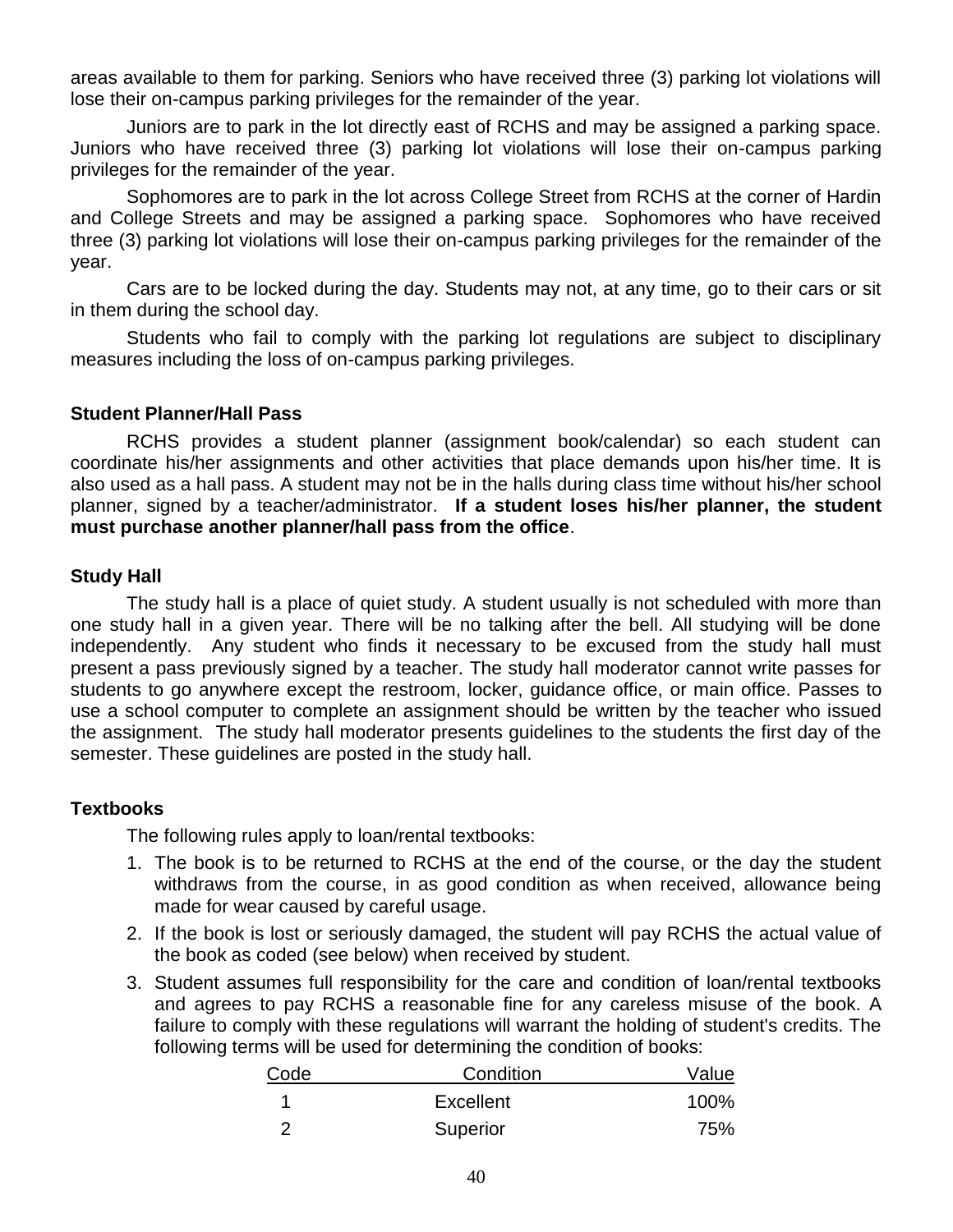| - 3 | Good or Rebound | 50% |
|-----|-----------------|-----|
|     | Average         | 25% |

4. Book covers are to be on all books at all times.

## **Tuition and Fees, Tuition Assistance and Nonpayment of Tuition and Fees Policy**

- 1. Routt Catholic High School seeks to admit all students without regard to their ability to pay tuition and fees.
- 2. All students are required to pay tuition and fees in whole, or in part, or in some form. Students will not be allowed to participate in extracurricular activities if tuition has not been paid (unless arrangements have been made with the principal).
- 3. RCHS will retain a separate organization to assist in determining the financial assistance needs of prospective students. All students seeking financial assistance in the payment of tuition and fees shall be required to provide all financial information requested by the evaluation entity. The financial information provided by a prospective student seeking financial assistance shall be kept confidential. The evaluation conducted by the evaluation entity shall be used by the corporation as it determines in its sole discretion in the awarding of financial assistance to a prospective student.
- 4. There is a tuition assistance fund to provide need-based financial assistance to students. The funds in this account shall be used solely for the purpose of providing tuition assistance for needy students attending RCHS. Any funds received by the corporation for the purpose of tuition assistance shall be placed in the tuition assistance fund.
- 5. A student withdrawing from attendance at RCHS shall not be refunded any fees. A student withdrawing from attendance at RCHS shall be refunded any prepaid tuition on the following basis:

A student who withdraws his/her registration prior to the first day of student attendance shall receive a full refund of tuition.

A student who withdraws from attendance at RCHS after the first day of student attendance shall receive a refund of any prepaid tuition based upon a prorating of the tuition due based on the actual days of school attended as applied against the daily tuition rate (annual tuition divided by number of days in the school year). **No financial assistance shall be included in the calculation used to arrive at a refund due on tuition.** Once the prorated tuition has been calculated, that sum shall be applied against the actual amount paid by the student to date.

Any sum paid by a student in excess of the prorated tuition shall be refunded to the student upon confirmation that the student has no sums due to RCHS for any other reason.

If it is determined after the prorated tuition has been calculated, that the student has not paid that amount of tuition owed, the parents/guardians will be notified, and all official transcripts/documents will be held until the amount due is paid in full.

Any refund of prepaid tuition due to a student expelled from RCHS shall be determined in the same manner as a student who withdraws from RCHS.

6. The Board of Directors shall establish various options for the payment and collection of tuition and fees. All students shall be required to participate in the options established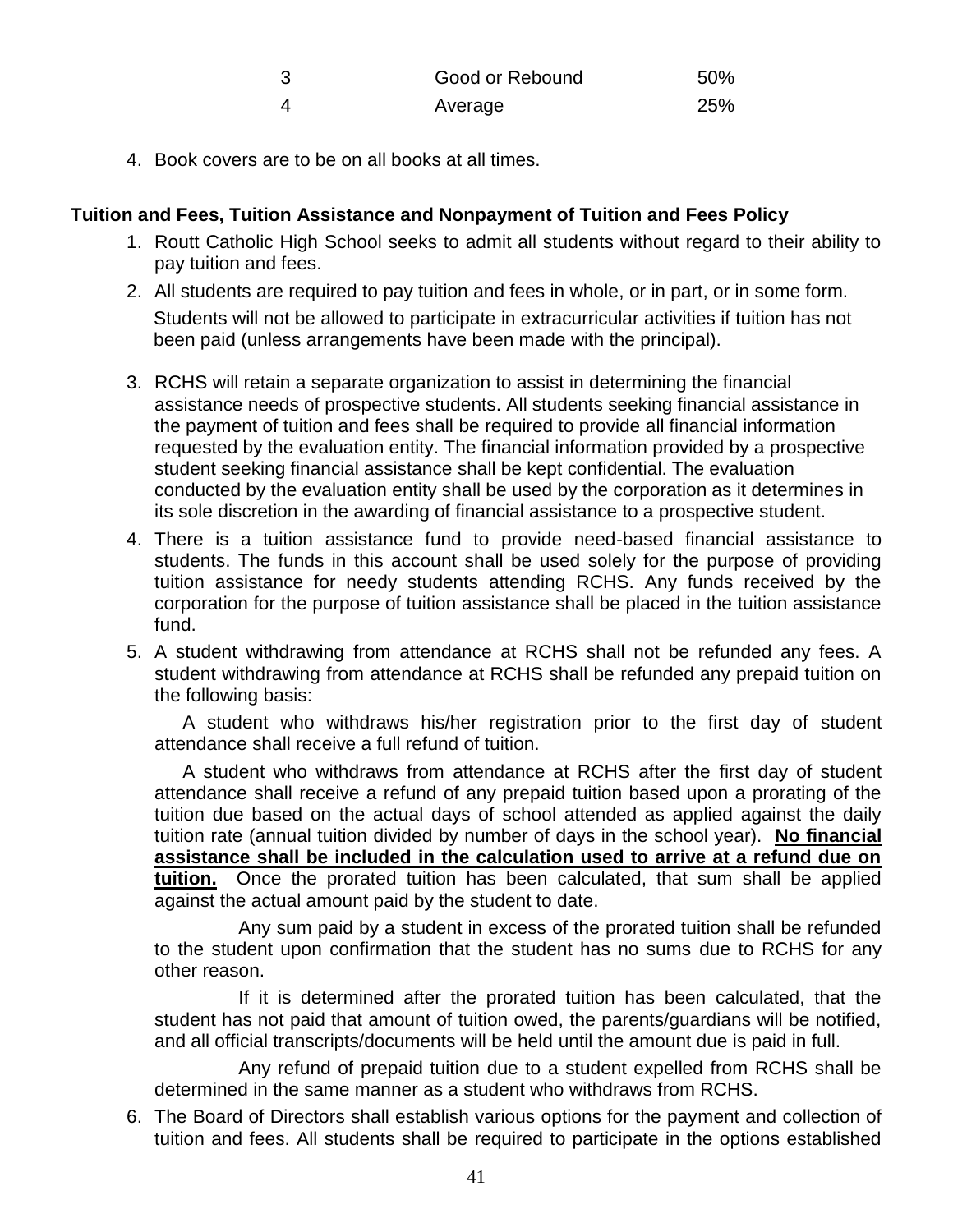by the Board of Directors. A failure to make a payment as agreed under the terms of the payment plan selected by a parent/guardian may result in such a student being prohibited from attendance at RCHS until all past due payments have been paid in full. As an exception to this provision, the Board of Directors may waive a payment or payments based upon new, special circumstances which warrant the waiver of such payment or payments. The Finance Committee of the Board of Directors shall appoint a subcommittee to implement and to monitor the collection of tuition and fees.

## **Use of School Grounds**

The school facilities/grounds are reserved for the use of school or parish sponsored activities. The school principal must approve any other use.

#### **Vision and Hearing Screening**

Vision and hearing screening is mandatory for all new students to Routt, all students with an IEP and in cases where requested by a teacher or parent. Vision screening is not a substitute for a complete eye and vision evaluation by an eye doctor. A student is not required to undergo this vision screening if an optometrist or ophthalmologist has completed and signed a report form indicating that an examination has been administered within the previous 12 months and that evaluation is on file at the school. State law also makes it mandatory that hearing screening be done on children with a known hearing loss, new students to Routt, all students with an IEP and at any teacher's request.

The screenings are conducted in late October or early November. **The nominal cost of the screening is to be paid by the parent and submitted to the office prior to the date of the screening.**

#### **Immunization**

All freshman and transfer students enrolled at Routt Catholic High School must show proof of their immunization according to state law. All immunizations must be up to date. Students found in non-compliance on October 15 of the current academic year will be excluded from attendance until compliance is met.

#### **Visitors**

All visitors must report to the office upon entering the building by gaining access through the North doors. All persons wishing to visit classrooms (adult and/or student) while school is in session must be preapproved by the Principal.

#### **Student Withdrawals**

School transfer requests are taken to the principal. No transcript or transfer documents will be issued or recommendations given by the school until all obligations, financial and otherwise, are met. Provided all obligations are met, the permanent record of the transferring student will be forwarded within ten days of written request. Interim grades may be provided where appropriate. All students withdrawing from Routt Catholic High School will be cross-checked on the National Center for Missing and Exploited Children website and the proper authorities contacted when warranted.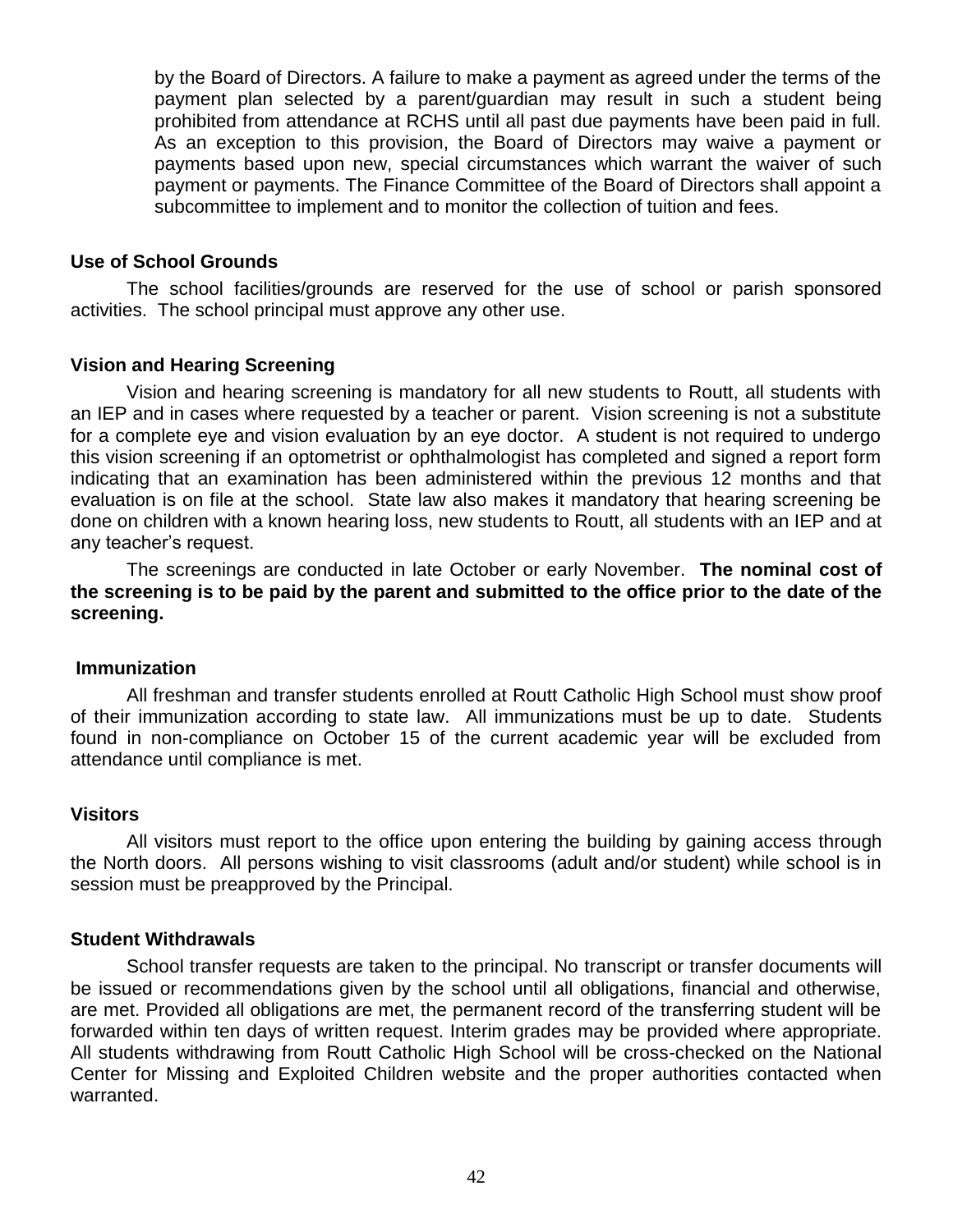## **Prevention of and Response to Bullying, Intimidation, and Harassment**

Bullying, intimidation, and harassment diminish a student's ability to learn and a school's ability to educate. Preventing students from engaging in these disruptive behaviors and providing all students equal access to a safe, non-hostile learning environment are important school goals.

Bullying on the basis of actual or perceived race, color, national origin, military status, unfavorable discharge status from the military service, sex, sexual orientation, gender identity, gender-related identity or expression, ancestry, age, religion, physical or mental disability, order of protection status, status of being homeless, or actual or potential marital or parental status, including pregnancy, association with a person or group with one or more of the aforementioned actual or perceived characteristics, or any other distinguishing characteristic is prohibited in each of the following situations:

- 1. During any school-sponsored education program or activity.
- 2. While in school, on school property, on school buses or other school vehicles, at designated school bus stops waiting for the school bus, or at school-sponsored or schoolsanctioned events or activities.
- 3. Through the transmission of information from a school computer, a school computer network, or other similar electronic school equipment.
- 4. Through the transmission of information from a computer that is accessed at a non-school related location, activity, function, or program or from the use of technology or an electronic device that is not owned, leased, or used by the school if the bullying causes a substantial disruption to the educational process or orderly operation of a school.

*Bullying* includes cyber-bullying (bullying through the use of technology or any electronic communication) and means any severe or pervasive physical or verbal act or conduct, including communications made in writing or electronically, directed toward a student or students that has or can be reasonably predicted to have the effect of one or more of the following:

- 1. Placing the student or students in reasonable fear of harm to the student's or students' person or property;
- 2. Causing a substantially detrimental effect on the student's or students' physical or mental health;
- 3. Substantially interfering with the student's or students' academic performance; or
- 4. Substantially interfering with the student's or students' ability to participate in or benefit from the services, activities, or privileges provided by a school.

Examples of prohibited conduct include name-calling, using derogatory slurs, stalking, sexual violence, causing psychological harm, threatening or causing physical harm, threatened or actual destruction of property, or wearing or possessing items depicting or implying hatred or prejudice of one of the characteristics stated above.

Students are encouraged to immediately report bullying. A report may be made orally or in writing to the school complaint manager or any staff member with whom the students is comfortable speaking. Anyone, including staff members and parents/guardians, who has information about actual or threatened bullying is encouraged to report it to the school complaint manager or any staff member. Anonymous reports are also accepted by phone call or in writing.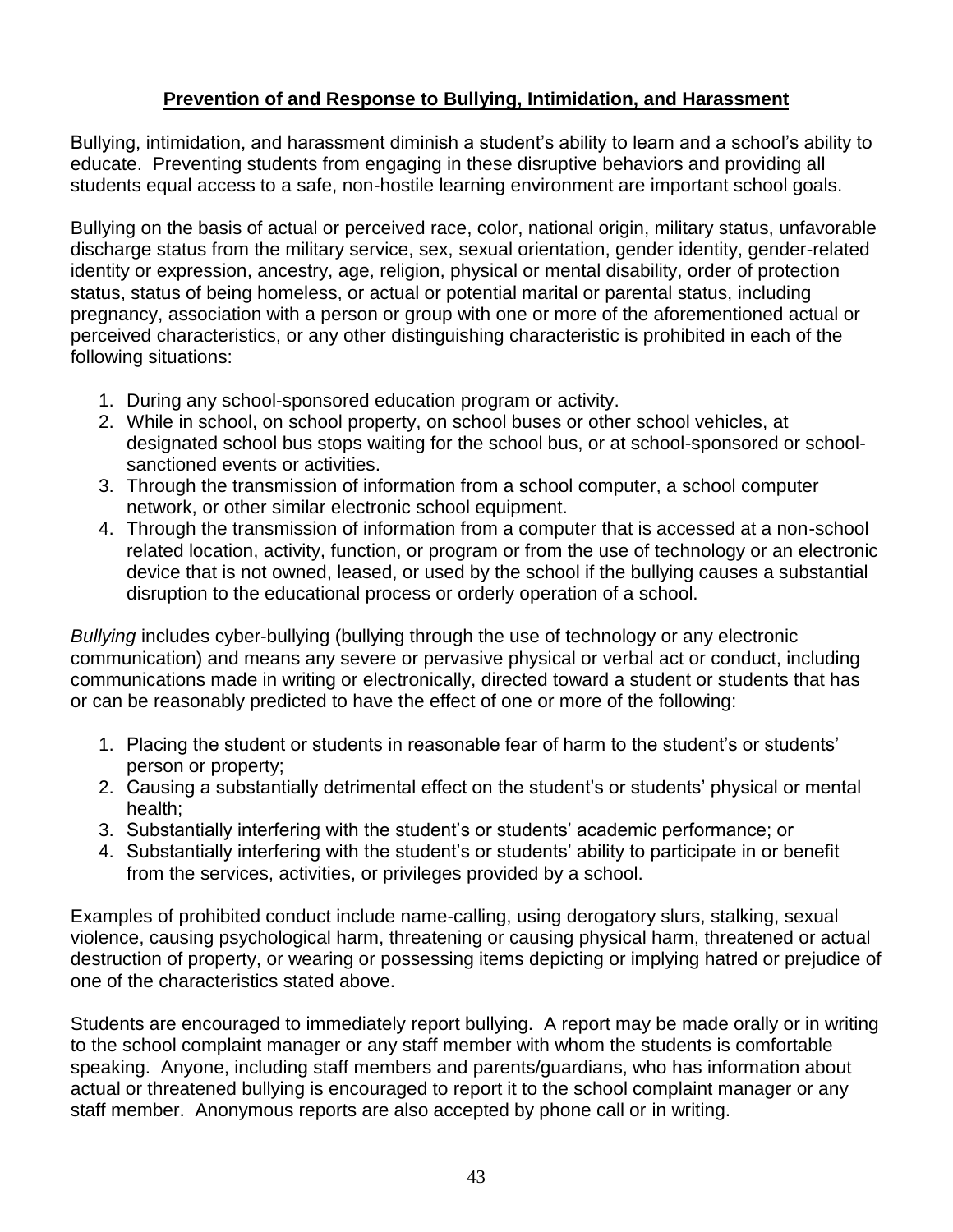## **Complaint Managers**

Nicholas Roscetti, Principal **Eugene Link**, Counselor Routt Catholic High School Routt Catholic High School 217-243-8563 217-243-8563 ext. 4 [nroscetti@routtcatholic.com](mailto:nroscetti@routtcatholic.com) [elink@routtcatholic.com](mailto:elink@routtcatholic.com)

A reprisal or retaliation against any person who reports an act of bullying is prohibited. A student's act of reprisal or retaliation will be treated as bullying for purposes of determining any consequences or other appropriate remedial actions.

A student will not be punished for reporting bullying or supplying information, even if the school's investigation concludes that no bullying occurred. However, knowingly making a false accusation or providing knowingly false information will be treated as bullying for purposes of determining any consequences or other appropriate remedial actions.

Copyright 2009 IPA School Handbook Subscription Service – used with permission

## **ROUTT CATHOLIC HIGH SCHOOL Fundraising Policy 2017-2018 School Year**

## **Purpose**

Routt Catholic High School's fundraising policy provides athletic teams, activities and clubs the opportunity to raise funds within a framework of fairness and fiscal responsibility. This policy must be followed when any athletic team, club or activity plans to raise money on behalf of the school or any of its affiliated programs. Fundraisers are used to meet reasonable expenses during the year, not to build up excessive reserves.

## **Fundraising Requirements**

Before soliciting, all fundraising must be pre-approved through the Development Office and Principal using the RCHS Fundraising Request Form. Plans/ideas must be submitted to the Development Office no later than one month prior to the beginning of the event/campaign. Groups can expect a response within one week of submission. Once the event/campaign is approved by the Development Office and Principal, a copy of the approved form will be returned to the organizer and should be retained throughout the event/campaign.

The fundraiser will be analyzed upon the four (4) following criteria:

– The fundraiser must not detract from or conflict with the greater fundraising efforts of the school. (Dreams, Annual Fund, Capital Campaign, etc.)

– The fundraiser does not take too much student, parent, faculty, or administrative time.

– The fundraiser is for a purpose that is not covered through the annual operating budget of the school.

– The fundraiser shall have a specific purpose. Extra funds raised for items to be determined will not be allowed, nor will excessive funds.

Students may be encouraged but not required to participate in fundraising. Students cannot be required to raise a certain amount or sell a certain number of items. No penalties may be levied for non-participation.